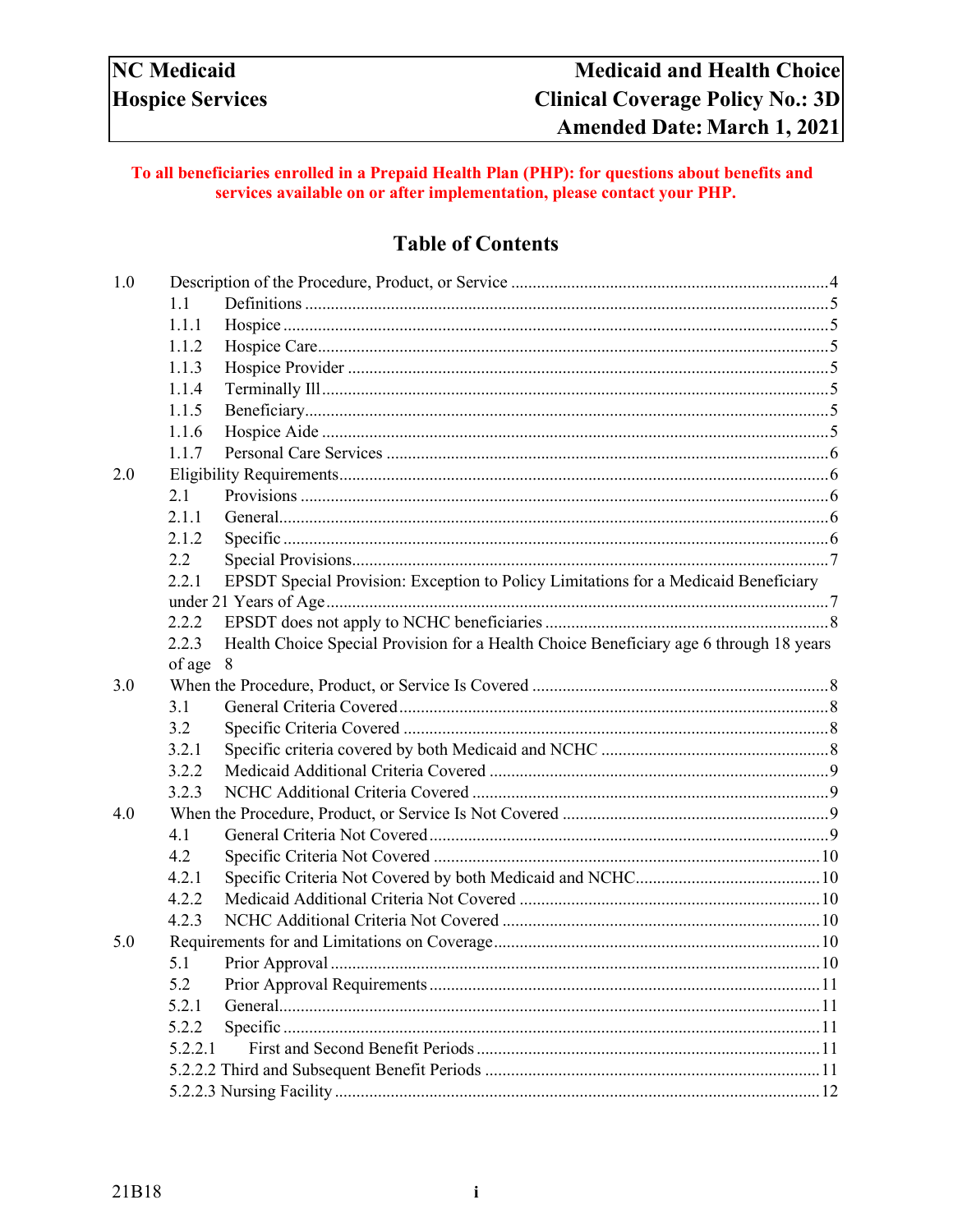| 5.3       |                                                                                       |  |
|-----------|---------------------------------------------------------------------------------------|--|
| 5.4       |                                                                                       |  |
| 5.4.1     |                                                                                       |  |
| 5.4.2     |                                                                                       |  |
| 5.4.3     |                                                                                       |  |
| 5.4.4     |                                                                                       |  |
| 5.5       |                                                                                       |  |
| 5.6       |                                                                                       |  |
| 5.6.1     |                                                                                       |  |
| 5.6.2     |                                                                                       |  |
| 5.6.3     |                                                                                       |  |
| 5.6.4     |                                                                                       |  |
| 5.6.5     |                                                                                       |  |
| 5.6.6     |                                                                                       |  |
| 5.7       |                                                                                       |  |
| 5.8       |                                                                                       |  |
| 5.9       |                                                                                       |  |
| 5.10      |                                                                                       |  |
| 5.11      |                                                                                       |  |
| 5.12      |                                                                                       |  |
|           |                                                                                       |  |
|           |                                                                                       |  |
|           |                                                                                       |  |
|           |                                                                                       |  |
|           |                                                                                       |  |
| 6.1       | Provider Qualifications and Occupational Licensing Entity Regulations 21              |  |
| 6.2       |                                                                                       |  |
|           |                                                                                       |  |
| 7.1       |                                                                                       |  |
| 7.2       |                                                                                       |  |
| 7.3       |                                                                                       |  |
| 7.3.1     |                                                                                       |  |
| 7.3.2     | Providing Care to Medicaid Nursing Facility Residents and Medicaid Residents in an    |  |
| ICF/IID22 |                                                                                       |  |
|           | 7.3.2.1 Hospice Reporting and Election Statement for Dually Eligible Nursing Facility |  |
|           |                                                                                       |  |
|           |                                                                                       |  |
| 7.3.3     |                                                                                       |  |
|           |                                                                                       |  |
|           |                                                                                       |  |
| 7.3.4     |                                                                                       |  |
| 7.4       |                                                                                       |  |
| 7.5       |                                                                                       |  |
|           |                                                                                       |  |

 $6.0$ 

 $7.0\,$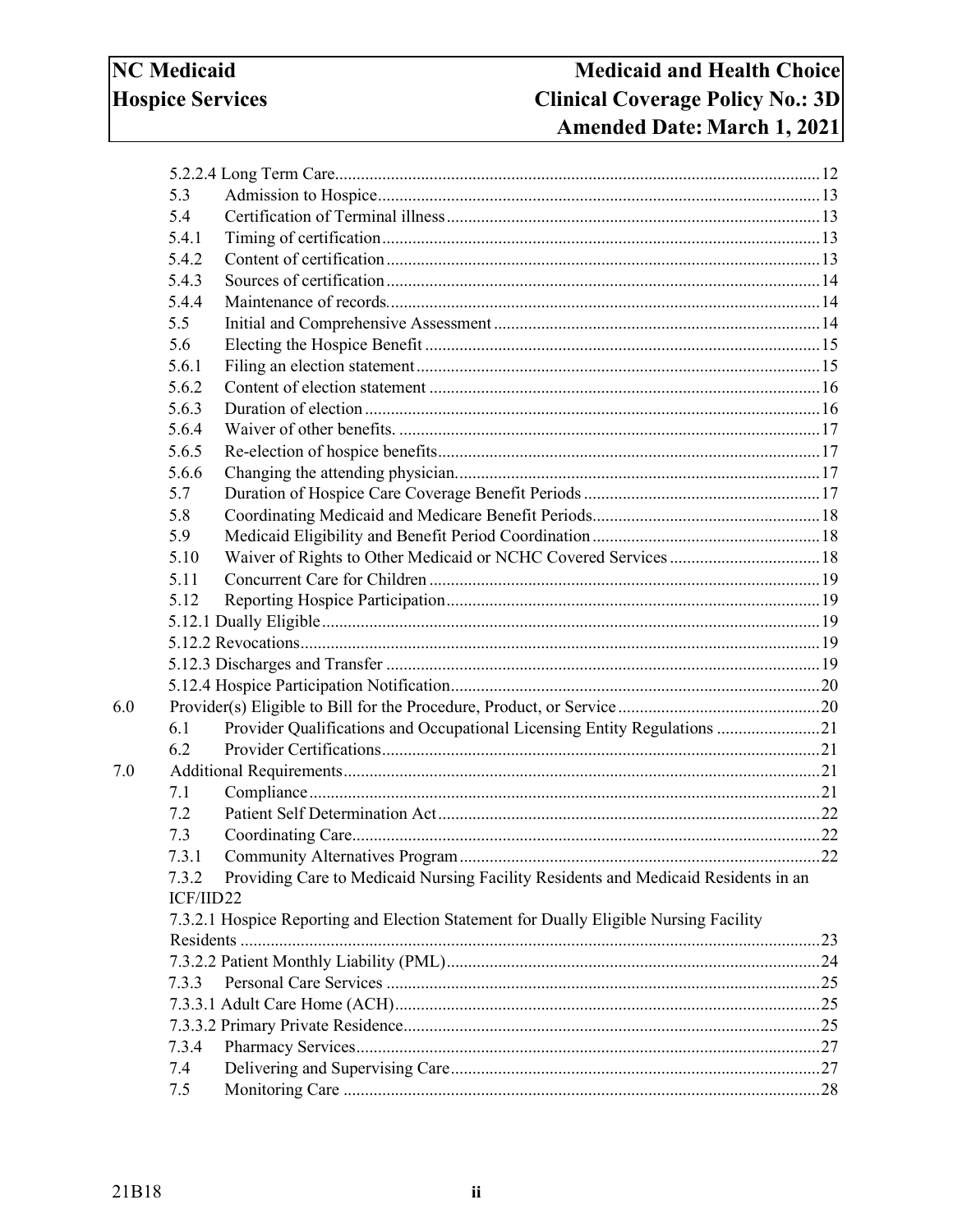|     | 7.6             |                                                                                        |  |
|-----|-----------------|----------------------------------------------------------------------------------------|--|
|     | 7.7             |                                                                                        |  |
|     | 7.8             |                                                                                        |  |
| 8.0 |                 |                                                                                        |  |
|     |                 |                                                                                        |  |
|     | $\mathsf{A}$ .  |                                                                                        |  |
|     | $\mathbf{B}$ .  | International Classification of Diseases and Related Health Problems, Tenth Revisions, |  |
|     |                 |                                                                                        |  |
|     | $\mathcal{C}$ . |                                                                                        |  |
|     | D.              |                                                                                        |  |
|     | Е.              |                                                                                        |  |
|     | F.              |                                                                                        |  |
|     | G.              |                                                                                        |  |
|     | Н.              |                                                                                        |  |
|     |                 | Attachment B: Physician Face-to-Face Encounter and Certification of Terminal Illness46 |  |
|     | A <sub>1</sub>  |                                                                                        |  |
|     | $\mathbf{B}$ .  | Physician and Non-Physician Practitioners Allowed To Provide The Face-to-Face          |  |
|     |                 |                                                                                        |  |
|     | $C_{\cdot}$     |                                                                                        |  |
|     | D.              |                                                                                        |  |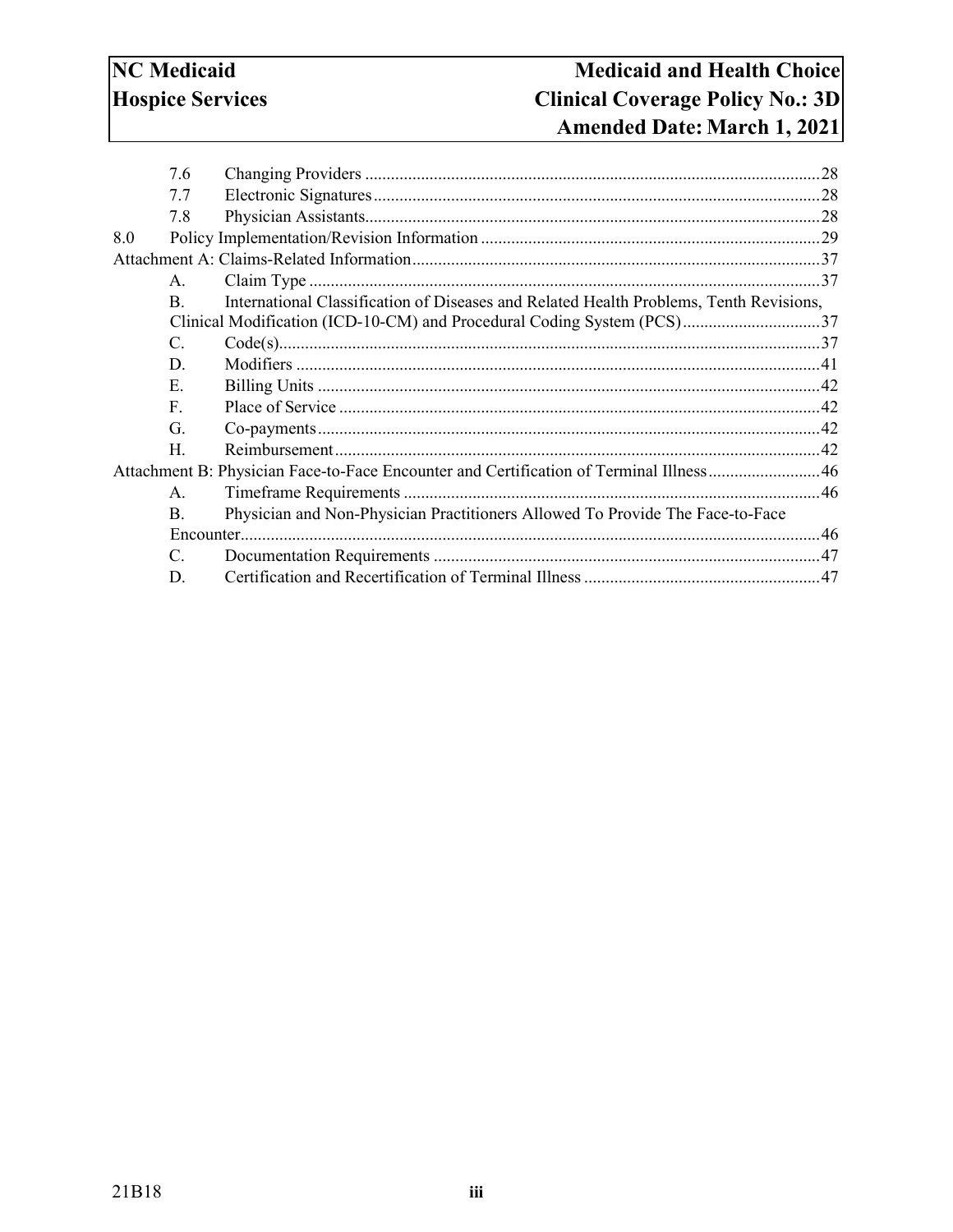**This clinical coverage policy has an effective date of March 1, 2021; however, until the end of the public health emergency, the temporary coverage and reimbursement flexibilities enabled by NC Medicaid through a series of [COVID-19 Special Medicaid Bulletins](https://medicaid.ncdhhs.gov/about-us/covid-19-guidance-and-resources/providers/covid-19-special-medicaid-bulletins) will remain in effect.**

### **Related Clinical Coverage Policies**

Refer t[o](https://medicaid.ncdhhs.gov/) <https://medicaid.ncdhhs.gov/> [f](https://medicaid.ncdhhs.gov/)or the related coverage policies listed below: 9, Outpatient Pharmacy Program 2B-1, Nursing Facilities 3L, State Plan Personal Care Services 3A, Home Health Services 3K-1, Community Alternatives Programs for Children (CAP/C) 3K-2, Community Alternatives Programs for Disabled Adults (CAP/DA) 5A-3, Nursing Equipment and Supplies

## <span id="page-3-0"></span>**1.0 Description of the Procedure, Product, or Service**

The NC Medicaid (Medicaid) and NC Health Choice (NCHC) hospice benefit is a comprehensive set of services, identified and coordinated by a hospice interdisciplinary group (IDG). The IDG delivers medical, nursing, social, psychological, emotional and spiritual services to enable physical and emotional comfort and support using a holistic approach to maintain the best quality of life for a terminally ill beneficiary, their family and caregivers. The priority of hospice services is to meet the needs and goals of the hospice beneficiary, family and caregivers with daily activities and to help the terminally ill beneficiary with minimal disruption to normal activities, in the environment that best meets the care and comfort needs of the beneficiary and unit of care.

The hospice IDG achieves this by organizing and managing a comprehensive care plan focused on coordinating care, services and resources to the beneficiary, caregivers, and family necessary for the palliation and management of the terminal illness and related conditions.

Only Medicare-certified and North Carolina licensed hospice agencies are eligible to participate as Medicaid hospice providers through the NC Division of Health Service Regulation [\(www.ncdhhs.gov\).](http://www.ncdhhs.gov/) Each site providing hospice services must be separately licensed. The [North](https://www2.ncdhhs.gov/dhsr/ncmcc/index.html)  [Carolina Medical Care Commission h](https://www2.ncdhhs.gov/dhsr/ncmcc/index.html)as rulemaking authority for hospice. The statutes that apply to hospice agencies are [General Statute 131E-200 through 207 a](http://www.ncleg.net/EnactedLegislation/Statutes/HTML/ByArticle/Chapter_131E/Article_10.html)nd the licensure rules are under Title 10A of the North Carolina Administrative Code [\(10A NCAC 13K\);](http://reports.oah.state.nc.us/ncac/title%2010a%20-%20health%20and%20human%20services/chapter%2013%20-%20nc%20medical%20care%20commission/subchapter%20k/subchapter%20k%20rules.html) [\(G.S. 131E, Article 9,](http://www.ncleg.net/EnactedLegislation/Statutes/HTML/ByArticle/Chapter_131E/Article_9.html)  [175-190\) a](http://www.ncleg.net/EnactedLegislation/Statutes/HTML/ByArticle/Chapter_131E/Article_9.html)nd administrative rules (10A NCAC [Subchapter 14C\).](http://reports.oah.state.nc.us/ncac/title%2010a%20-%20health%20and%20human%20services/chapter%2014%20-%20director,%20division%20of%20health%20service%20regulation/subchapter%20c/subchapter%20c%20rules.html)

A Hospice provider must have a contract with a nursing home or hospital if services are provided within those facilities.

**Note:** Throughout this policy, wherever the word "family" is used, "caregivers" are included unless specifically stated otherwise.

**CPT codes, descriptors, and other data only are copyright 2020 American Medical Association. All rights reserved. Applicable FARS/DFARS apply.**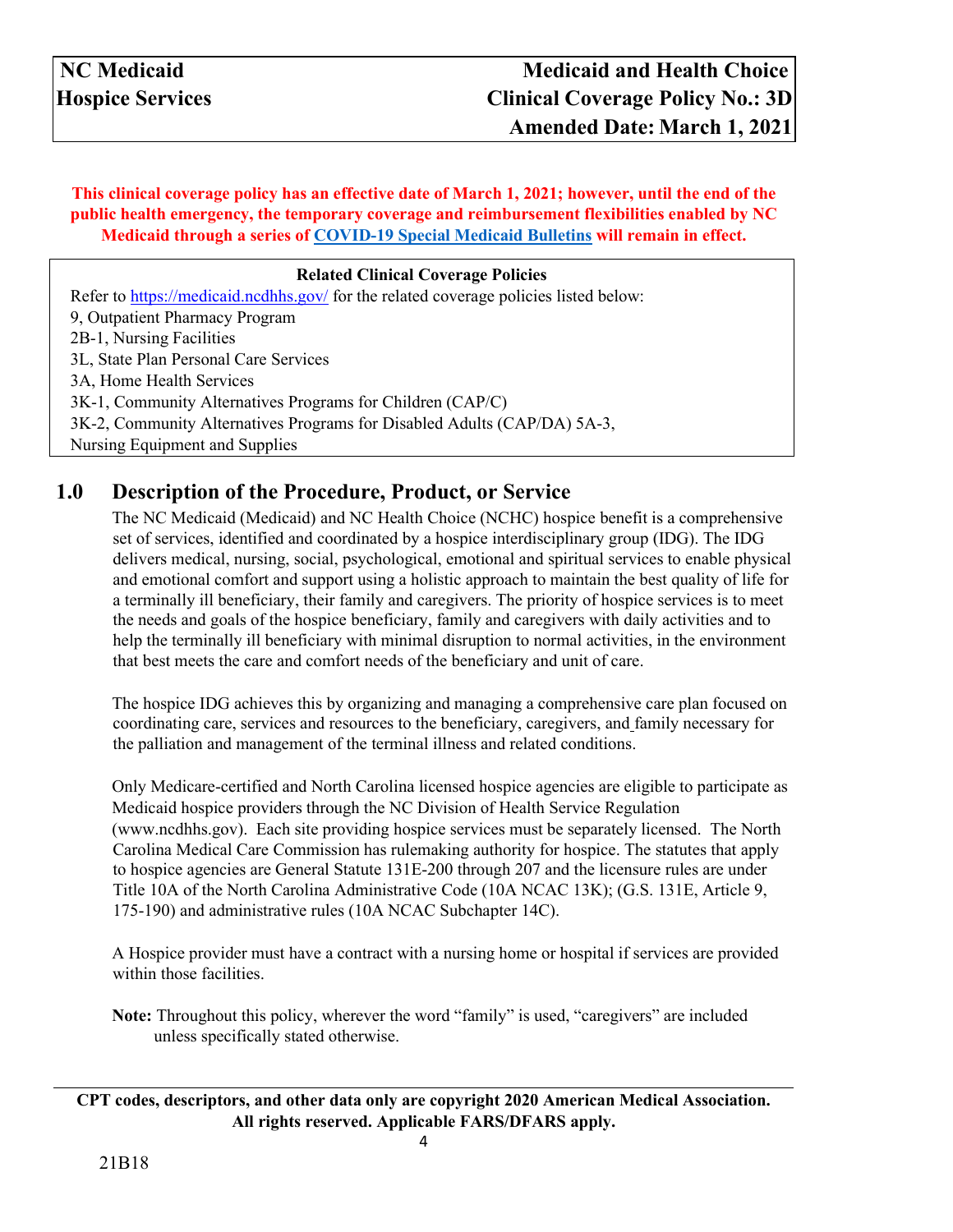### <span id="page-4-1"></span><span id="page-4-0"></span>**1.1 Definitions**

### **1.1.1 Hospice**

"Hospice" means any coordinated program of home care with provision for inpatient care for terminally ill patients and their families. This care is provided by a medically directed interdisciplinary team, directly or through an agreement under the direction of an identifiable hospice administration. A hospice program of care provides palliative and supportive medical and other health services to meet the physical, psychological, social, spiritual and special needs of patients and their families, which are experienced during the final stages of terminal illness and during dying and bereavement according to [GS §131E-201\(3\) a](http://reports.oah.state.nc.us/ncac/title%2010a%20-%20health%20and%20human%20services/chapter%2013%20-%20nc%20medical%20care%20commission/subchapter%20k/10a%20ncac%2013k%20.0102.pdf)nd [GS §](http://reports.oah.state.nc.us/ncac/title%2010a%20-%20health%20and%20human%20services/chapter%2013%20-%20nc%20medical%20care%20commission/subchapter%20k/10a%20ncac%2013k%20.0102.pdf)  [131E176\(13a\)GS § 131E-176\(13a\).](http://reports.oah.state.nc.us/ncac/title%2010a%20-%20health%20and%20human%20services/chapter%2013%20-%20nc%20medical%20care%20commission/subchapter%20k/10a%20ncac%2013k%20.0102.pdf) 

### <span id="page-4-2"></span>**1.1.2 Hospice Care**

Hospice care means a comprehensive set of services described in  $1861\text{(dd)}(1)$  of the Social Security Act, identified and coordinated by an interdisciplinary group to provide for the physical, psychosocial, spiritual, and emotional needs of the terminally ill patient, family member, as delineated in the specific plan of care, according to [42 CFR §418.3.](https://www.ecfr.gov/cgi-bin/text-idx?SID=05723e4001167ea3db418b5d3122368c&mc=true&node=pt42.3.418&rgn=div5#se42.3.418_13)

### <span id="page-4-3"></span>**1.1.3 Hospice Provider**

Hospice provider means a public agency or private organization or subdivision of either of these that is primary engaged in providing hospice care, according to [42](https://www.ecfr.gov/cgi-bin/text-idx?SID=05723e4001167ea3db418b5d3122368c&mc=true&node=pt42.3.418&rgn=div5#se42.3.418_13)  [CFR §418.3.](https://www.ecfr.gov/cgi-bin/text-idx?SID=05723e4001167ea3db418b5d3122368c&mc=true&node=pt42.3.418&rgn=div5#se42.3.418_13)

For the purpose of this policy, Hospice provider also refers to Hospice, Hospice Agency or Hospice Entity.

### <span id="page-4-4"></span>**1.1.4 Terminally Ill**

Terminal ill means that the beneficiary has a medical prognosis that his or her life expectancy is 6 months or less if the illness runs its normal course, according to [42 CFR §418.3.](https://www.ecfr.gov/cgi-bin/text-idx?SID=05723e4001167ea3db418b5d3122368c&mc=true&node=pt42.3.418&rgn=div5#se42.3.418_13)

### <span id="page-4-5"></span>**1.1.5 Beneficiary**

Beneficiary means eligible individual receiving NC Medicaid or NC Health Choice service.

#### <span id="page-4-6"></span>**1.1.6 Hospice Aide**

Hospice Aide means an aide who is authorized to provide nursing care under the supervision of a licensed nurse, has completed a training and competency evaluation program or competency evaluation program as outlined in [42 CFR](https://www.ecfr.gov/cgi-bin/text-idx?rgn=div5;node=42%3A3.0.1.1.5#se42.3.418_176)  [418.76,](https://www.ecfr.gov/cgi-bin/text-idx?rgn=div5;node=42%3A3.0.1.1.5#se42.3.418_176) is listed on the Nurse Aide Registry at the Division of Health Service Regulation and completes the training listed in [10A NCAC 13K .](http://reports.oah.state.nc.us/ncac/title%2010a%20-%20health%20and%20human%20services/chapter%2013%20-%20nc%20medical%20care%20commission/subchapter%20k/10a%20ncac%2013k%20.0402.pdf)0402(b). If the nurse aide performs Nurse Aide II tasks, he or she must also meet the requirements established by the N.C. Board of Nursing as defined in 21 NCAC 36. 0405.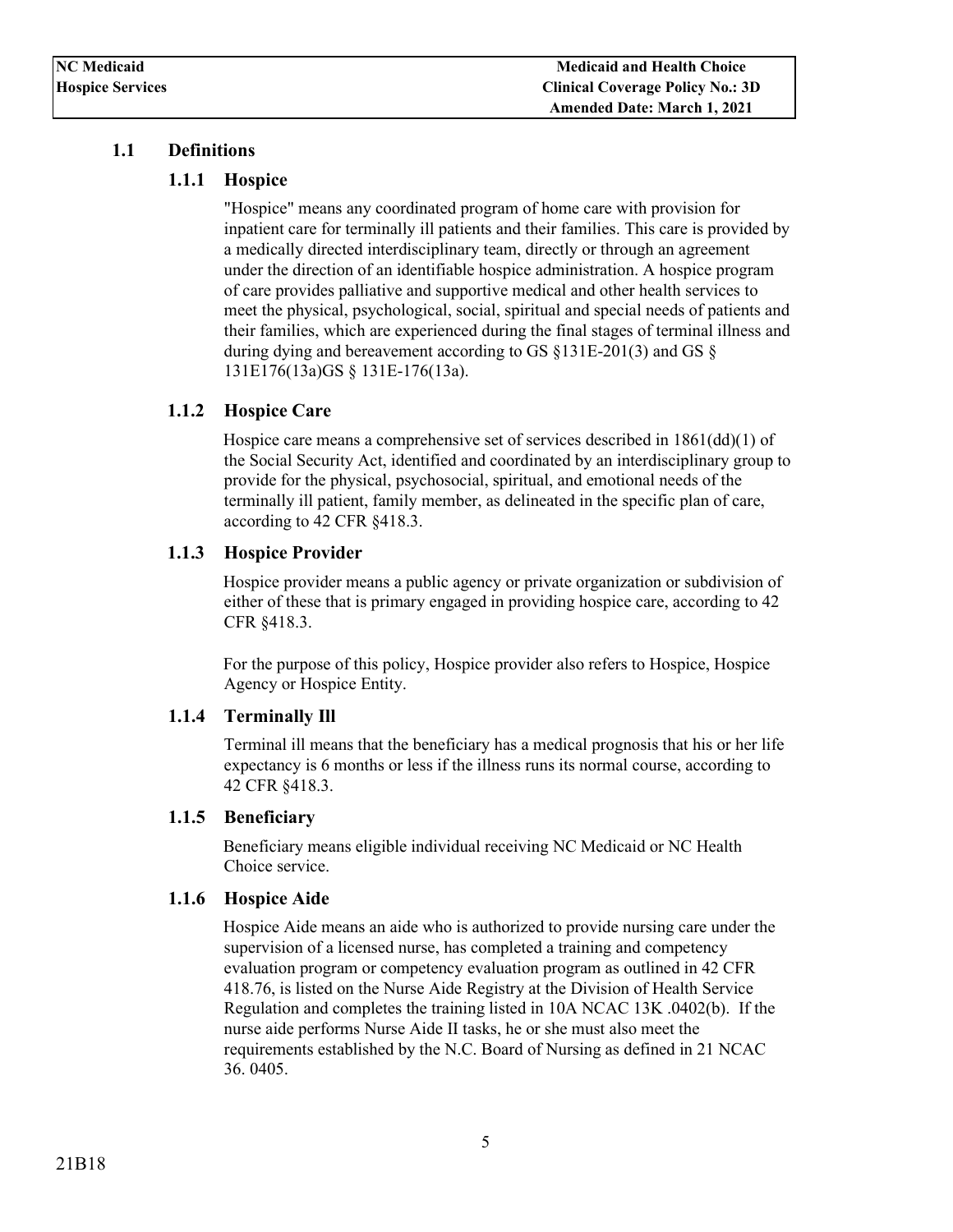### <span id="page-5-0"></span>**1.1.7 Personal Care Services**

Personal Care Service are services that provides assistance with the distinct tasks associated with the performance of the activities of daily living (ADL) and the instrumental activities of daily living (IADL).

### <span id="page-5-3"></span><span id="page-5-1"></span>**2.0 Eligibility Requirements**

### <span id="page-5-2"></span>**2.1 Provisions**

**2.1.1 General** 

### **(***The term "General" found throughout this policy applies to all Medicaid and NCHC policies***)**

- a. An eligible beneficiary shall be enrolled in either:
	- 1. the NC Medicaid Program *(Medicaid is NC Medicaid program, unless context clearly indicates otherwise*); or
	- 2. the NC Health Choice (*NCHC is NC Health Choice program, unless context clearly indicates otherwise)* Program on the date of service and shall meet the criteria in **Section 3.0 of this policy**.
- b. Provider(s) shall verify each Medicaid or NCHC beneficiary's eligibility each time a service is rendered.
- c. The Medicaid beneficiary may have service restrictions due to their eligibility category that would make them ineligible for this service.
- d. Following is only one of the eligibilities and other requirements for participation in the NCHC Program under GS 108A-70.21(a): Children must be between the ages of 6 through 18.

### <span id="page-5-4"></span>**2.1.2 Specific**

#### (*The term "Specific" found throughout this policy only applies to this policy*) **a. Medicaid**

A beneficiary with Medicaid for Pregnant Women (MPW) is eligible for hospice services only if the terminal illness is pregnancy related. Refer to **Subsection 5.1** for information regarding prior approval for MPW beneficiaries.

A beneficiary who is dually eligible for Medicare and Medicaid hospice shall elect both programs simultaneously. Refer to **Subsection 5.8.**

#### **b. NCHC**

None Apply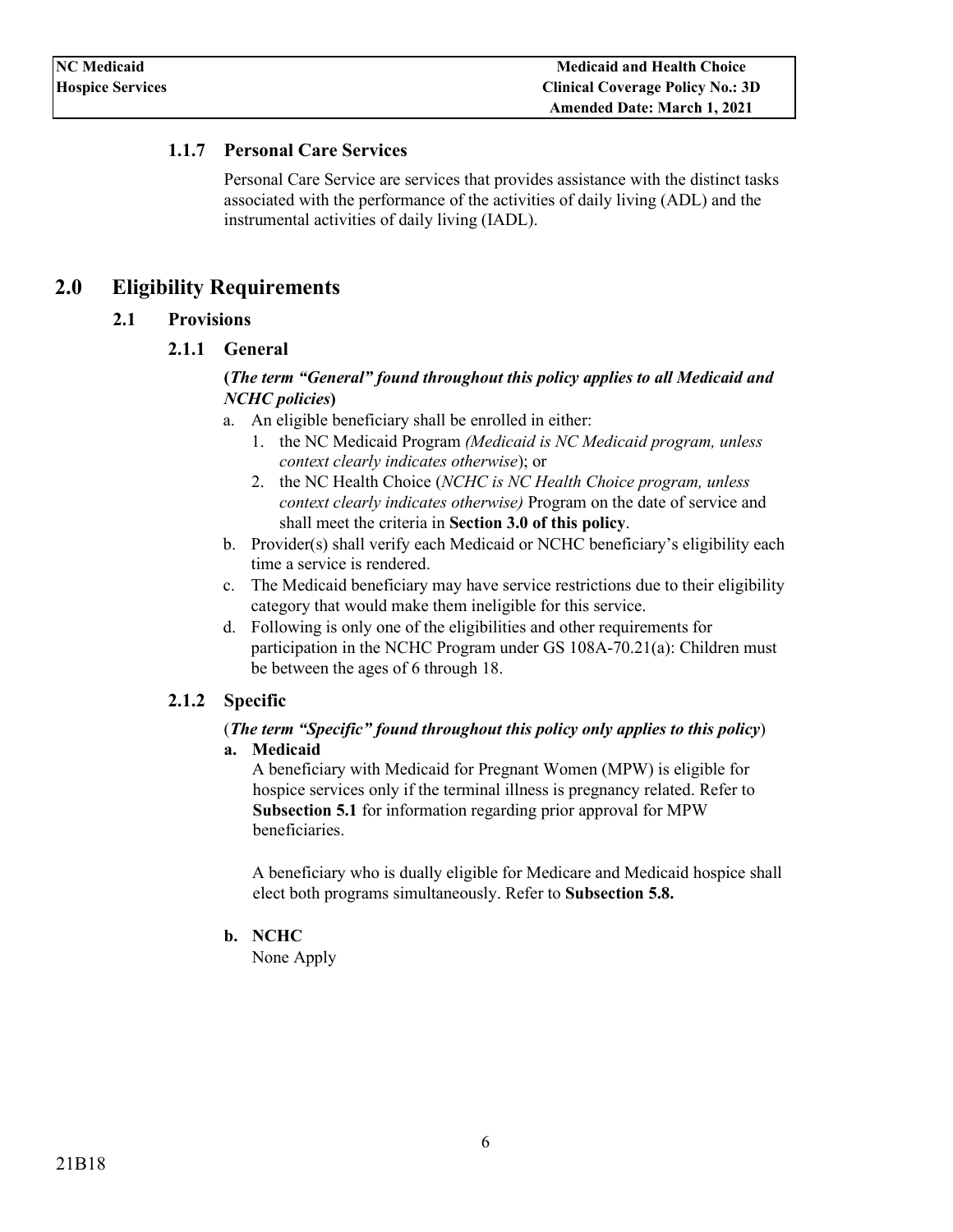### <span id="page-6-1"></span><span id="page-6-0"></span>**2.2 Special Provisions**

### **2.2.1 EPSDT Special Provision: Exception to Policy Limitations for a Medicaid Beneficiary under 21 Years of Age**

**a. 42 U.S.C. § 1396d(r) [1905(r) of the Social Security Act]** 

Early and Periodic Screening, Diagnostic, and Treatment (EPSDT) is a federal Medicaid requirement that requires the state Medicaid agency to cover services, products, or procedures for Medicaid beneficiary under 21 years of age **if** the service is **medically necessary health care** to correct or ameliorate a defect, physical or mental illness, or a condition [health problem] identified through a screening examination (includes any evaluation by a physician or other licensed practitioner).

This means EPSDT covers most of the medical or remedial care a child needs to improve or maintain his or her health in the best condition possible, compensate for a health problem, prevent it from worsening, or prevent the development of additional health problems.

Medically necessary services will be provided in the most economic mode, as long as the treatment made available is similarly efficacious to the service requested by the beneficiary's physician, therapist, or other licensed practitioner; the determination process does not delay the delivery of the needed service; and the determination does not limit the beneficiary's right to a free choice of providers.

EPSDT does not require the state Medicaid agency to provide any service, product or procedure:

- 1. that is unsafe, ineffective, or experimental or investigational.
- 2. that is not medical in nature or not generally recognized as an accepted method of medical practice or treatment.

Service limitations on scope, amount, duration, frequency, location of service, and other specific criteria described in clinical coverage policies may be exceeded or may not apply as long as the provider's documentation shows that the requested service is medically necessary "to correct or ameliorate a defect, physical or mental illness, or a condition" [health problem]; that is, provider documentation shows how the service, product, or procedure meets all EPSDT criteria, including to correct or improve or maintain the beneficiary's health in the best condition possible, compensate for a health problem, prevent it from worsening, or prevent the development of additional health problems.

### **b. EPSDT and Prior Approval Requirements**

- 1. If the service, product, or procedure requires prior approval, the fact that the beneficiary is under 21 years of age does **NOT** eliminate the requirement for prior approval.
- 2. **IMPORTANT ADDITIONAL INFORMATION** about EPSDT and prior approval is found in the *NCTracks Provider Claims and Billing Assistance Guide,* and on the EPSDT provider page. The Web addresses are specified below.

*NCTracks Provider Claims and Billing Assistance Guide*: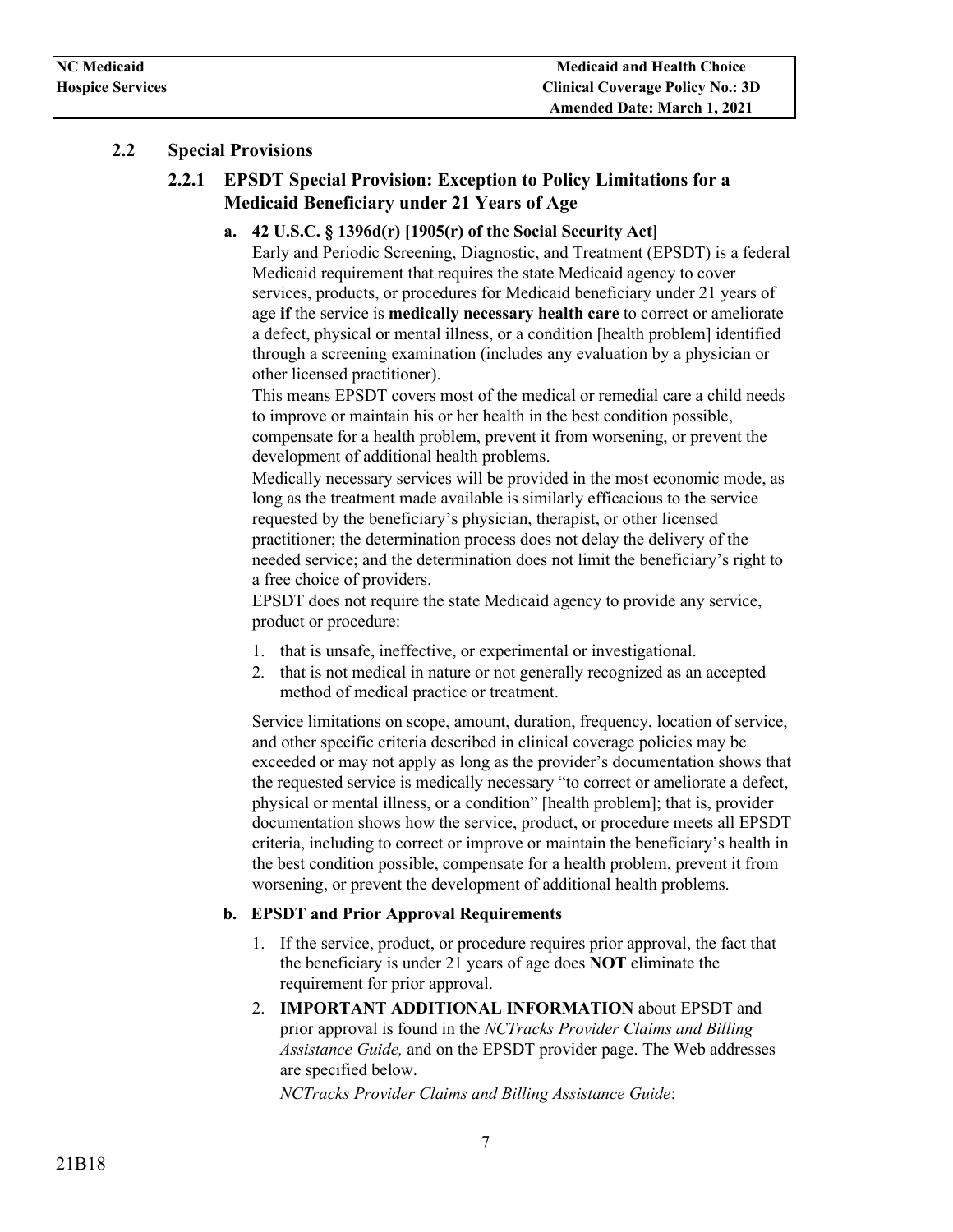[https://www.nctracks.nc.gov/content/public/providers/providermanuals.ht](https://www.nctracks.nc.gov/content/public/providers/provider-manuals.html) [ml](https://www.nctracks.nc.gov/content/public/providers/provider-manuals.html) 

EPSDT provider page[:](https://medicaid.ncdhhs.gov/) <https://medicaid.ncdhhs.gov/>

### <span id="page-7-0"></span>**2.2.2 EPSDT does not apply to NCHC beneficiaries**

### <span id="page-7-1"></span>**2.2.3 Health Choice Special Provision for a Health Choice Beneficiary age 6 through 18 years of age**

NC Medicaid shall deny the claim for coverage for an NCHC beneficiary who does not meet the criteria within **Section 3.0** of this policy. Only services included under the NCHC State Plan and the NC Medicaid clinical coverage policies, service definitions, or billing codes are covered for an NCHC beneficiary.

### <span id="page-7-2"></span>**3.0 When the Procedure, Product, or Service Is Covered**

*Note: Refer to Subsection 2.2.1 regarding EPSDT Exception to Policy Limitations for a Medicaid Beneficiary under 21 Years of Age.* 

### <span id="page-7-3"></span>**3.1 General Criteria Covered**

Medicaid and NCHC shall cover the procedure, product, or service related to this policy when medically necessary, and:

- a. the procedure, product, or service is individualized, specific, and consistent with symptoms or confirmed diagnosis of the illness or injury under treatment, and not in excess of the beneficiary's needs;
- b. the procedure, product, or service can be safely furnished, and no equally effective and more conservative or less costly treatment is available statewide; and
- c. the procedure, product, or service is furnished in a manner not primarily intended for the convenience of the beneficiary, the beneficiary's caretaker, or the provider.

### <span id="page-7-5"></span><span id="page-7-4"></span>**3.2 Specific Criteria Covered**

### **3.2.1 Specific criteria covered by both Medicaid and NCHC**

Medicaid and NCHC shall cover the following hospice services when medically necessary and the criteria and requirements are met according to:

**42 CFR §418** – Hospice Care, Subpart C-Conditions of Participation: Patient Care, and Subpart F- Covered Services.

These services must be provided in a manner consistent with acceptable standards of practice:

- a. Nursing services according to 42 CFR §418.202(a);
- b. Medical social services according to 42 CFR §418.202(b);
- c. Physicians' services according to 42 CFR §418.202(c);
- d. Counseling services (bereavement, dietary, and spiritual) services according to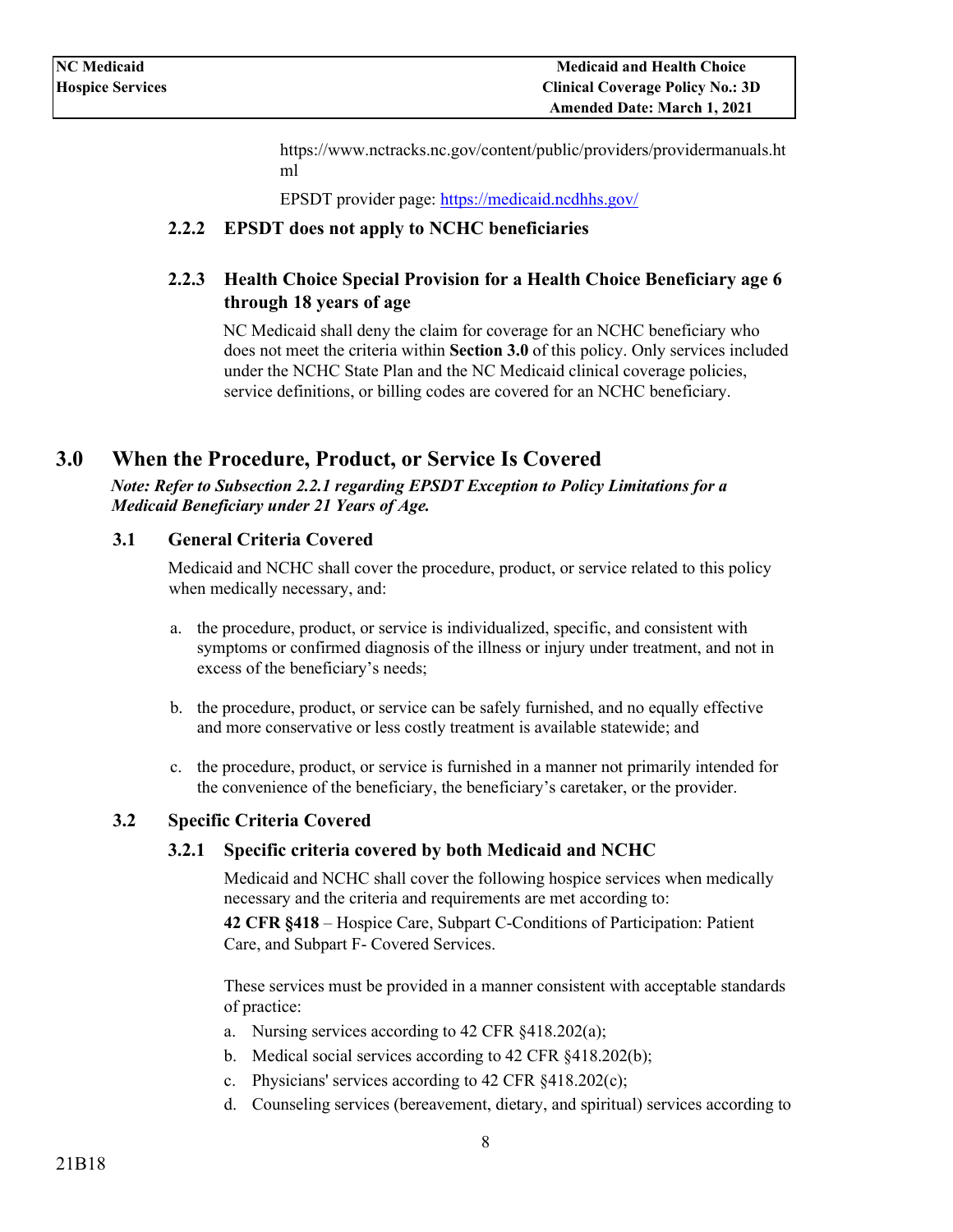42 CFR §418.202(d);

- e. Short-term inpatient care (Refer to **Subsection 4.2.3** for NCHC exceptions) services according to 42 CFR  $§418.202(e);$
- f. Interdisciplinary group, care planning, and coordination of services according to 42 CFR §418.56;
- g. Medical appliances and supplies, including drugs and biologicals according to 42 CFR §418.202(f)
- h. Hospice aide and homemaker services according to 42 CFR §418.202(g);
- i. Physical therapy, occupational therapy and speech-language pathology services according to 42 CFR §418.202(h);
- j. Volunteer services according to 42 CFR §418.78; and any other service that is specified in the beneficiary's plan of care as reasonable and necessary for the palliation and management of the patient's terminal illness and related conditions and for which payment may otherwise be made under Medicaid according to 42 CFR §418.202(h)(i).

In addition to the above covered services, Medicaid and NCHC shall cover ambulance transport services when provided in relation to the palliation or management of the beneficiary's terminal illness which occur after the effective date of election.

### <span id="page-8-0"></span>**3.2.2 Medicaid Additional Criteria Covered**

In addition to the specific criteria covered in **Subsection 3.2.1** of this policy, if a Medicaid hospice beneficiary becomes a resident of a skilled nursing facility (SNF), nursing facility (NF) or an Intermediate Care Facility for Individuals with Intellectual Disabilities (ICF/IID), Medicaid shall cover room and board charge when the Medicare hospice benefit is elected.

### **3.2.3 NCHC Additional Criteria Covered**

None Apply.

### <span id="page-8-2"></span><span id="page-8-1"></span>**4.0 When the Procedure, Product, or Service Is Not Covered**

*Note: Refer to Subsection 2.2.1 regarding EPSDT Exception to Policy Limitations for a Medicaid Beneficiary under 21 Years of Age.* 

### <span id="page-8-3"></span>**4.1 General Criteria Not Covered**

Medicaid and NCHC shall not cover the procedure, product, or service related to this policy when:

- a. the beneficiary does not meet the eligibility requirements listed in **Section 2.0;**
- b. the beneficiary does not meet the criteria listed in **Section 3.0;**
- c. the procedure, product, or service duplicates another provider's procedure, product, or service; or
- d. the procedure, product, or service is experimental, investigational, or part of a clinical trial.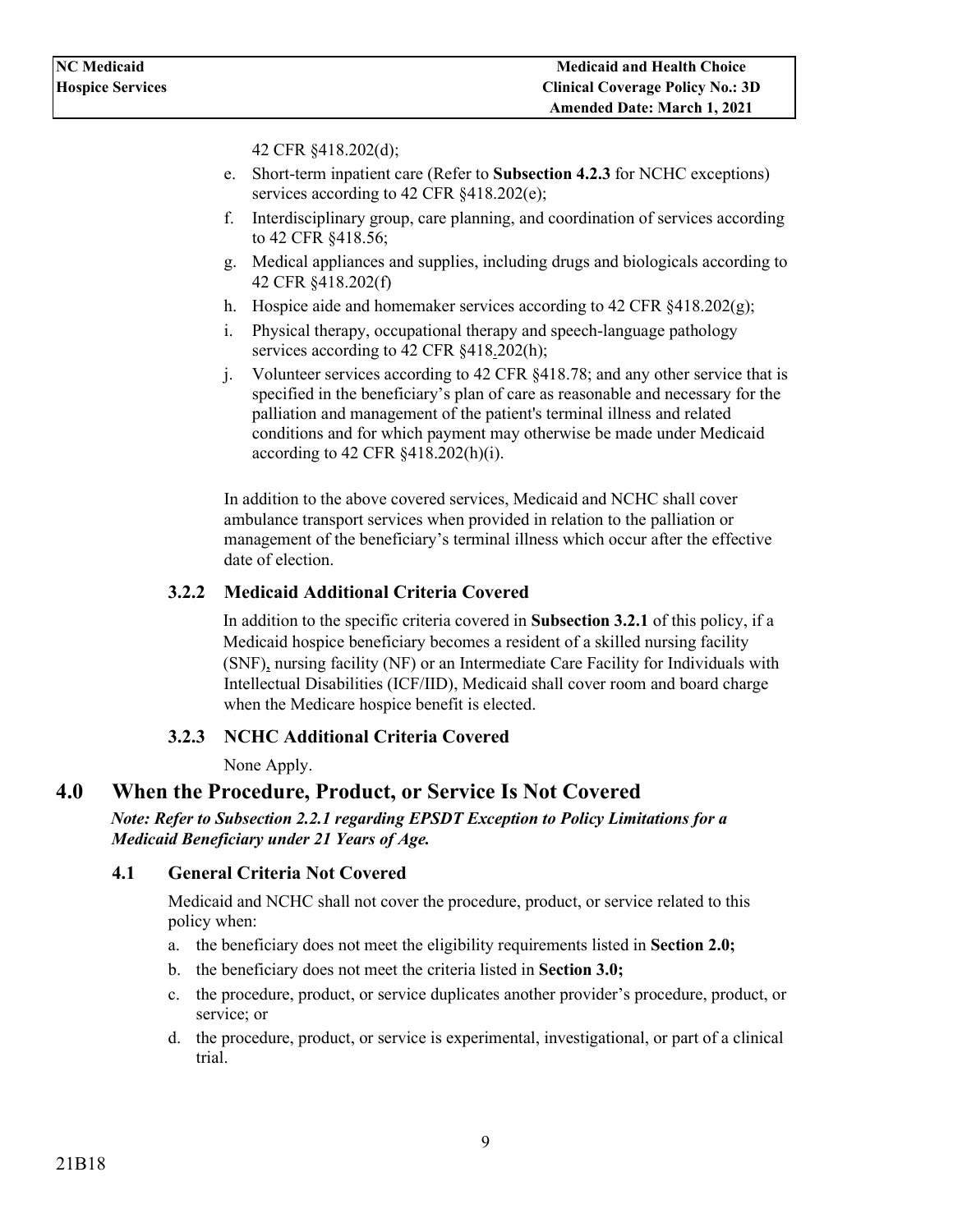### <span id="page-9-1"></span><span id="page-9-0"></span>**4.2 Specific Criteria Not Covered**

### **4.2.1 Specific Criteria Not Covered by both Medicaid and NCHC**

Medicaid and NCHC shall not cover additional respite care services over and above the per diem amount contracted for hospice services.

Attending and consulting physician services are not considered a hospice service and are covered under the Medicaid and NCHC Physician Services program policies. Refer to NC Medicaid's website [https://medicaid.ncdhhs.gov/.](https://medicaid.ncdhhs.gov/)

### <span id="page-9-2"></span>**4.2.2 Medicaid Additional Criteria Not Covered**

None Apply.

### <span id="page-9-3"></span>**4.2.3 NCHC Additional Criteria Not Covered**

- a. In addition to the specific criteria not covered in **Subsection 4.2.1** of this policy, NCHC shall not cover room and board in a nursing facility, skilled nursing facility, ICF/IID facility, or adult care home.
- b. NCGS § 108A-70.21(b) "Except as otherwise provided for eligibility, fees, deductibles, copayments, and other cost sharing charges, health benefits coverage provided to children eligible under the Program shall be equivalent to coverage provided for dependents under North Carolina Medicaid Program except for the following:
	- 1. No services for long-term care.
	- 2. No nonemergency medical transportation.
	- 3. No EPSDT.
	- 4. Dental services shall be provided on a restricted basis in accordance with criteria adopted by the Department to implement this subsection."

## <span id="page-9-5"></span><span id="page-9-4"></span>**5.0 Requirements for and Limitations on Coverage**

### **5.1 Prior Approval**

Medicaid and NCHC hospice services require prior approval request but do not require clinical review for Hospice service until after the first  $(1<sup>st</sup>)$  and second  $(2<sup>nd</sup>)$ ) benefit periods. Request for Hospice service beginning with the third  $(3<sup>rd</sup>)$  and for each subsequent benefit periods must receive prior approval and clinical review. PA request must be submitted online through the NCTracks Provider Portal.

In addition, Medicaid requires Prior Approval (PA) for Hospice services when a beneficiary's physician determines hospice is needed for a Medicaid for Pregnant Women (MPW).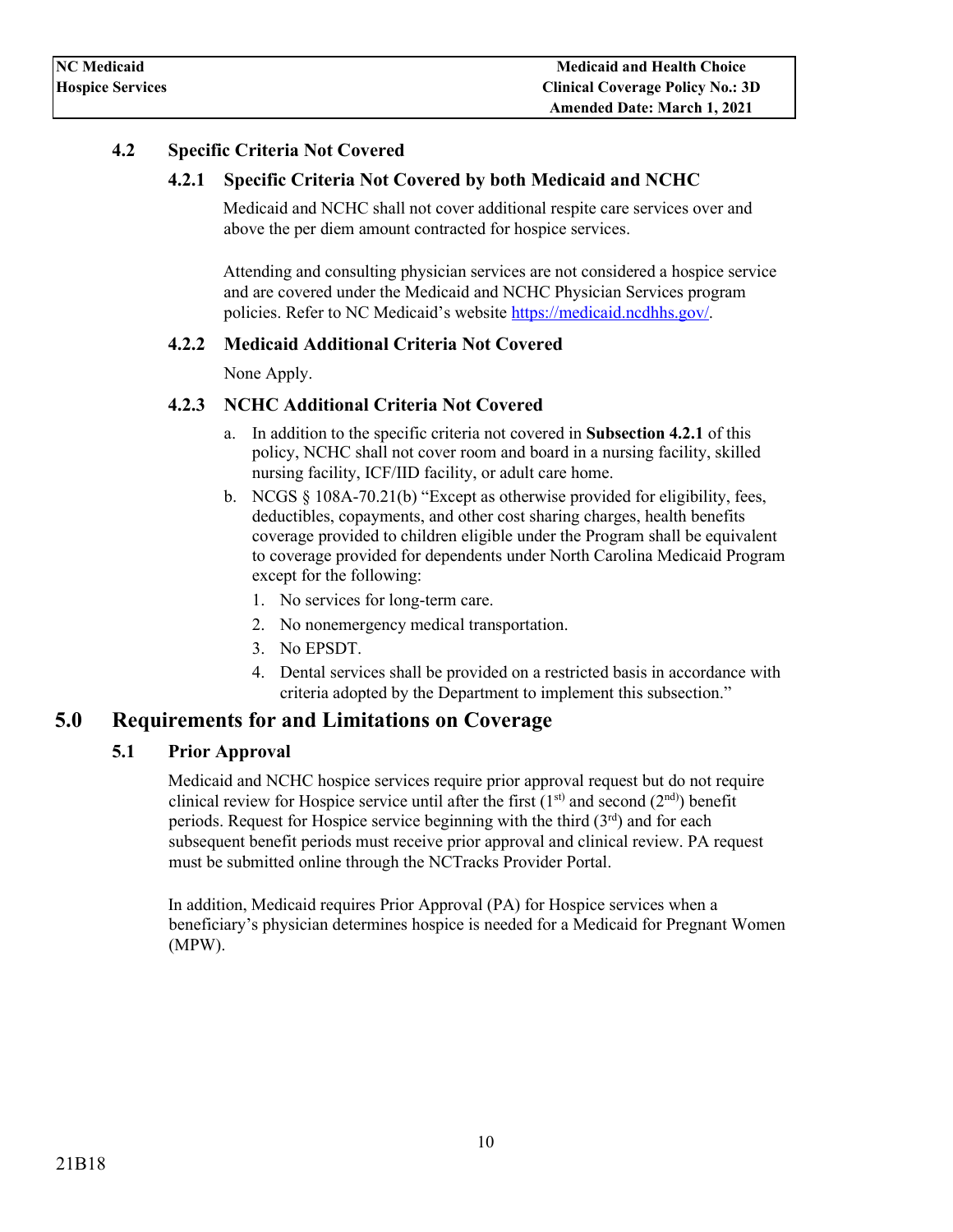### <span id="page-10-1"></span><span id="page-10-0"></span>**5.2 Prior Approval Requirements**

### **5.2.1 General**

The provider(s) shall submit to the Department of Health and Human Services (DHHS) Utilization Review Contractor the following:

- a. the prior approval request; and
- b. all health records and any other records that support the beneficiary has met the specific criteria in Subsection 3.2 of this policy.

### <span id="page-10-3"></span><span id="page-10-2"></span>**5.2.2 Specific**

#### **5.2.2.1 First and Second Benefit Periods**

The first  $(1<sup>st</sup>)$  benefit period and second benefit period  $(2<sup>nd</sup>)$  are both 90 calendar days. This begins the initial admission to Hospice service based on the original election date for the beneficiary.

Beginning with the first  $(1<sup>st</sup>)$  benefit period, [hospice p](https://www.law.cornell.edu/definitions/index.php?width=840&height=800&iframe=true&def_id=b670f1311cce82cc2204dda339284828&term_occur=1&term_src=Title:42:Chapter:IV:Subchapter:B:Part:418:Subpart:B:418.22)roviders must obtain written certification of terminal illness for each benefit period throughout the duration of hospice care to be maintained in the provider file according to [42 CFR §418.22.](https://www.ecfr.gov/cgi-bin/text-idx?rgn=div5;node=42%3A3.0.1.1.5#se42.3.418_122)

At the first  $(1<sup>st</sup>)$  benefit period the hospice provider  $(s)$  shall create a prior approval request and upload the Election Statement which notifies NC Medicaid of the beneficiary election of hospice service. The PA request and election statement must be uploaded into NCTracks portal within six calendar days of the effective date of the beneficiary election of hospice service, according to [42 CFR 418.24.](https://www.ecfr.gov/cgi-bin/text-idx?rgn=div5;node=42%3A3.0.1.1.5#se42.3.418_124) 

The second  $(2<sup>nd</sup>)$  benefit period requires the entry of a PA request in to NCTracks, however, the election statement is not required at this benefit period

#### <span id="page-10-4"></span>**5.2.2.2 Third and Subsequent Benefit Periods**

The third  $(3<sup>rd</sup>)$  benefit period and each subsequent benefit period are 60calendar days. The Hospice provider(s) shall create a prior approval request and upload all the following documents listed below online through the NCTracks Provider Portal for recertification:

- a. NC Medicaid Hospice Prior Approval Authorization Form (DMA-3212);
- b. Hospice Recertification of Terminal Illness;
- c. Physician Plan of Treatment Order for care and services;
- d. Face-To-Face Encounter

e. Supporting clinical documentation (i.e. medical history, nurses' IDG notes, etc.), and assessment tools used to measure beneficiary status or decline. Hospice Assessment tool including, but not limited to, Functional Assessment Scales (FAST); Palliative Performance Scales; New York Heart Association Functional Classification Tool (NYHA), Palmetto GBA Local Coverage Determinations.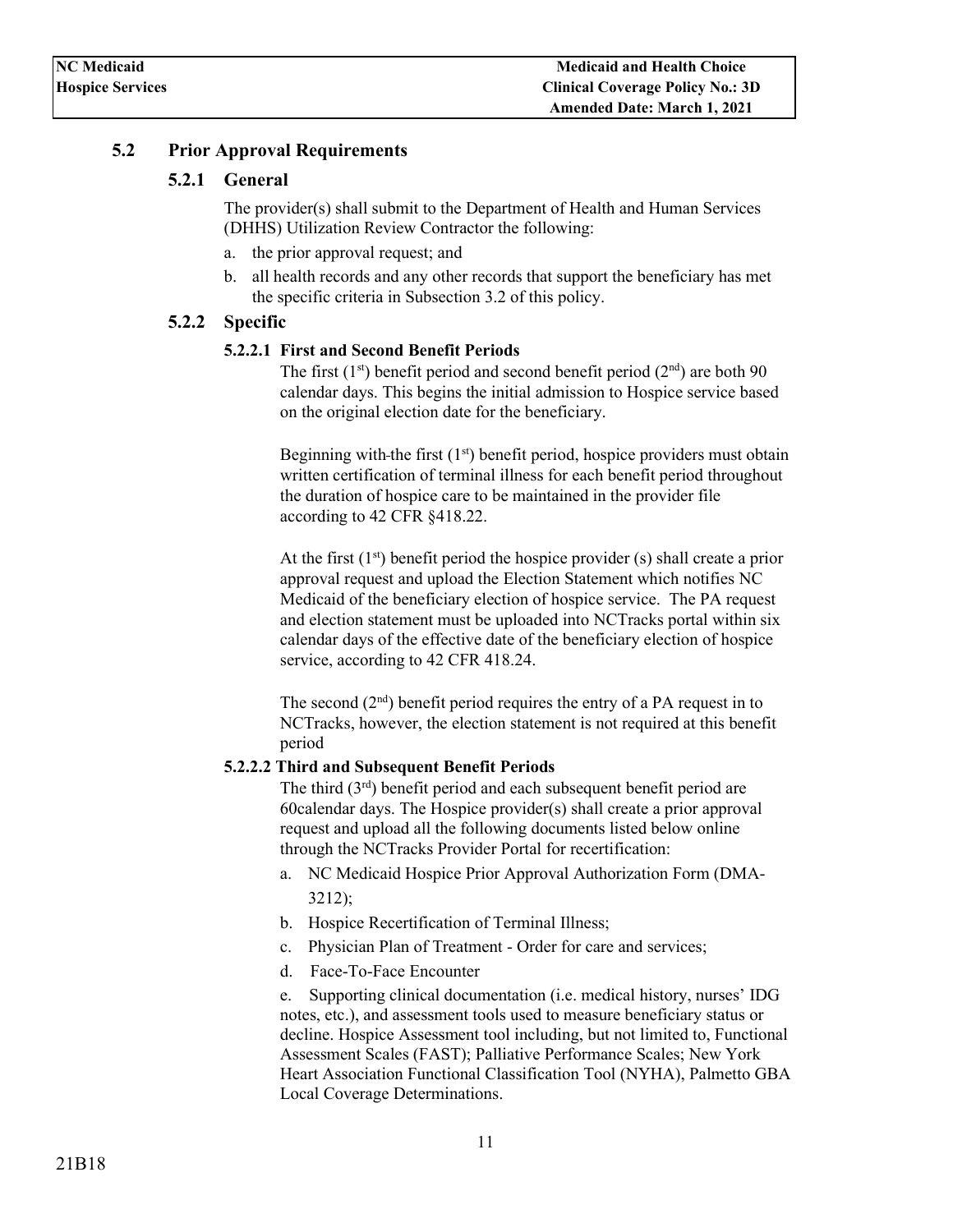**Note:** If above required documentation is not received, the recertification prior approval request is denied.

Prior Approval (PA) requested for hospice services must be submitted on behalf of the medical director or beneficiary's attending physician via NC Track at least ten calendar days before the end of the current benefit period.

**Note**: The hospice physician, hospice nurse practitioner or physician assistant may act as the beneficiary's attending physician per beneficiary choice according to [42 CFR 418.52\(c\)\(4\).](https://www.ecfr.gov/cgi-bin/text-idx?rgn=div5;node=42%3A3.0.1.1.5#se42.3.418_152) Refer to Section 7.8.

#### <span id="page-11-0"></span>**5.2.2.3 Nursing Facility**

Nursing facility or ICF-IID long-term care approval is required for a beneficiary residing in or entering the facility. Nursing facility or ICF-IID approval is determined by the DHHS fiscal contractor. The hospice provider shall obtain a copy of the approval form (FL-2) or (IID-2) as applicable, to ensure compliance with this guideline. Nursing facility or ICF/IID room and board reimbursement cannot be made to the hospice provider without this approval.

**Note**: Hospice agencies verify Nursing facility or ICF-IID long-term care approval in NC Tracks to ensure the approval was obtained prior to seeking reimbursement. Hospice providers should provide documentation referencing place of origin verifying the FL-2 or IID-2 in beneficiary medical records.

#### <span id="page-11-1"></span>**5.2.2.4 Long Term Care**

The hospice provider is responsible for ensuring that the long-term care prior approval process has been completed and that the Medicaid beneficiary is approved for nursing facility or ICF/IID level of care. This process can be completed by the hospice or through arrangement with the facility, hospital discharge planner, physician, or other sources. A hospice Medicaid beneficiary in a nursing or ICF/IID facility shall meet the same level of care requirements as other Medicaid nursing facility beneficiaries. The hospice provider shall retain a copy of the NC Medicaid Long Term Care Form FL-2 or IID-2, as applicable, in the Medicaid beneficiary's records on site at the hospice provider.

**Note**: Hospice agencies verify the nursing facility or ICF/IID level of care long-term care approval in NC Tracks to ensure the approval was obtained prior to seeking reimbursement. Hospice providers should provide documentation referencing place of origin verifying the FL-2 or IID-2 in beneficiary medical records.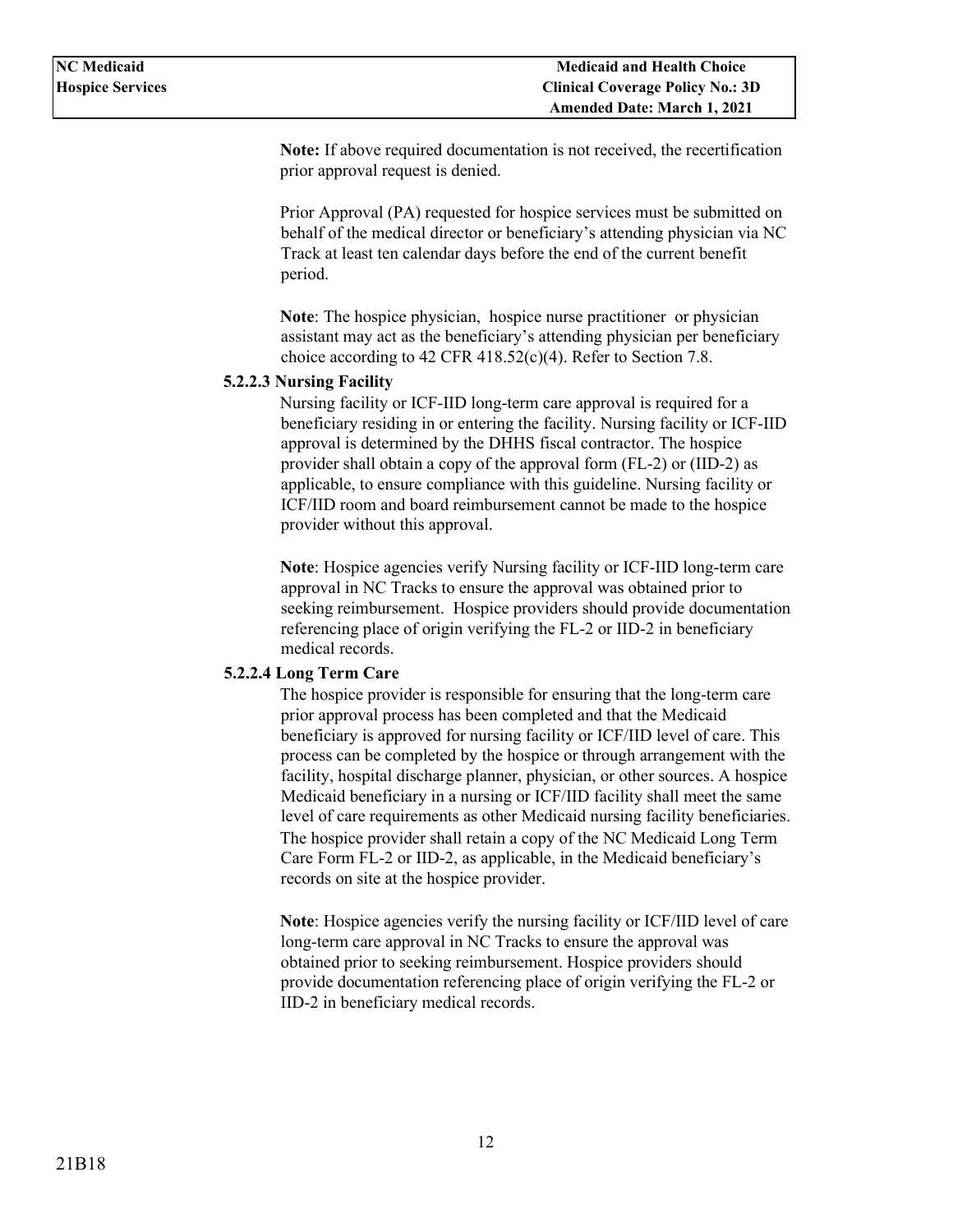### <span id="page-12-0"></span>**5.3 Admission to Hospice**

The provider of hospice services shall comply with [42 CFR §418.25,](https://www.ecfr.gov/cgi-bin/text-idx?rgn=div5;node=42%3A3.0.1.1.5#se42.3.418_125) Admission to hospice care.

The hospice provider admits a beneficiary only on the recommendation of the medical director in consultation with, or with input from, the beneficiary's attending physician (if any). The hospice medical director shall consider at least the following information to determine that the beneficiary is certified terminally ill:

- a. Diagnosis of the terminal condition;
- b. Health conditions, related or unrelated to the terminal condition; and
- c. Current clinically relevant information supporting all diagnoses.

### <span id="page-12-2"></span><span id="page-12-1"></span>**5.4 Certification of Terminal illness**

#### **5.4.1 Timing of certification**

The provider of hospice services shall comply with [42 CFR §418.22\(a\),](https://www.ecfr.gov/cgi-bin/text-idx?rgn=div5;node=42%3A3.0.1.1.5#se42.3.418_122) Timing of certification.

- a. The hospice provider shall obtain written certification of terminal illness for each benefit period.
- b. The hospice provider shall obtain the written certification before it submits a claim for payment.
- c. Exceptions*.*
	- 1. If the written certification cannot be obtained within two calendar days, after a period begins, then an oral certification must be obtained within two calendar days and the written certification before submitting a claim for payment.
	- 2. Certifications may be completed no more than 15 calendar days prior to the effective date of election.
	- 3. Re-certifications may be completed no more than 15 calendar days prior to the start of the subsequent benefit period.
- d. *Face-to-face encounter.* A hospice physician or hospice nurse practitioner shall have a face-to-face encounter with the beneficiary, that must occur prior to, but no more than 30 calendar days prior to, the 3rd benefit period recertification, and every benefit period recertification thereafter, to gather clinical findings to determine continued eligibility for hospice care.

#### <span id="page-12-3"></span>**5.4.2 Content of certification**

The provider of hospice services shall comply with [42 CFR §418.22\(b\),](http://www.ecfr.govhttps/www.ecfr.gov/cgi-bin/text-idx?rgn=div5;node=42%3A3.0.1.1.5#se42.3.418_122) Content of certification.

The physician or nurse practitioner who performs the face-to-face encounter shall attest in writing that he or she had a face-to-face encounter with the beneficiary, reporting the date of that visit. The attestation of the nurse practitioner or the noncertifying hospice physician shall state that the clinical findings of that visit were provided to the certifying physician for use in determining continued eligibility for hospice care. All certifications and recertifications must be signed and dated by the physician(s) and must contain the benefit period dates to which the certification or recertification applies.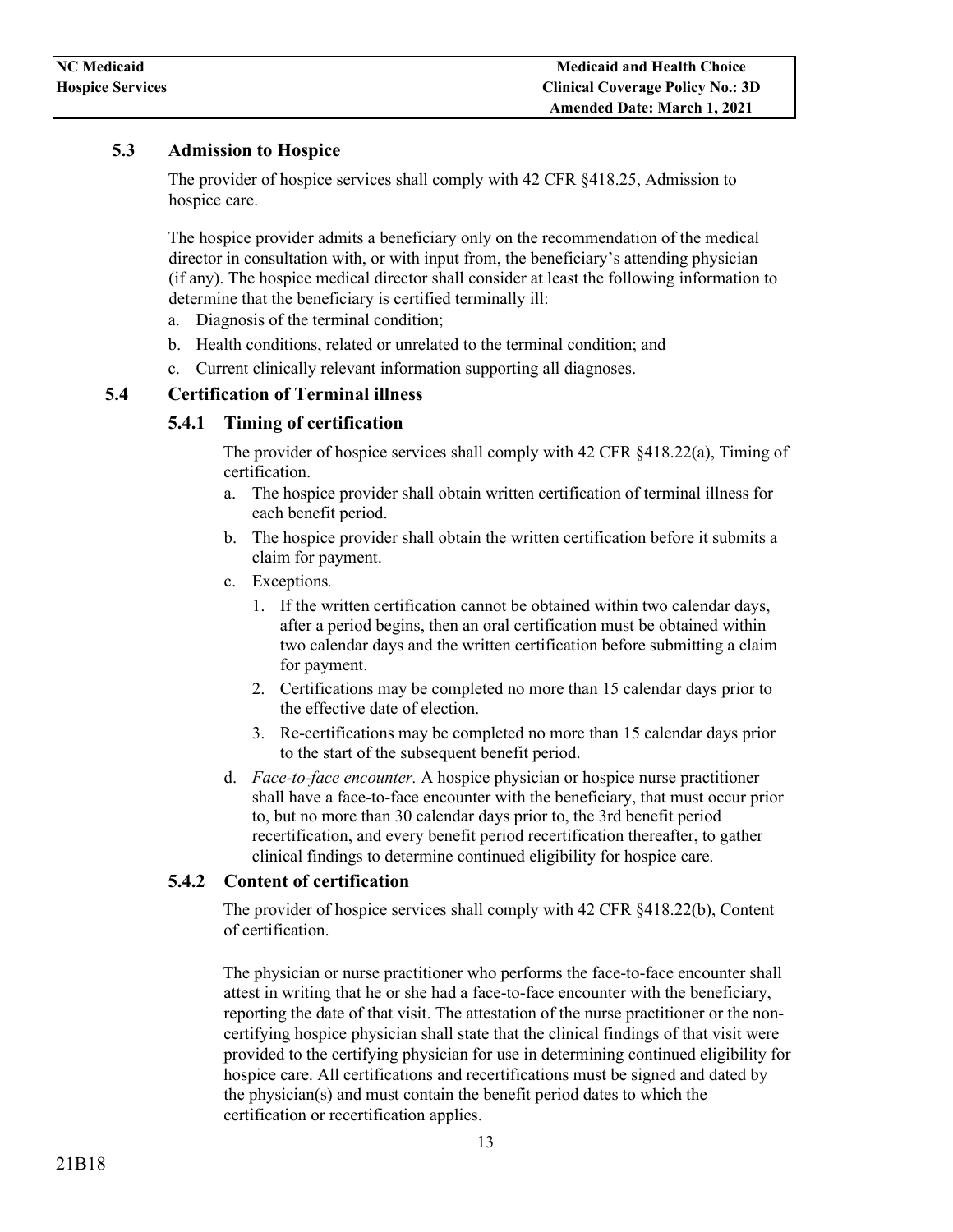### <span id="page-13-0"></span>**5.4.3 Sources of certification**

The provider of hospice services shall comply with [42 CFR §418.22\(c\),](https://www.ecfr.gov/cgi-bin/text-idx?rgn=div5;node=42%3A3.0.1.1.5#se42.3.418_122) Sources of certification.

- a. For the initial 90-day period, the hospice shall obtain a written certification statement from:
	- 1. The medical director of the hospice or the physician member of the hospice interdisciplinary group (IDG); and
	- 2. The individual's attending physician, if the individual has an attending physician.
- b. For subsequent periods, only certification by the medical director of the hospice or the physician member of the hospice interdisciplinary group is required.

### <span id="page-13-1"></span>**5.4.4 Maintenance of records***.*

The provider of hospice services shall comply with  $42 \text{ CFR } \frac{1}{2}418.22 \text{ (d)}(1)(2)$ , Maintenance of records.

The Hospice shall make an appropriate entry in the beneficiary's medical record as soon as they receive an oral certification, and file written certifications in the beneficiary's medical record.

### <span id="page-13-2"></span>**5.5 Initial and Comprehensive Assessment**

The provider of hospice services shall comply with [42 CFR §418.54,](https://www.ecfr.gov/cgi-bin/text-idx?rgn=div5;node=42%3A3.0.1.1.5#se42.3.418_154) Condition of participation. The hospice shall conduct and document in writing a comprehensive assessment that identifies the beneficiary's need for hospice care services, and the beneficiary's need for physical, psychosocial, emotional, and spiritual care. This assessment includes all areas of hospice care related to the palliation and management of the terminal illness and related conditions.

#### a. **Initial assessment:**

The hospice registered nurse shall complete an initial assessment within 48 hours after the election of hospice care.

#### b. **Timeframe for completion of the comprehensive assessment**:

The hospice interdisciplinary group shall complete the comprehensive assessment no later than five calendar days after the election of hospice care.

#### c. **Content of the comprehensive assessment:**

The comprehensive assessment must identify the physical, psychosocial, emotional, and spiritual needs related to the terminal illness that must be addressed to promote the hospice beneficiary's well-being, comfort, and dignity throughout the dying process. The comprehensive assessment must take into consideration the following factors:

- 1. The nature and condition causing admission (including the presence or lack of objective data and subjective complaints).
- 2. Complications and risk factors that affect care planning.
- 3. Functional status, including the beneficiary's ability to understand and participate in his or her own care.
- 4. Imminence of death.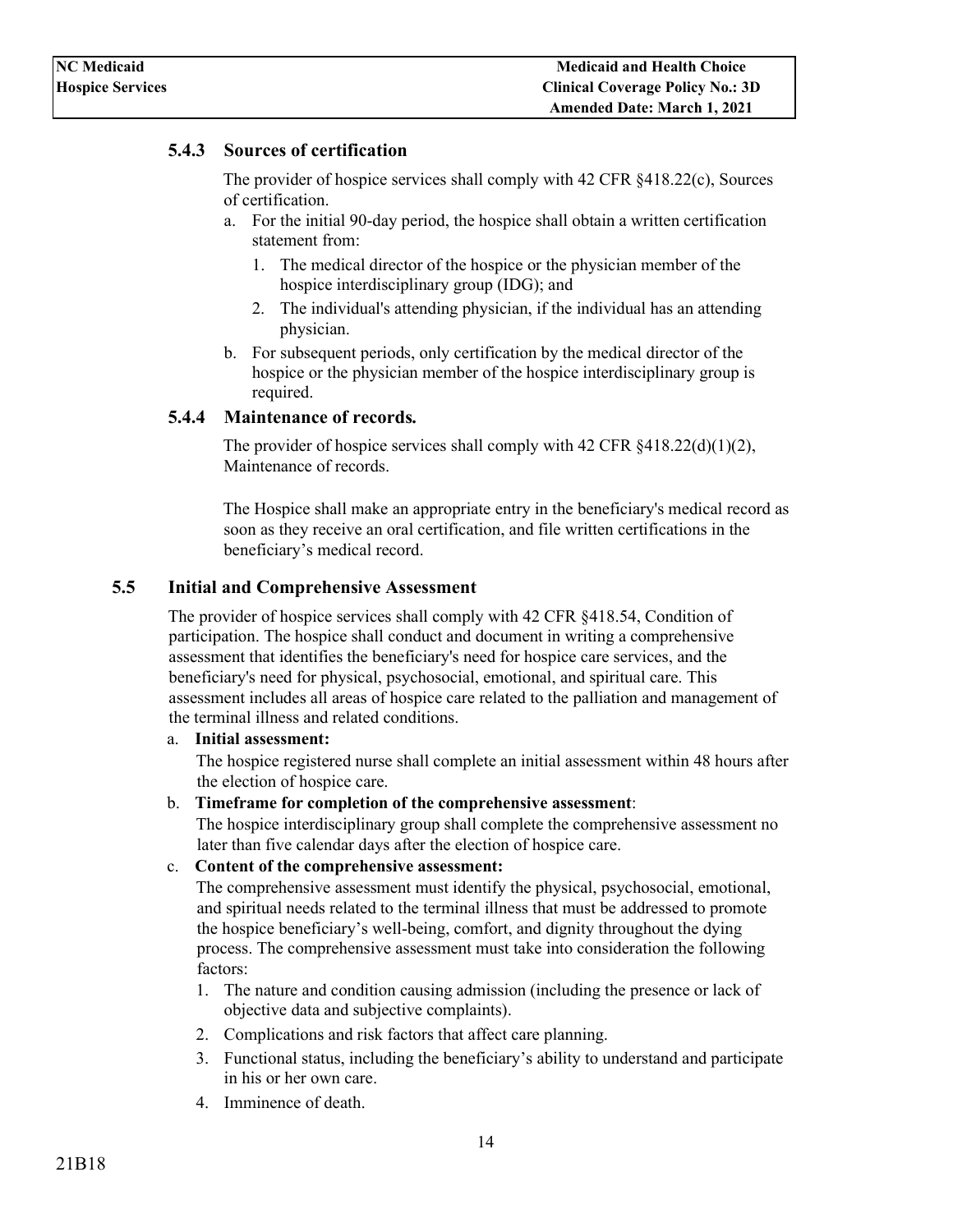- 5. Severity of symptoms.
- 6. Drug profile is a drug profiling assessment is a review of all the beneficiary's prescription and over-the-counter drugs, herbal remedies and other alternative treatments that could affect drug therapy. This includes the identification of the following:
	- i. Effectiveness of drug therapy;
	- ii. Drug side effects;
	- iii. Actual or potential drug interactions;
	- iv. Duplicate drug therapy; and
	- v. Drug therapy currently associated with laboratory monitoring.
- 7. Bereavement assessment; is an initial assessment of the needs of the beneficiary's family and other individuals focusing on the social, spiritual, and cultural factors that may impact their ability to cope with the beneficiary's death. Information gathered from the bereavement assessment must be incorporated into the plan of care and considered in the bereavement plan of care.
- 8. Referral; is the review of further evaluation by appropriate health professionals.

#### d. **Update of the comprehensive assessment**

The update of the comprehensive assessment must be completed by the hospice interdisciplinary group and must consider changes that have taken place since the initial assessment. It must include information on the beneficiary's progress related to outcomes, as well as a reassessment of the beneficiary's response to care. The assessment update must be completed as frequently as the condition of the beneficiary requires, but no less frequently than every 15 days.

#### e. **Beneficiary's outcome measures**

The comprehensive assessment must include data that allows for measurement of outcomes. The hospice provider shall measure and document data in the same way for all beneficiaries. The data must take into consideration aspects of care related to hospice and palliation.

The data must be an integral part of the comprehensive assessment and must be documented in a systematic and retrievable way for each beneficiary. The data for each beneficiary must be used in the individual beneficiary care planning and in the coordination of services and must be used in the aggregate for the hospice's quality assessment and performance improvement program.

### <span id="page-14-1"></span><span id="page-14-0"></span>**5.6 Electing the Hospice Benefit**

### **5.6.1 Filing an election statement**

The provider of hospice services shall comply with [42 CFR §418.24 \(a\) F](https://www.ecfr.gov/cgi-bin/text-idx?rgn=div5;node=42%3A3.0.1.1.5#se42.3.418_124)iling an election statement, and upload the election statement into NCTracks as part of the initial PA request for hospice services.

a. **Submission** of the election statement must be within six calendar days of the effective date, in order to be paid from the beneficiary's date of election into Hospice services. If not submitted within six days of election, Medicaid coverage shall not begin until after the election statement is uploaded into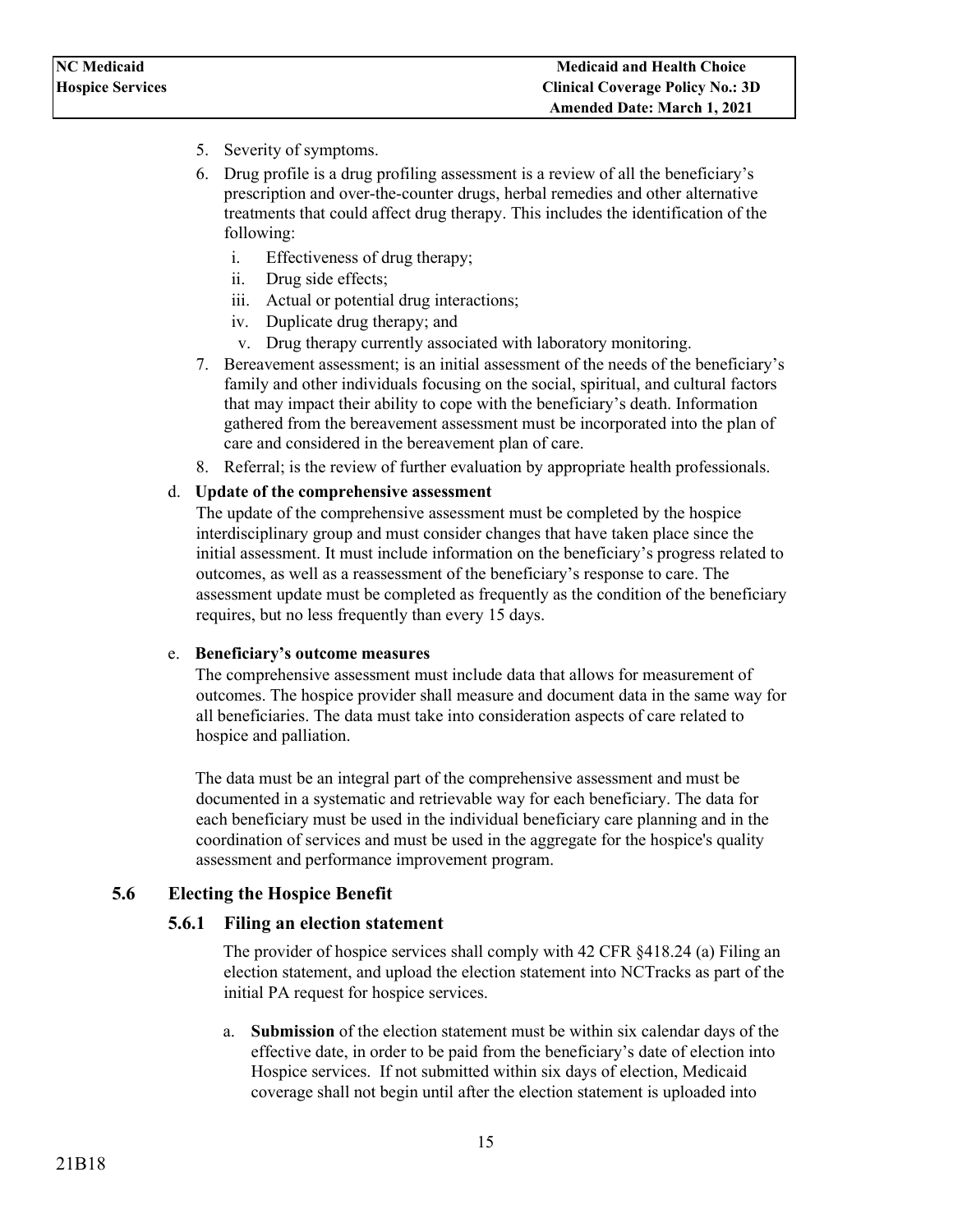NCTracks. These days are a provider liability and the provider shall not bill the beneficiary for these non-Medicaid covered days. If beneficiary is physically or mentally incapacitated, his or her representative (as defined in §418.3) may file the election statement.

b. **Exception to the consequences for filing the Election Statement late may be waived** NC Medicaid determines if a circumstance encountered by a hospice is exceptional and qualifies for waiver. A hospice shall fully document and furnish any requested documentation to NC Medicaid for a determination of exception.

**Note:** If Medicare is the primary payer, and Medicaid is providing coverage for nursing home room and board the provider shall create a prior approval request in NCTracks and upload the Election Statement into the initial PA for room and board.

### <span id="page-15-0"></span>**5.6.2 Content of election statement**

The provider of hospice services shall comply with [42 CFR §418.24 \(b\),](https://www.ecfr.gov/cgi-bin/text-idx?rgn=div5;node=42%3A3.0.1.1.5#se42.3.418_124) Content of election statement.

The election statement must include the following information:

- a. Identification of the hospice and of the attending physician that will provide care to the beneficiary. The beneficiary shall acknowledge that the identified attending physician was his or her choice;
- b. The beneficiary's acknowledgement that he or she has been given a full understanding of the palliative rather than curative nature of hospice care, as it relates to the beneficiary's terminal illness;
- c. The effective date of the election period, which may be the first day of hospice care or a later date, but may be no earlier than the date of the election statement;
- d. The signature of the beneficiary or representative; and
- e. Acknowledgement that certain Medicaid services are waived by the election of Hospice.

### <span id="page-15-1"></span>**5.6.3 Duration of election**

The provider of hospice services shall comply with [42 CFR §418.24 \(c\),](https://www.ecfr.gov/cgi-bin/text-idx?rgn=div5;node=42%3A3.0.1.1.5#se42.3.418_124) Duration of election.

An election to receive hospice care is considered to continue through the initial election (1st-2nd) benefit periods and through the subsequent election periods (3rd- unlimited) without a break in care of the beneficiary. If beneficiary:

- a. Remains in the care of a hospice;
- b. Does not revoke the election; and
- c. Is not discharged from the hospice under the provisions according to [42 CFR](https://www.ecfr.gov/cgi-bin/text-idx?rgn=div5;node=42%3A3.0.1.1.5#se42.3.418_126)  [§418.26.](https://www.ecfr.gov/cgi-bin/text-idx?rgn=div5;node=42%3A3.0.1.1.5#se42.3.418_126)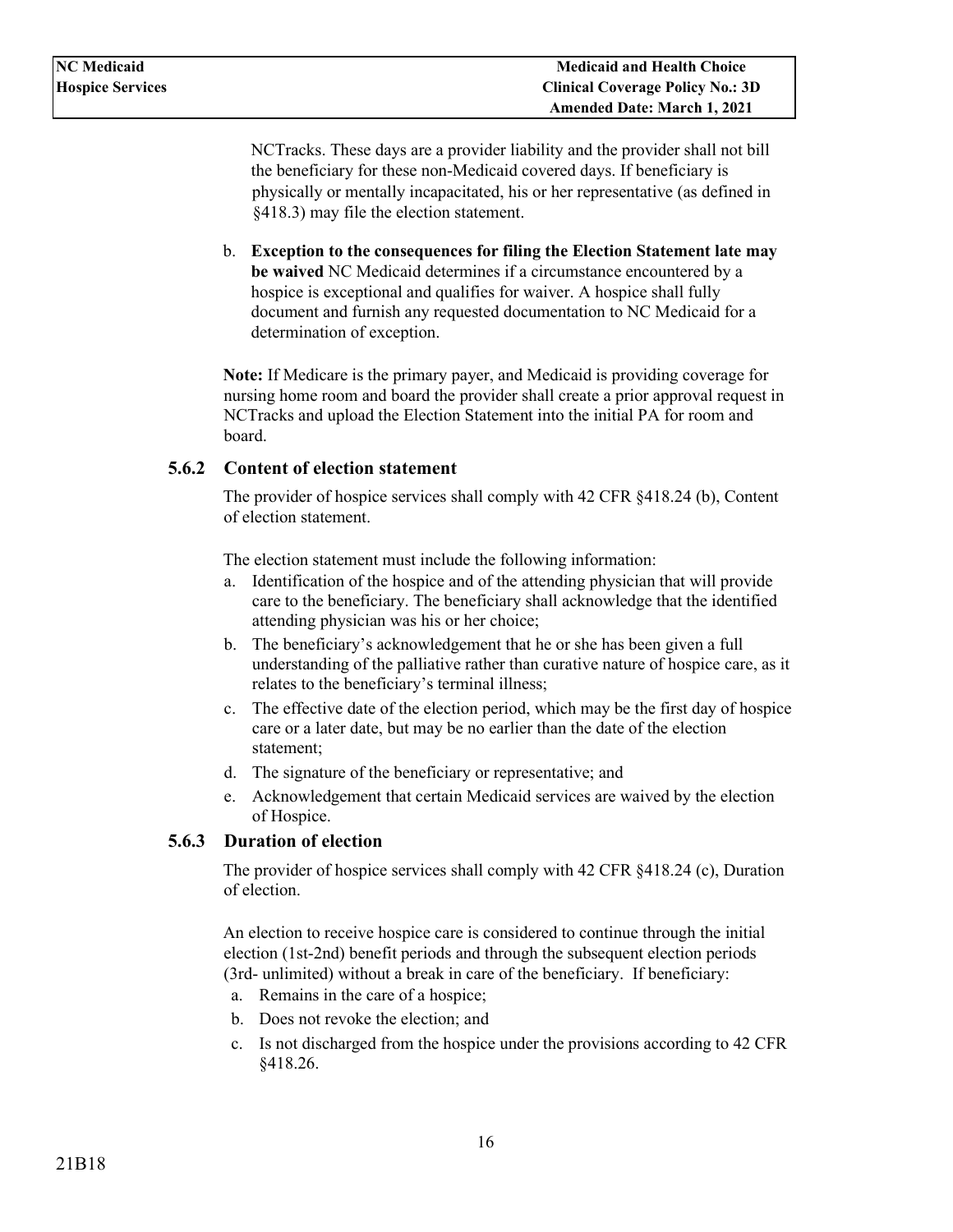### <span id="page-16-0"></span>**5.6.4 Waiver of other benefits.**

The provider of hospice services shall comply with [42 CFR §418.24 \(d\),](https://www.ecfr.gov/cgi-bin/text-idx?rgn=div5;node=42%3A3.0.1.1.5#se42.3.418_124) Waiver duration of election other benefits.

In the duration of an election of [hospice care,](https://www.law.cornell.edu/definitions/index.php?width=840&height=800&iframe=true&def_id=52d66ef20ebc73a7f3ec5e05545e5a94&term_occur=6&term_src=Title:42:Chapter:IV:Subchapter:B:Part:418:Subpart:B:418.24) a beneficiary waives all rights to payments for other Medicaid services listed in [42 CFR §418.24 \(d\).](https://www.ecfr.gov/cgi-bin/text-idx?rgn=div5;node=42%3A3.0.1.1.5#se42.3.418_124)

#### <span id="page-16-1"></span>**5.6.5 Re-election of hospice benefits**

The provider of hospice services shall comply with [42 CFR §418.24 \(e\),](https://www.ecfr.gov/cgi-bin/text-idx?rgn=div5;node=42%3A3.0.1.1.5#se42.3.418_124)  Reelection of hospice benefits.

If an election has been revoked in accordance with [42 CFR § 418.28,](https://www.ecfr.gov/cgi-bin/text-idx?rgn=div5;node=42%3A3.0.1.1.5#se42.3.418_128) the beneficiary (or his or her representative if the individual is mentally or physically incapacitated) may at any time file an election, in accordance with this section, for any other election period that is still available to the beneficiary.

If the beneficiary wishes to resume hospice, the beneficiary or representative reelects hospice for the next benefit period. The beneficiary is considered a new hospice beneficiary. A new election statement, plan of care (POC), and physician certification are required. Benefit periods are counted consecutively regardless of the number of times a beneficiary revokes or re-elects hospice services.

### <span id="page-16-2"></span>**5.6.6 Changing the attending physician.**

The provider of hospice services shall comply with 42 CFR §418.24 (f), Changing the attending physician.

To change the designated attending physician, the beneficiary (or representative) shall file a signed statement with the hospice that states that he or she is changing his or her attending physician.

- a. The statement must identify the new attending physician and contain the date the change is to be effective and the date signed by the beneficiary (or representative).
- b. The beneficiary (or representative) shall acknowledge that the change in the attending physician is due to his or her choice.
- c. The effective date of the change in attending physician cannot be before the date the election statement is signed.

## <span id="page-16-3"></span>**5.7 Duration of Hospice Care Coverage Benefit Periods**

The provider of hospice services shall comply with [42 CFR §418.21,](https://www.ecfr.gov/cgi-bin/text-idx?rgn=div5;node=42%3A3.0.1.1.5#se42.3.418_121) Duration of hospice care coverage benefit periods. Subject to the conditions set forth in this part:

- a. A beneficiary shall elect to receive [hospice care d](https://www.law.cornell.edu/definitions/index.php?width=840&height=800&iframe=true&def_id=52d66ef20ebc73a7f3ec5e05545e5a94&term_occur=2&term_src=Title:42:Chapter:IV:Subchapter:B:Part:418:Subpart:B:418.21)uring one or more of the following benefit periods:
	- 1. An initial 90-day period benefit period;
	- 2. A subsequent 90-day period benefit period two; or
	- 3. An unlimited number of subsequent 60-day periods- benefit period three to unlimited.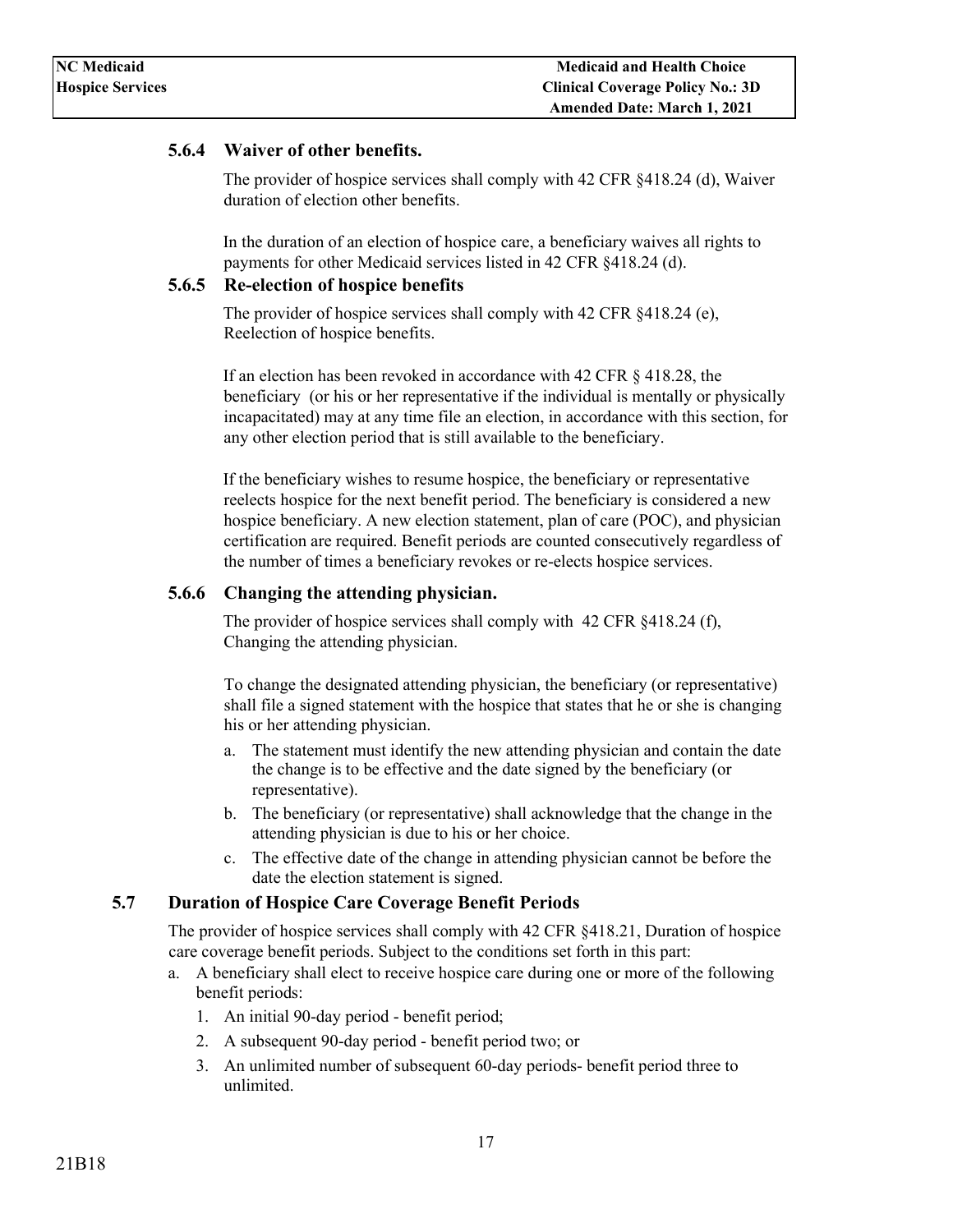b. The periods of care are available in the order listed and may be elected separately at different times.

### <span id="page-17-0"></span>**5.8 Coordinating Medicaid and Medicare Benefit Periods**

Medicaid and Medicare benefit periods are identical and run concurrently. When the beneficiary is dually eligible, he or she shall elect the hospice service for both programs simultaneously. Medicare hospice covers payment in full. Medicaid coverage is available only for nursing facility room and board. The benefit period for starting the Medicaid service must mirror the current Medicare benefit status when the coverage does not start concurrently.

**Note:** The Preadmission Screening Resident Review (PASRR) program is a federal statutory requirement that mandates the review of every beneficiary who applies to or resides in a Medicaid-certified nursing facility, regardless of the source of payment for nursing facility services. Refer to Clinical Coverage Policy 2B-1, *Nursing Facility Services* on NC Medicaid's website at<https://medicaid.ncdhhs.gov/> and according to 42 CFR 483 Subpart C.

### <span id="page-17-1"></span>**5.9 Medicaid Eligibility and Benefit Period Coordination**

When a beneficiary becomes ineligible for Medicaid while receiving hospice services or goes into a deductible status, the following apply:

- a. If the beneficiary remained on hospice throughout the ineligible Medicaid period, there is no change in the benefit period status. The hospice charges are applied toward any deductible.
- b. If the beneficiary discontinues hospice coverage when becoming ineligible for Medicaid or NCHC, the situation is handled like a revocation. The beneficiary forfeits any remaining days in the current benefit period and enters the next benefit period if re-electing hospice after Medicaid or NCHC eligibility is restored.

### <span id="page-17-2"></span>**5.10 Waiver of Rights to Other Medicaid or NCHC Covered Services**

The provider of hospice services shall comply with [42 CFR §418.24,](https://www.ecfr.gov/cgi-bin/text-idx?rgn=div5;node=42%3A3.0.1.1.5#se42.3.418_124) Election of hospice care.

A Medicaid or NCHC beneficiary who elects the hospice benefit waives the rights to Medicaid or NCHC coverage of other services that replicate the services covered under the hospice benefit. The waiver of curative services is not applicable to beneficiaries under 21 years old. Refer to **Subsection 5.11**. The written statement contains the waiver of coverage for certain Medicaid or NCHC covered services when they are pertinent to treatment of the terminal illness. The waived Medicaid or NCHC services are listed below for beneficiaries 21 and under: (Refer to **Subsection 5.11**):

- a. Medicaid or NCHC coverage for home health, Durable Medical Equipment (DME), and home infusion therapy (HIT) services is not allowed for a hospice beneficiary when the service pertains to the treatment of the terminal illness or related conditions.
- b. Drugs and biologicals pertaining to the terminal diagnosis are reimbursed to the hospice as part of the hospice per diem. Medicaid or NCHC shall make direct reimbursement to the pharmacy for drugs used to treat illnesses or conditions not related to the terminal illness.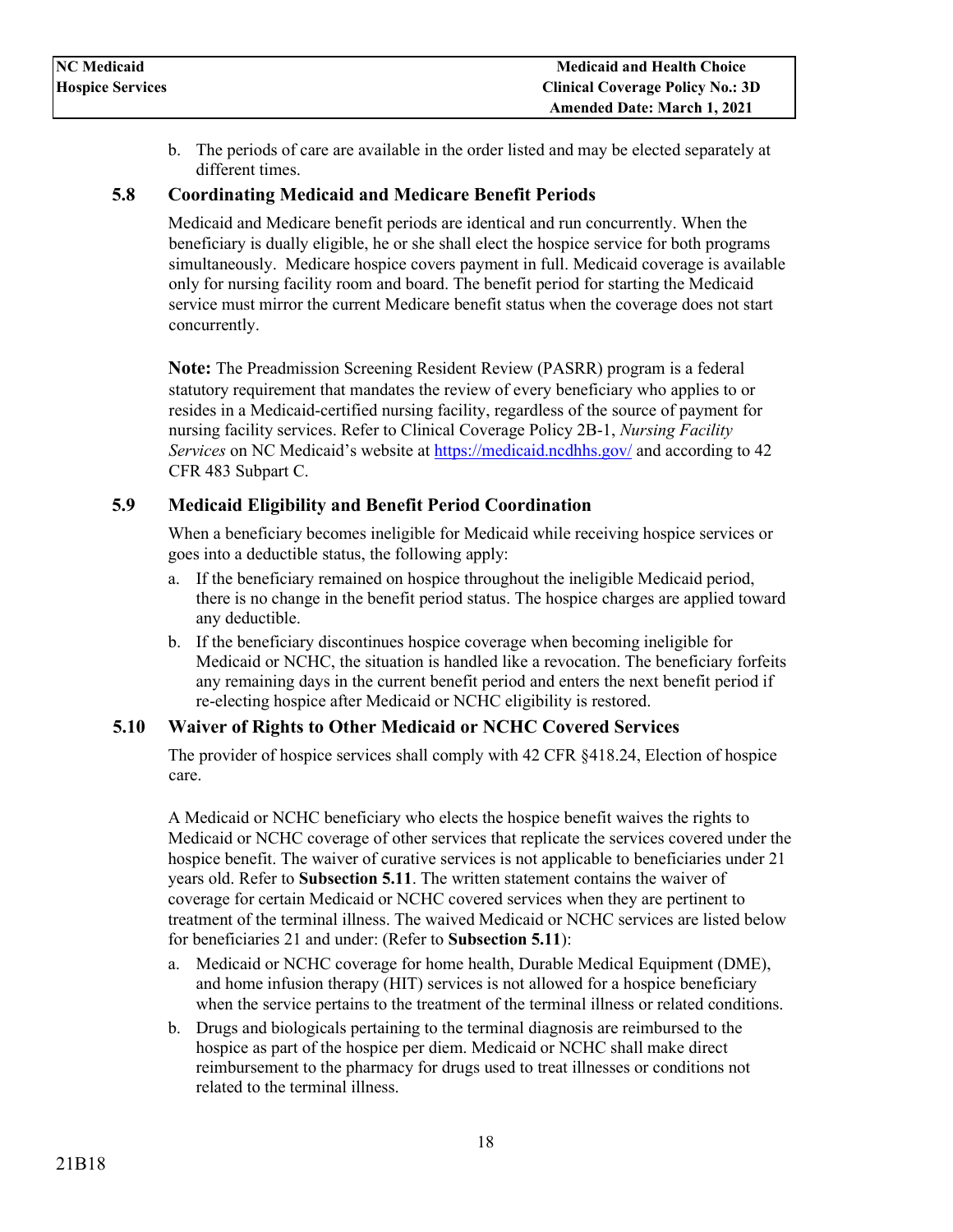### <span id="page-18-0"></span>**5.11 Concurrent Care for Children**

Children means Medicaid beneficiaries under 21 years of age, and NCHC beneficiaries age 6 through 18.

Hospice providers shall comply with Sections  $1905(0)(1)$  and  $2110(a)(23)$  of the Social Security Act, and The Patient Protection and Affordable Care Act, Section 2302.

Hospice services are available to children without requiring the waiver of any rights of the child to be provided with, or to have payment made for, services that are related to the cure or treatment of the child's condition for which a diagnosis of terminal illness has been made. Concurrent care is available to the child after the provision of hospice care.

The Patient Protection and Affordable Care Act does not change the criteria for receiving hospice services. The hospice provider shall provide all services covered under the hospice benefit. Concurrent care does not duplicate the services covered in the hospice benefit.

### <span id="page-18-2"></span><span id="page-18-1"></span>**5.12 Reporting Hospice Participation**

#### **5.12.1 Dually Eligible**

The hospice provider shall report hospice participation for a dually eligible Medicare and Medicaid beneficiary in a nursing facility. Medicare reimbursement is made for the hospice care, and Medicaid shall reimburse room and board charges. Hospice claims are not reimbursed by DHHS without this notification.

#### <span id="page-18-3"></span>**5.12.2 Revocations**

The hospice provider shall comply with [42 CFR §418.28 R](https://www.ecfr.gov/cgi-bin/text-idx?rgn=div5;node=42%3A3.0.1.1.5#se42.3.418_128)evoking the election of hospice care.

A beneficiary or his or her representative may revoke the hospice election at any time by completing and signing a revocation statement. The statement indicates that the beneficiary revokes the hospice election and the effective date of the revocation. The effective date cannot be earlier than the date the beneficiary signs the revocation statement.

By revoking hospice coverage, a beneficiary:

- a. forfeits any remaining days of coverage in the current benefit period after the revocation date, and
- b. is eligible to resume coverage of the waived benefits effective on the date of revocation.

#### <span id="page-18-4"></span>**5.12.3 Discharges and Transfer**

The hospice provider shall comply according to [42 CFR §418.26 -](https://www.ecfr.gov/cgi-bin/text-idx?rgn=div5;node=42%3A3.0.1.1.5#se42.3.418_126) Discharge and Transfer from hospice care.

The hospice provider may discharge a beneficiary according to applicable law, rules and regulations, and provider policy. The hospice provider shall complete and upload into NCTracks the NC Medicaid Hospice Reporting Form (DMA0004)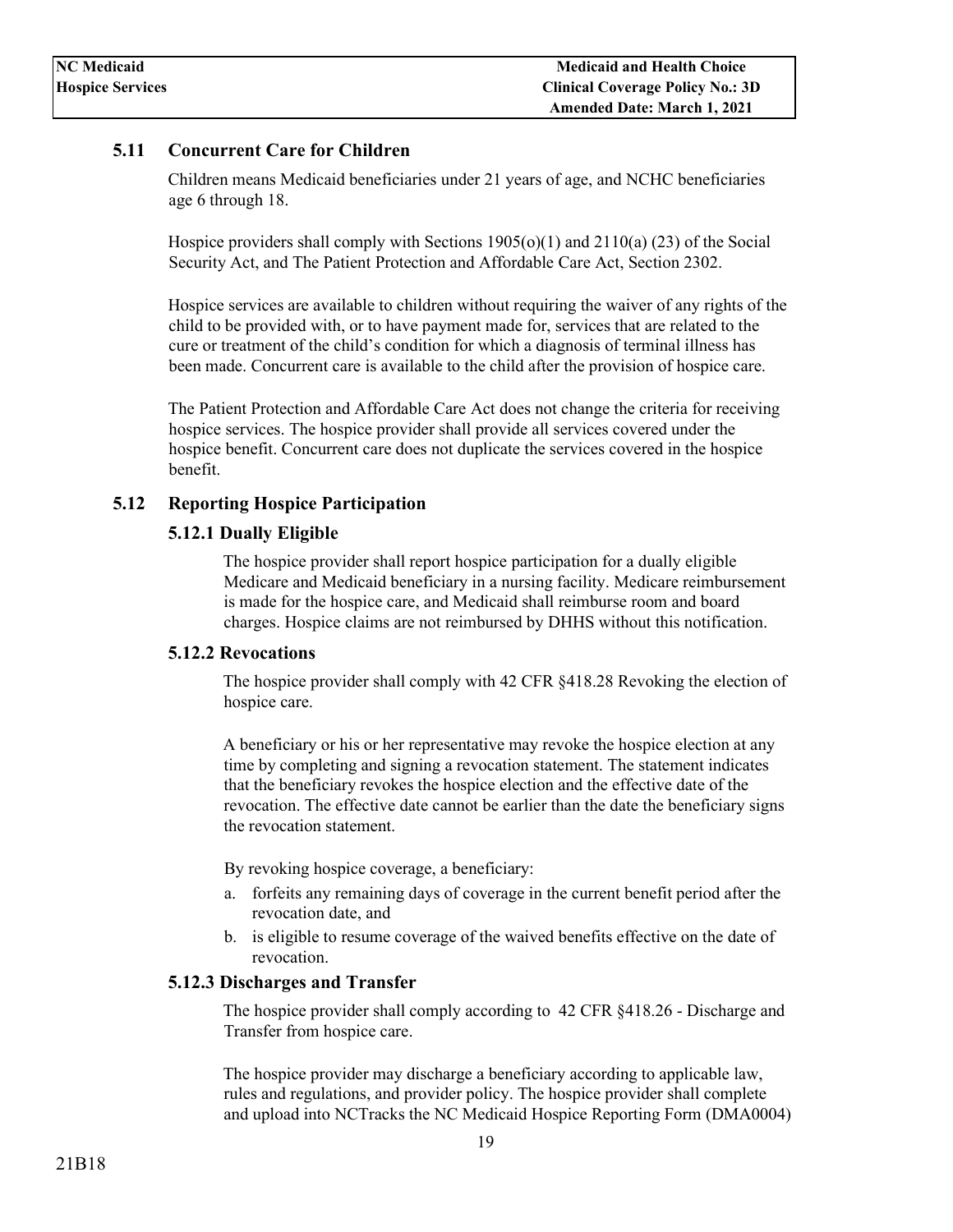when a beneficiary revokes, transfers or is otherwise discharged from hospice service. The provider shall promptly report the beneficiary's revocation or discharge to NC Medicaid because hospice participation information may affect Medicaid or NCHC payment for other services. The provider shall bill for the date of discharge or revocation.

### <span id="page-19-0"></span>**5.12.4 Hospice Participation Notification**

The hospice provider shall report initial hospice participation to NC Medicaid when a beneficiary elects Medicaid or NCHC hospice benefits.

The hospice provider shall submit a PA request:

- a. initially, within six calendar days of the election of the Medicaid, Medicaid pending or NCHC hospice benefit;
- b. within six calendar days of the start of the second and each subsequent benefit period; and
- c. within six calendar days of the start of care, if Medicare is the primary payer, and Medicaid is providing coverage for nursing home room and board.

The hospice provider shall report to NC Medicaid by faxing the NC Medicaid Hospice Reporting Form (DMA-0004) for the following situations:

- a. if the beneficiary is discharged from or revokes hospice;
- b. at the time of the beneficiary's death;
- c. to coordinate reporting a transfer of hospice care from one provider to another to prevent duplication of dates of service and subsequent denial of payment as only one provider can be paid each day; and to notify NC Medicaid of changes in status from Medicaid-Pending to Medicaid-Approved by providing the MID number.

**Note:** Hospice providers that fail to provide all required documents for prior approval to NC Tracks, may be referred to the Office of Compliance and Program Integrity (OCPI).

## <span id="page-19-1"></span>**6.0 Provider(s) Eligible to Bill for the Procedure, Product, or Service**

To be eligible to bill for the procedure, product, or service related to this policy, the provider(s) shall:

- a. meet Medicaid or NCHC qualifications for participation;
- b. have a current and signed DHHS Provider Administrative Participation Agreement; and
- c. bill only for procedures, products, and services that are within the scope of their clinical practice, as defined by the appropriate licensing entity.

**Note**: Only Medicare-certified and licensed hospice agencies are eligible to participate as Medicaid hospice providers.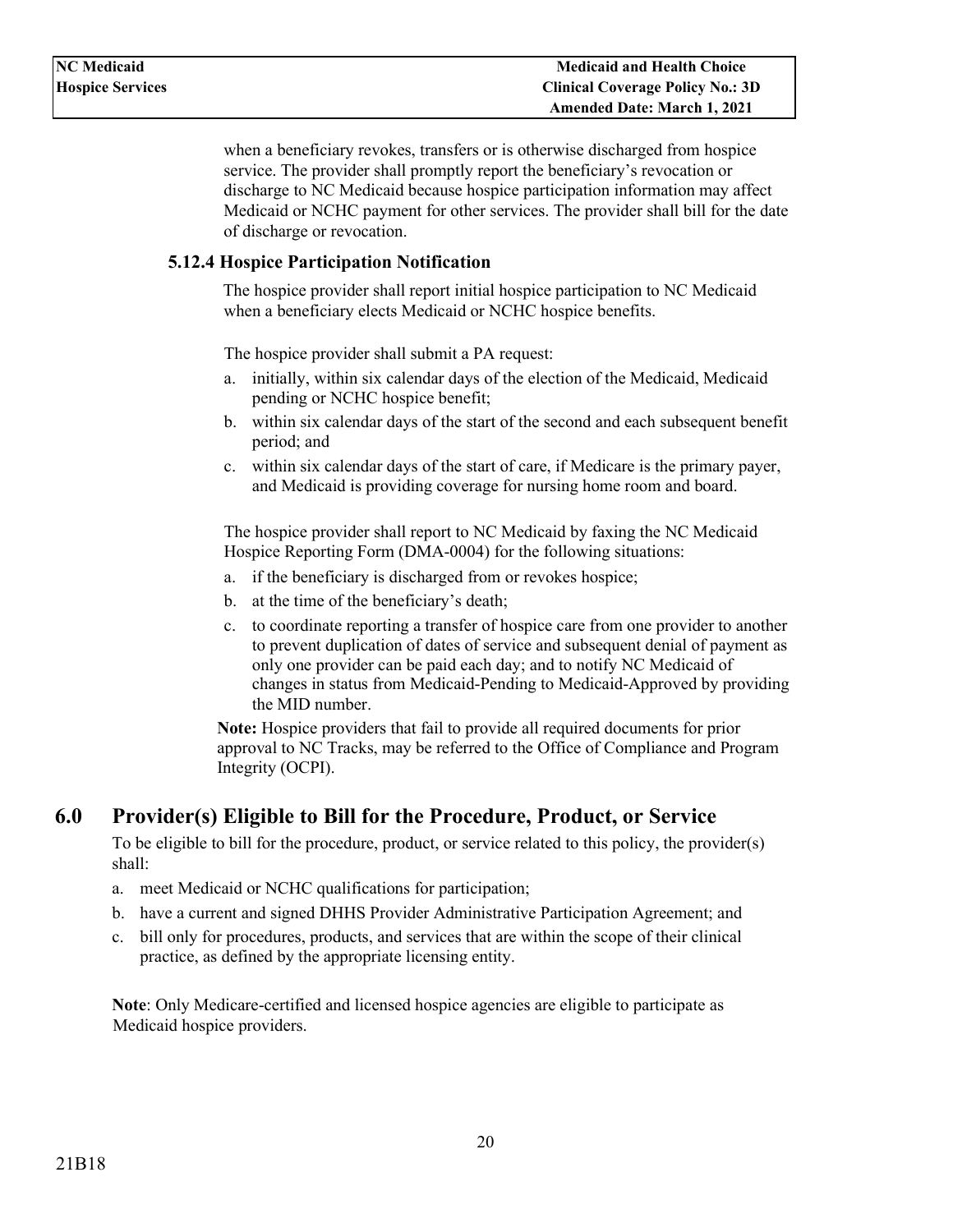### <span id="page-20-0"></span>**6.1 Provider Qualifications and Occupational Licensing Entity Regulations**

- a. Nursing shall comply with [NC GS Chapter 90, Article 9 -](http://www.ncleg.net/Enactedlegislation/Statutes/HTML/ByArticle/Chapter_90/Article_9A.html) Nurse Practice Act*,* Title *21 - Occupational Licensing Boards and Commissions > Chapter 36 - Nursing* and agency policy.
- b. Hospice aide shall comply with the qualifications under [42 CFR §418.76.](https://www.ecfr.gov/cgi-bin/text-idx?rgn=div5;node=42%3A3.0.1.1.5#se42.3.418_176)
- c. Provider of hospice services shall comply with the following legal authorities:
	- 1. Social Security Act (SSA) Section 1905(o). [42 U.S.C. 1396d];1905(o)(1) and 2110(a) (23) of the Social Security Act
	- 2. The Patient Protection and Affordable Care Act, Section 2302; The Patient Protection and Affordable Care Act, Section 3132
	- 3. The Patient Self Determination Act of 1990, Sections 4206 and 4751 of the Omnibus Budget Reconciliation Act of 1990, P.L.101-508
	- 4. 42 U. S. C. 1302 and 1395hh, Social Security Act (SSA) Sections 1102 and 1871)
	- 5. [42 CFR Part 418, Subpart D—C](https://www.ecfr.gov/cgi-bin/text-idx?rgn=div5;node=42%3A3.0.1.1.5#sp42.3.418.d)onditions of participation: Organizational Environment
	- 6. [42 CFR Part 418, Subpart F—C](https://www.ecfr.gov/cgi-bin/text-idx?rgn=div5;node=42%3A3.0.1.1.5#sp42.3.418.f)overed Services
	- 7. [42 CFR Part 418, Subpart G—P](https://www.ecfr.gov/cgi-bin/text-idx?rgn=div5;node=42%3A3.0.1.1.5#sp42.3.418.g)ayment for Hospice Care
	- 8. [42 CFR Part 418, Subpart H—C](https://www.ecfr.gov/cgi-bin/text-idx?rgn=div5;node=42%3A3.0.1.1.5#sp42.3.418.h)oinsurance
	- 9. [42 CFR §418.66 C](https://www.ecfr.gov/cgi-bin/text-idx?rgn=div5;node=42%3A3.0.1.1.5#se42.3.418_166)ondition of participation: Nursing services—Waiver of requirement that substantially all nursing services be routinely provided directly by a hospice.
	- 10. [42 CFR §418.70 C](https://www.ecfr.gov/cgi-bin/text-idx?rgn=div5;node=42%3A3.0.1.1.5#sg42.3.418_166.sg1)ondition of participation: Furnishing of non-core services.

### <span id="page-20-1"></span>**6.2 Provider Certifications**

To qualify for enrollment as a Medicaid or NCHC hospice provider, the hospice provider shall obtain Medicare certification and licensure to provide Medicaid hospice services.

The provider of hospice services shall comply with:

- a. [N.C. General Statute \(G.S.\) Chapter 131E,](http://www.ncleg.net/EnactedLegislation/Statutes/HTML/ByArticle/Chapter_131E/Article_6.html) Article 10 Hospice Licensure Act; and
- b. [10A NCAC, Chapter 13, SUBCHAPTER 13K –](http://reports.oah.state.nc.us/ncac/title%2010a%20-%20health%20and%20human%20services/chapter%2013%20-%20nc%20medical%20care%20commission/subchapter%20k/subchapter%20k%20rules.html) HOSPICE LICENSING RULES.

## <span id="page-20-2"></span>**7.0 Additional Requirements**

### *Note: Refer to Subsection 2.2.1 regarding EPSDT Exception to Policy Limitations for Medicaid Beneficiaries under 21 Years of Age.*

### <span id="page-20-3"></span>**7.1 Compliance**

Provider(s) shall comply with the following in effect at the time the service is rendered:

- a. All applicable agreements, federal, state and local laws and regulations including the Health Insurance Portability and Accountability Act (HIPAA) and record retention requirements; and
- b. All NC Medicaid's clinical (medical) coverage policies, guidelines, policies, provider manuals, implementation updates, and bulletins published by the Centers for Medicare and Medicaid Services (CMS), DHHS, DHHS division(s) or fiscal contractor(s).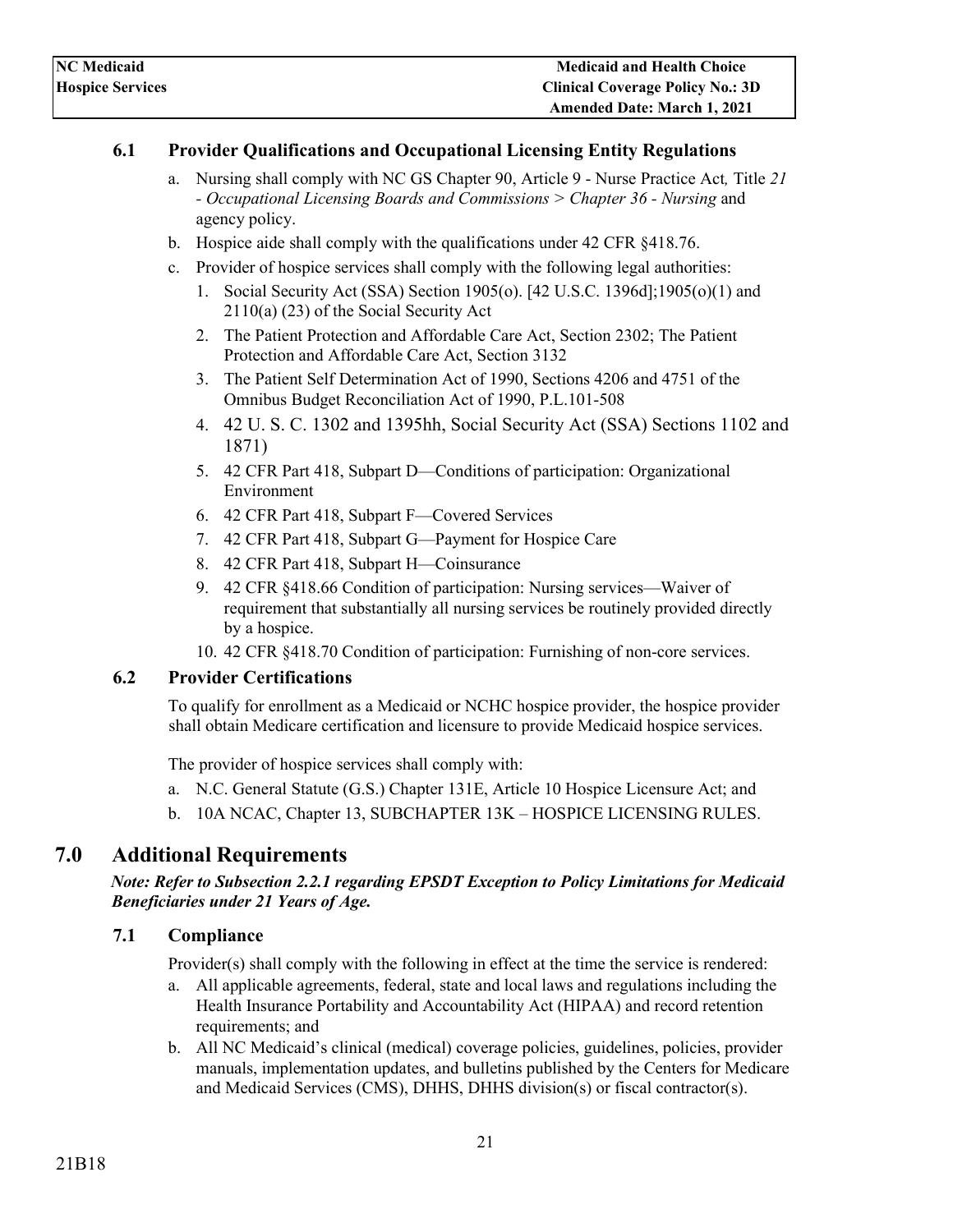### <span id="page-21-0"></span>**7.2 Patient Self Determination Act**

The Patient Self Determination Act of 1990, Sections 4206 and 4751 of the Omnibus Budget Reconciliation Act of 1990, P.L.101-508 requires that Medicaid-certified hospitals and other health care providers and organizations give a beneficiary information about their right to make their own health decisions, including the right to accept or refuse medical treatment.

### <span id="page-21-1"></span>**7.3 Coordinating Care**

Hospice providers shall comply with 42 CFR  $\S 418.56$  (e) Condition of participation: Interdisciplinary group, care planning, and coordination of services.

The hospice provider is responsible for the professional management of the beneficiary's medical care. The hospice provider shall assess and coordinate any existing home care services being rendered to a beneficiary electing the hospice benefit. Additionally, to avoid duplication of services, the hospice provider shall coordinate with other provider(s) any care unrelated to the terminal illness.

The hospice provider shall notify the other service provider(s) of the beneficiary's request for hospice services prior to admitting the beneficiary for hospice care. This policy also pertains to Medicare-covered hospice benefits for a dually eligible beneficiary.

### <span id="page-21-2"></span>**7.3.1 Community Alternatives Program**

If the Medicaid beneficiary participates in a Community Alternatives Program (CAP/C or CAP/ DA), the hospice shall contact the CAP case manager or care advisors. The hospice is responsible for the professional medical oversight of all hospice beneficiaries. CAP services may augment the care provided by the hospice to meet the beneficiary's needs. Refer to clinical coverage policies 3K-1*, Community Alternatives Program for Children (CAP/C)* and 3K-2*, Community Alternatives Program for Disabled Adults (CAP/DA*) on NC Medicaid's website [https://medicaid.ncdhhs.gov/.](https://medicaid.ncdhhs.gov/) The hospice provider shall coordinate care with the CAP case manager/care advisor to prevent duplication of service.

### <span id="page-21-3"></span>**7.3.2 Providing Care to Medicaid Nursing Facility Residents and Medicaid Residents in an ICF/IID**

The provider of hospice services shall comply with: [42 CFR §418.112 C](https://www.ecfr.gov/cgi-bin/text-idx?rgn=div5;node=42%3A3.0.1.1.5#se42.3.418_1112)ondition of participation: Hospices that provide hospice care to residents of a SNF/NF or ICF/IID; [42 CFR §418.100 C](https://www.ecfr.gov/cgi-bin/text-idx?rgn=div5;node=42%3A3.0.1.1.5#se42.3.418_1100)ondition of Participation: Organization and administration of services; and [42 CFR §418.108](https://www.ecfr.gov/cgi-bin/text-idx?rgn=div5;node=42%3A3.0.1.1.5#se42.3.418_1108)  Condition of participation: Short-term inpatient care.

The hospice provider shall assume professional management of the beneficiary's hospice services provided, in accordance with the hospice plan of care and the hospice conditions of participation, and make any arrangements necessary for hospice-related inpatient care in a participating Medicaid facility according to [42](https://www.ecfr.gov/cgi-bin/text-idx?rgn=div5;node=42%3A3.0.1.1.5#se42.3.418_1100)  [CFR §418.100 a](https://www.ecfr.gov/cgi-bin/text-idx?rgn=div5;node=42%3A3.0.1.1.5#se42.3.418_1100)nd [42 CFR §418.108.](https://www.ecfr.gov/cgi-bin/text-idx?rgn=div5;node=42%3A3.0.1.1.5#se42.3.418_1108)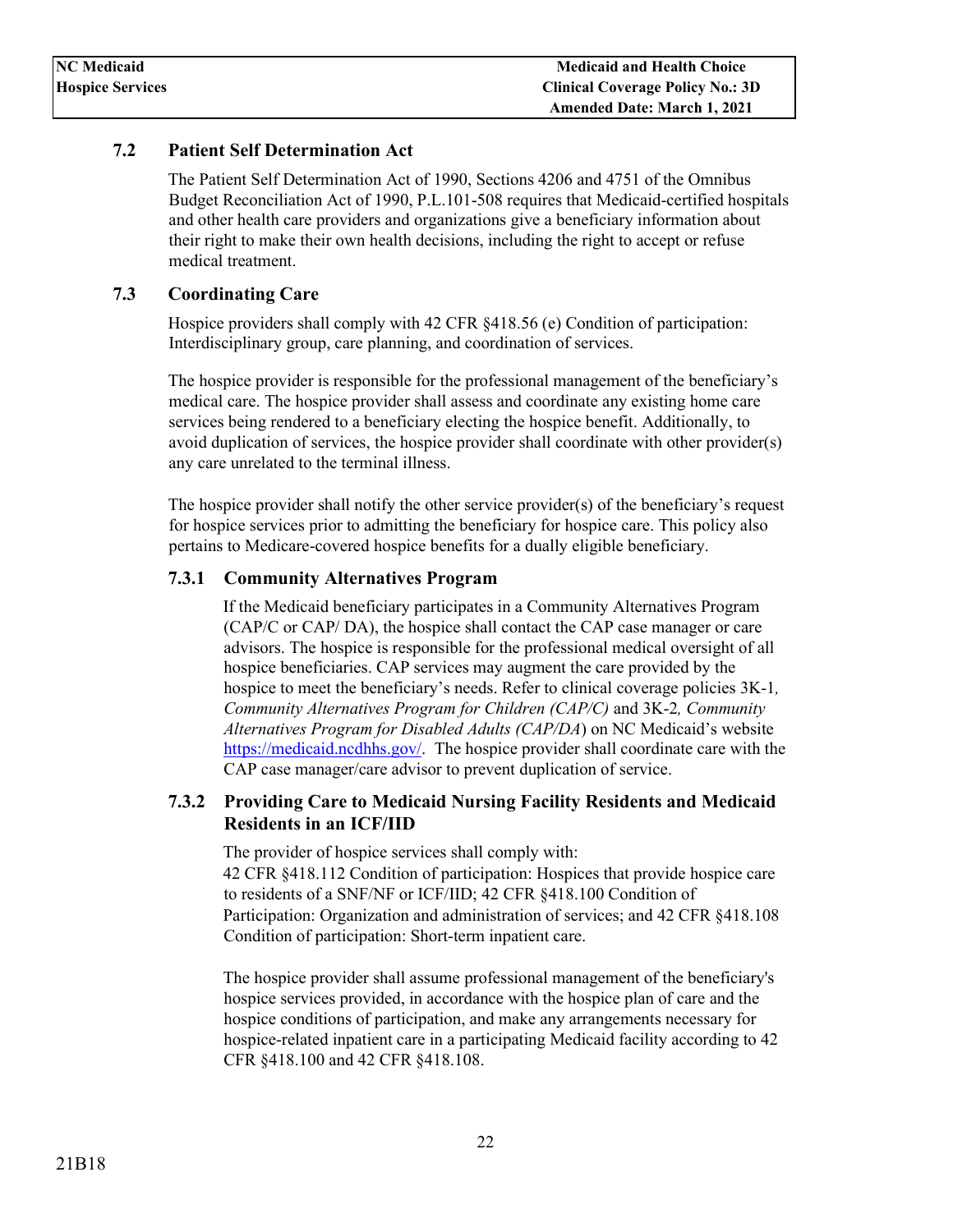The hospice provider shall assess and coordinate the beneficiary's hospice and medical care to facilitate continuity of the care and the facility agrees to provide room and board to the beneficiary.

The agreement must include the following provisions:

- a. Coordination of services in accordance with the plan of care developed by the IDG and indication of the services to be provided by the facility and the services to be provided by the hospice staff;
- b. Indication of the financial arrangements involved, as well as the rate of reimbursement to the nursing facility and the collection of any Patient Monthly Liability (PML) amounts;
- c. The agreement by the facility to provide room and board and related services. Room and board services are:
	- 1. the performance of personal care services;
	- 2. assistance in activities of daily living;
	- 3. socializing activities;
	- 4. administration of medication;
	- 5. maintaining the cleanliness of a resident's room;
	- 6. supervising and assisting in the use of DME and prescribed therapies; and
	- 7. all the requirements and services outlined in clinical coverage policy 2B1, *Nursing Facilities*, on NC Medicaid's website at [https://medicaid.ncdhhs.gov/.](https://medicaid.ncdhhs.gov/)
- d. A hospice provider shall have the responsibility of providing the medications directly related to the terminal illness; a DME provider shall have the responsibility of providing the medical equipment directly related to the terminal illness;
- e. All other details related to the provision of care and compliance with current North Carolina Rules Governing the Licensure of Hospice;
- f. Process and responsibility for changes to the plan of care. The hospice provider is responsible for approving changes to the plan of care. The hospice shall provide a copy of the plan of care for the facility, and the facility shall allow the hospice access to documentation on the beneficiary's care; and
- g. Hospice provider responsibility for monitoring the care provided to ensure the adequacy of the care provision and to determine the need for any changes.

### <span id="page-22-0"></span>**7.3.2.1 Hospice Reporting and Election Statement for Dually Eligible Nursing Facility Residents**

Medicare is the primary payer and Medicaid shall reimburse the hospice for nursing facility room and board charges. The hospice provider shall report the beneficiary's election to participation in hospice. If the beneficiary is dually eligible under Medicare and nursing facility room and board is submitted to Medicaid for payment. The hospice providers shall enter PA into NCTracks and follow all approval reporting requirements. Refer to **Section 5.0 and Subsection 5.12**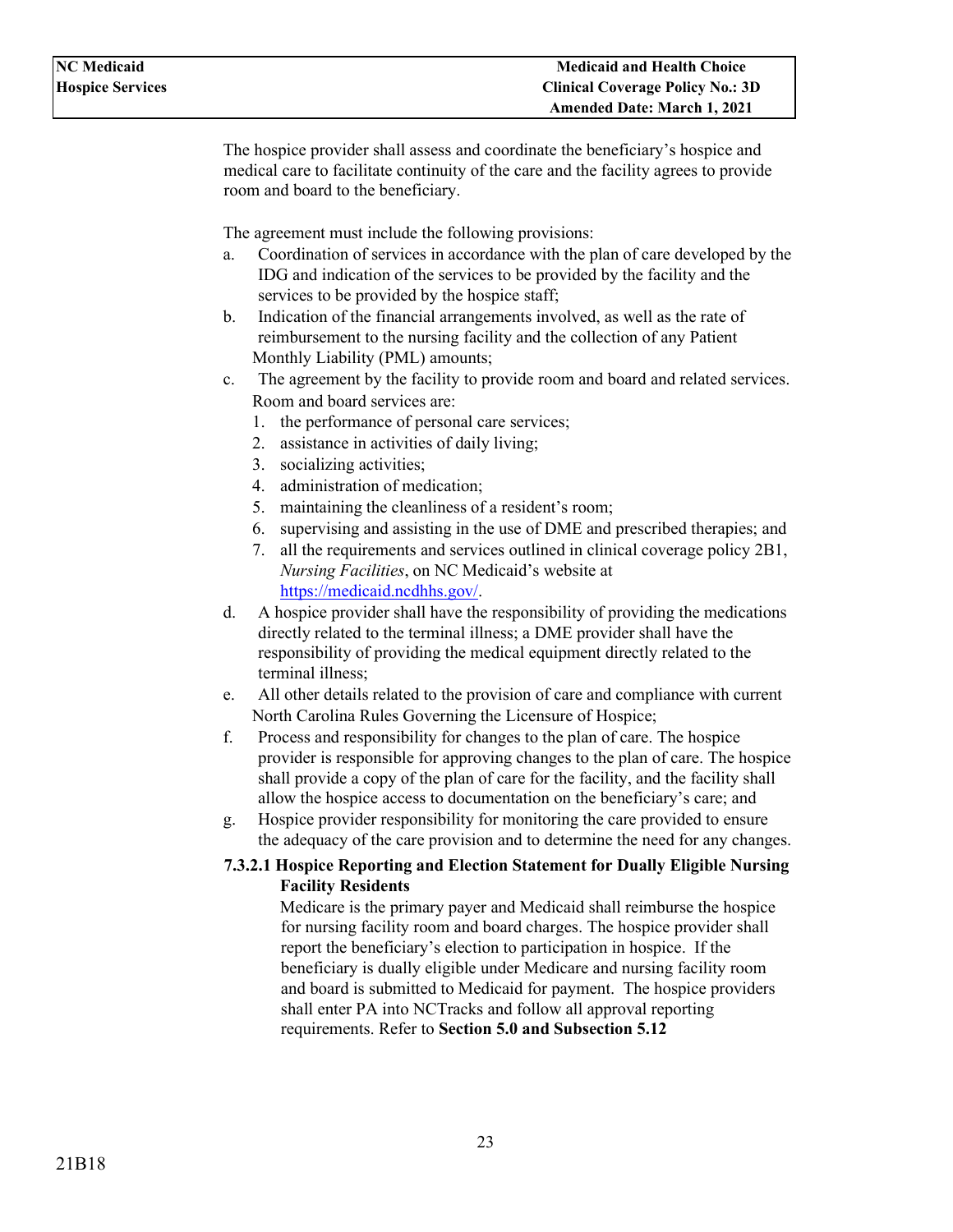### <span id="page-23-0"></span>**7.3.2.2 Patient Monthly Liability (PML)**

The hospice provider shall include the collection of PML in the contractual agreement. The nursing facility may act as the hospice provider in collecting the PML if this arrangement is contained in the contractual agreement.

According to 10A NCAC 23E.0210 the Patient Monthly Liability (PML) is the amount the beneficiary is responsible for toward their monthly cost of care. Upon determination of Medicaid eligibility for long term care services by the county Department of Social Services (DSS), the Medicaid provider shall receive notification of the applicant or beneficiary's PML. The [DMA-5016,](https://www2.ncdhhs.gov/info/olm/forms/dma/dma-5016-ia.pdf) *Notification of Eligibility for Medicaid/Amount and Effective Date of Patient's Liability*, is used to notify nursing facility or institution and the state of the amount and any changes to the PML amount. Nursing facility and hospice providers are required to retain the DMA-5016 for audit purposes. The dates and the amounts on the DMA5016 must match the information on the beneficiary's eligibility detail in NCTracks.

**Note**: According to 10A NCAC 23E.0210 PATIENT LIABILITY (d)- The county department of social services shall notify the client, the institution and the state of the amount of the monthly liability and any changes or adjustments.

Hospice agencies verify the PML amounts in NC Tracks prior to billing for long term care services. Providers may experience discrepancies with the beneficiary's current eligibility which prevents them from billing for long term care services. The discrepancies may include but are not limited to:

- a. No patient monthly liability listed on the beneficiary's file in **NCTracks**
- b. No DMA-5016 received by the Hospice provider
- c. Dates or amounts listed on the DMA-5016 do not align with the dates or amounts on the beneficiary's eligibility detail in NCTracks

Nursing facilities and hospice providers experiencing any discrepancies must contact the DSS in the beneficiary's county of residence to have the information corrected.

Those with questions about PML should contact the N.C. Medicaid Contact Center at 1-888-245-0179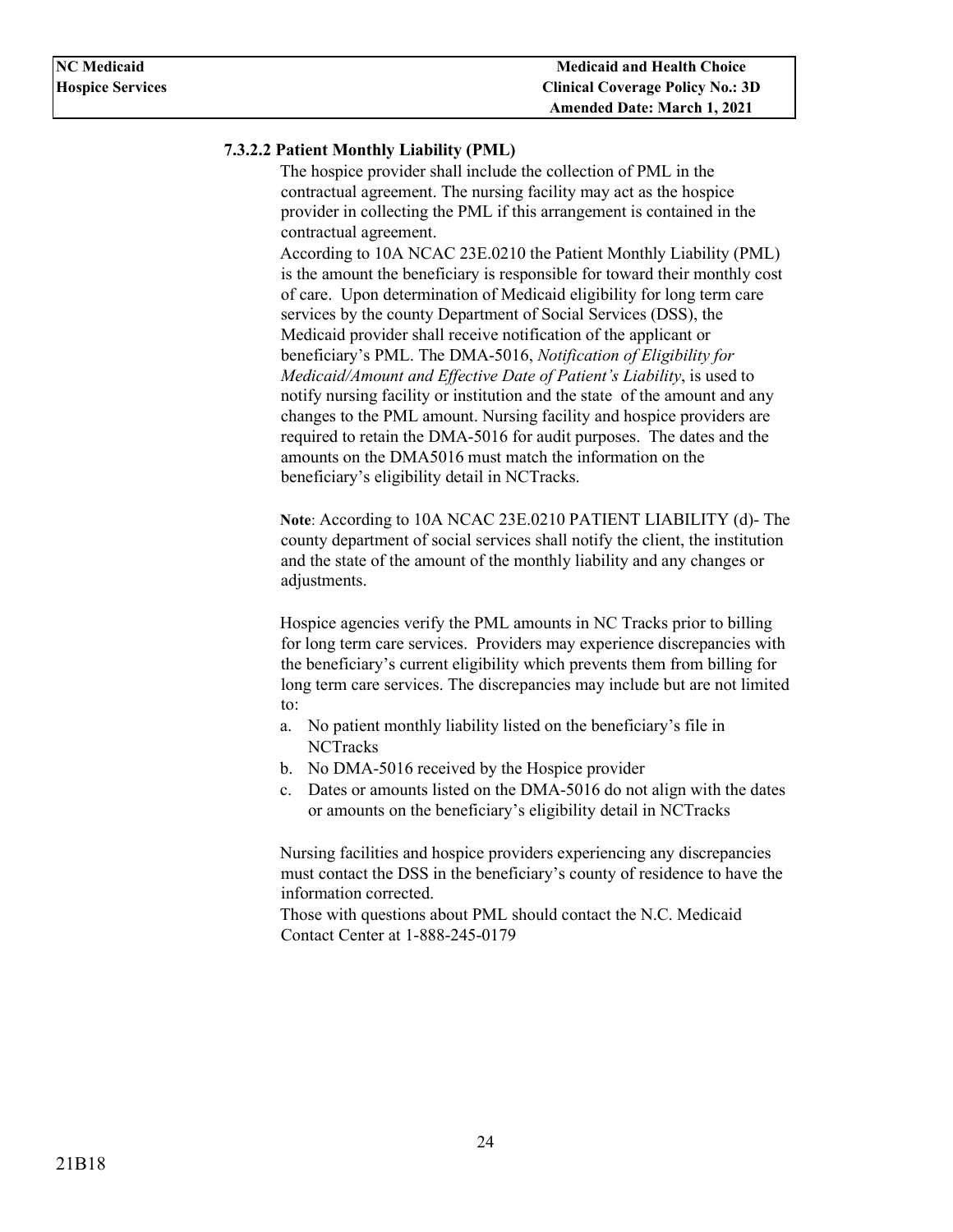### <span id="page-24-1"></span><span id="page-24-0"></span>**7.3.3 Personal Care Services**

#### **7.3.3.1 Adult Care Home (ACH)**

Hospice services may be provided for a Medicaid beneficiary residing in an adult care home (ACH) when the beneficiary elects the hospice benefit. The ACH and the hospice provider shall have a written contractual agreement that describes the services to be provided by each per the plan of care. The ACH is considered the beneficiary's place of residence and the basic care is provided by the ACH staff.

The hospice provider has the responsibility for the professional management of the beneficiary's care. The hospice provider is responsible for the oversight of the beneficiary's medical care and the monitoring of the care provided by the facility to ensure adequacy of care provision and the need for changes to the services and the plan of care. The plan of care includes the services provided by both the ACH (that is, room and board, ACH Personal Care Services) and the hospice provider (that is, other services related to the terminal illness). The hospice provider is responsible for coordinating all services included in the plan of care. A copy of the hospice plan of care is provided to the ACH.

#### <span id="page-24-2"></span>**7.3.3.2 Primary Private Residence**

Medicaid-only and dually eligible beneficiaries residing in primary private residences may receive Hospice and State Plan Personal Care Services (PCS) in accordance with [42 CFR 418.76 \(i\).](https://www.ecfr.gov/cgi-bin/text-idx?rgn=div5;node=42%3A3.0.1.1.5#se42.3.418_176) State Plan Personal Care Services must be used to the extent that the hospice would routinely use the services of a hospice beneficiary's family in implementing a beneficiary's plan of care. The hospice provider shall coordinate its hospice aide and homemaker services with the prior approved personal care services required to meet the beneficiary's needs. Hospice and PCS services are provided with approved and documented coordination of services. Hospice providers are to submit the **Hospice PCS Coordination Form (DMA-3165)** via fax to NC Medicaid within five (5) days of hospice admission. Refer to the NC Medicaid website or the NC Tracks Provider Portal for links to this form.

#### **If PCS services are in place prior to hospice:**

- a. The hospice provider contacts the PCS provider to coordinate the plan of care and scheduling of services.
- b. The hospice provider will submit the **Hospice-PCS Coordination Form (DMA-3165)** to NC Medicaid within five days of admission.
- c. The hospice provider will submit the Hospice Aide Plan of Care to the PCS provider.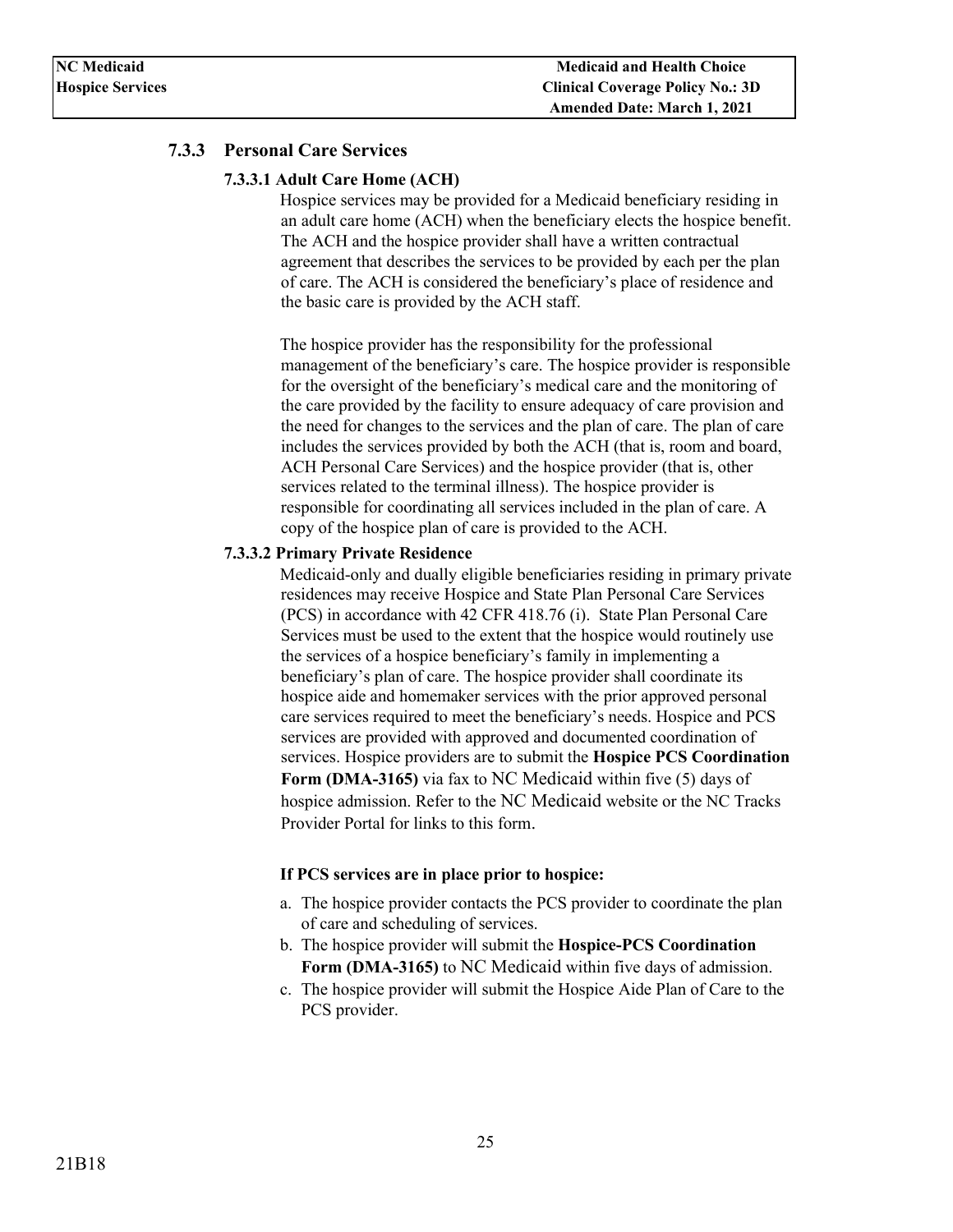#### **If Hospice is in place prior to PCS request:**

- a. The hospice provider submits the **Hospice-PCS Coordination Form (DMA-3165)** to NC Medicaid to indicate the service gap necessitating the addition of PCS.
- b. The hospice physician shall complete the **Request for Independent**  Assessment for Personal Care Services (PCS) Attestation of **Medical Need (DMA-3051)** and faxes it to the Independent Assessment agency.
- c. Once PCS is authorized, the hospice provider contacts the PCS provider to coordinate the plan of care and scheduling of services.
- d. The hospice provider submits the Hospice Aide Plan of Care to the PCS provider.
- e. The PCS provider submits the Online Services Plan from QiReport to the hospice provider. The hospice providers submit the PCS reports to NC Medicaid for **Medicaid beneficiaries only**.

The hospice aide services must be utilized to the extent that they would be if PCS were not available. NC Medicaid or its contractors may conduct retrospective reviews of PCS and hospice services. Medicaid payments for personal care services provided to a beneficiary also receiving hospice services, regardless of the payment source for hospice services, must be supported by documentation in the medical record of both providers. If duplication of services is found, NC Medicaid may recover payment for those services.

**a. Aide Services** 

The hospice provider shall coordinate its hospice aide and homemaker services with the Personal Care Services required to meet the beneficiary's needs. The hospice provider shall make hospice aide and homemaker services available and adequate in frequency to meet the needs of the hospice beneficiary.

#### **b. Service Coordination and Communication**

The hospice provider is responsible for communicating with other providers to ensure that coordination of care occurs. The hospice provider must ensure that a thorough interview process is completed when enrolling a recipient to identify all other Medicaid or other state and/or federally funded program providers of care. This requirement applies to Medicaid beneficiaries as well as the dually eligible Medicare/Medicaid beneficiary. Communication to coordinate care must be documented in each provider's medical record for the beneficiary.

If the hospice provider determines prior to admission that PCS is in place for the beneficiary, the hospice provider contacts the PCS provider, if known, to discuss the services of the PCS provider that the beneficiary is receiving. This allows for better communication with the beneficiary and family during the hospice admission visit to outline the differences in services.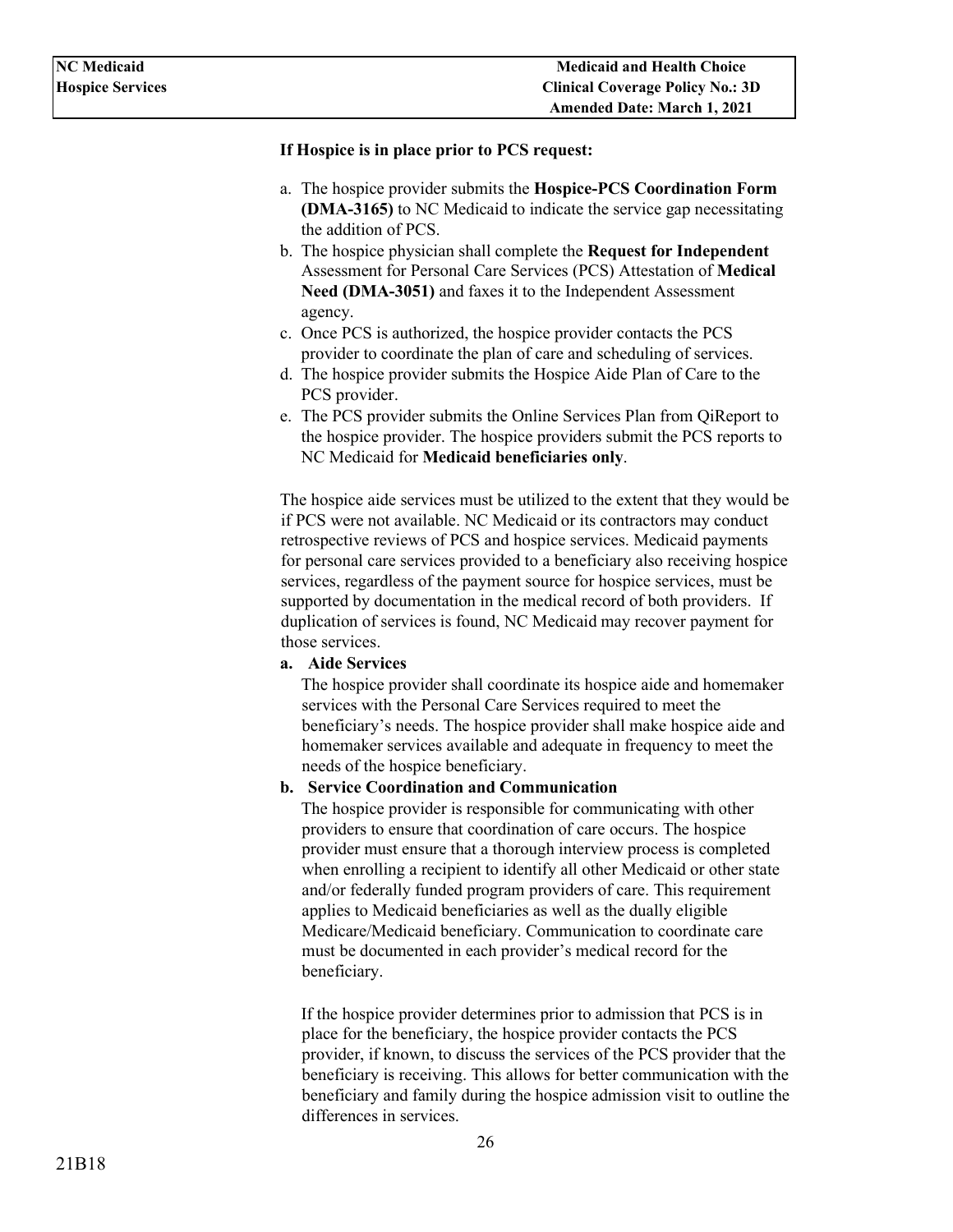If the PCS provider is not determined prior to admission, hospice provider contacts the provider immediately after the admission visit to discuss the coordinated plan of care.

#### **c. Plan of Care**

The hospice provider and the PCS provider agency shall develop a plan of care (POC) in coordination with the beneficiary, the caregiver and each other. The POC must clearly and specifically detail the aide services to be provided along with the frequency of services by each provider to ensure that services are not duplicative, and the beneficiary's daily needs are met.

This process involves coordinating tasks and services as well as the time of day that the beneficiary may receive visits from each provider's aide. Hospice aide and PCS aide hours cannot overlap so the two providers shall coordinate visits to ensure separation. The hospice providers and the PCS provider shall give education to the aides that if they arrive at the home and the other aide is there, they shall report this to their respective providers and leave the home. Any changes in scheduling for either providers must be reported to the other to avoid duplication of services at the same time.

The hospice providers and the PCS provider shall maintain a copy of the plan of care in their respective medical records.

### <span id="page-26-0"></span>**7.3.4 Pharmacy Services**

Drugs and biologicals pertaining to the terminal diagnosis are reimbursed to the hospice as part of the hospice per diem. DHHS fiscal contractor shall make direct reimbursement to the pharmacy for drugs used to treat illnesses or conditions not related to the terminal illness. The hospice provider shall supply the diagnosis code for the terminal illness when contacted by the pharmacy. The pharmacy needs this information to process the claim. Refer to clinical coverage policy 9, *Outpatient Pharmacy Services* on NC Medicaid's website at [https://medicaid.ncdhhs.gov/,](https://medicaid.ncdhhs.gov/) for additional information.

### <span id="page-26-1"></span>**7.4 Delivering and Supervising Care**

Delivery of care and supervision of the delivery of care must conform to all applicable laws, rules and regulations, the current standard of practice, and the provider policy. Services are provided as specified in the plan of care developed and approved by the IDG.

Hospice services (physician's services, nursing services, medical social services, and counseling) are routinely provided directly by hospice employees. Other covered services are provided by the provider employees or under contractual arrangements. Contractual agreements are in writing according t[o 10A NCAC 13K a](http://reports.oah.state.nc.us/ncac/title%2010a%20-%20health%20and%20human%20services/chapter%2013%20-%20nc%20medical%20care%20commission/subchapter%20k/subchapter%20k%20rules.html)nd [42 CFR 418.](https://www.ecfr.gov/cgi-bin/text-idx?rgn=div5;node=42%3A3.0.1.1.5#se42.3.418)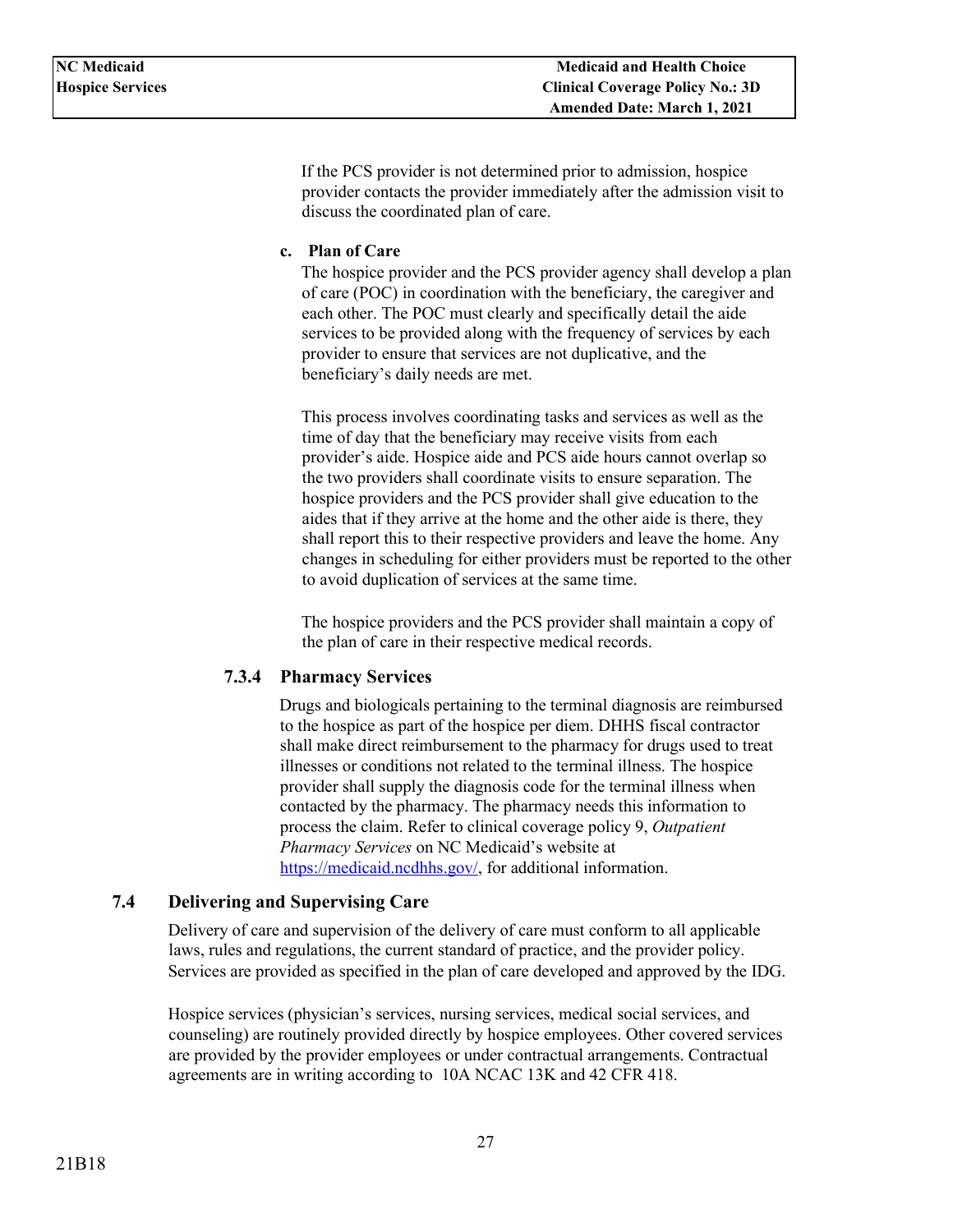### <span id="page-27-0"></span>**7.5 Monitoring Care**

Members of the hospice IDG shall monitor the beneficiary's condition and initiate changes in the plan of care as needed. The beneficiary's attending physician also participates in this process. The IDG shall complete the review and resulting updates to the plan of care every 15 calendar days to ensure that the beneficiary's needs are met and shall document each review in the beneficiary's health record.

### <span id="page-27-1"></span>**7.6 Changing Providers**

A beneficiary may change hospice provider between election periods and once during each election period. A provider change is not a revocation of hospice. When a change occurs during an election period, the beneficiary completes the period with the new provider.

To change provider during an election period, the beneficiary gives a signed statement to the current provider and the new provider. The statement indicates the beneficiary's intent to change provider, the name of the current provider is provided, the new provider name is stated, and identifies the effective date of the change.

The transfer is coordinated with the attending physician and any other care providers to ensure continuity of services. The current or first provider shall cease billing for services on the day prior to the effective date on the notice. The new provider assumes responsibility for the beneficiary's care on the effective date of the change and bills for that date of service. The existing plan of care can be used, or the new provider may develop a new one.

The first provider shall report the transfer to DHHS fiscal contractor. Payment to the new provider depends on a report of the termination of services by the first provider. The new provider shall contact DHHS fiscal contractor to report the admission of the beneficiary to hospice services under the new provider. Both providers shall report the transfer to DHHS fiscal contractor no later than the sixth  $(6<sup>th</sup>)$  day after the date of transfer [day of report plus six previous days].

### <span id="page-27-2"></span>**7.7 Electronic Signatures**

N.C. Home Care Licensure Rules provide requirements for accepting electronic signatures for documentation.

### <span id="page-27-3"></span>**7.8 Physician Assistants**

Medicare Patient Access to Hospice Act will allow Physician Assistances (PA) to serve as the attending physician to hospice beneficiaries and perform other functions that are otherwise consistent with their scope of practice, beginning January 1, 2019.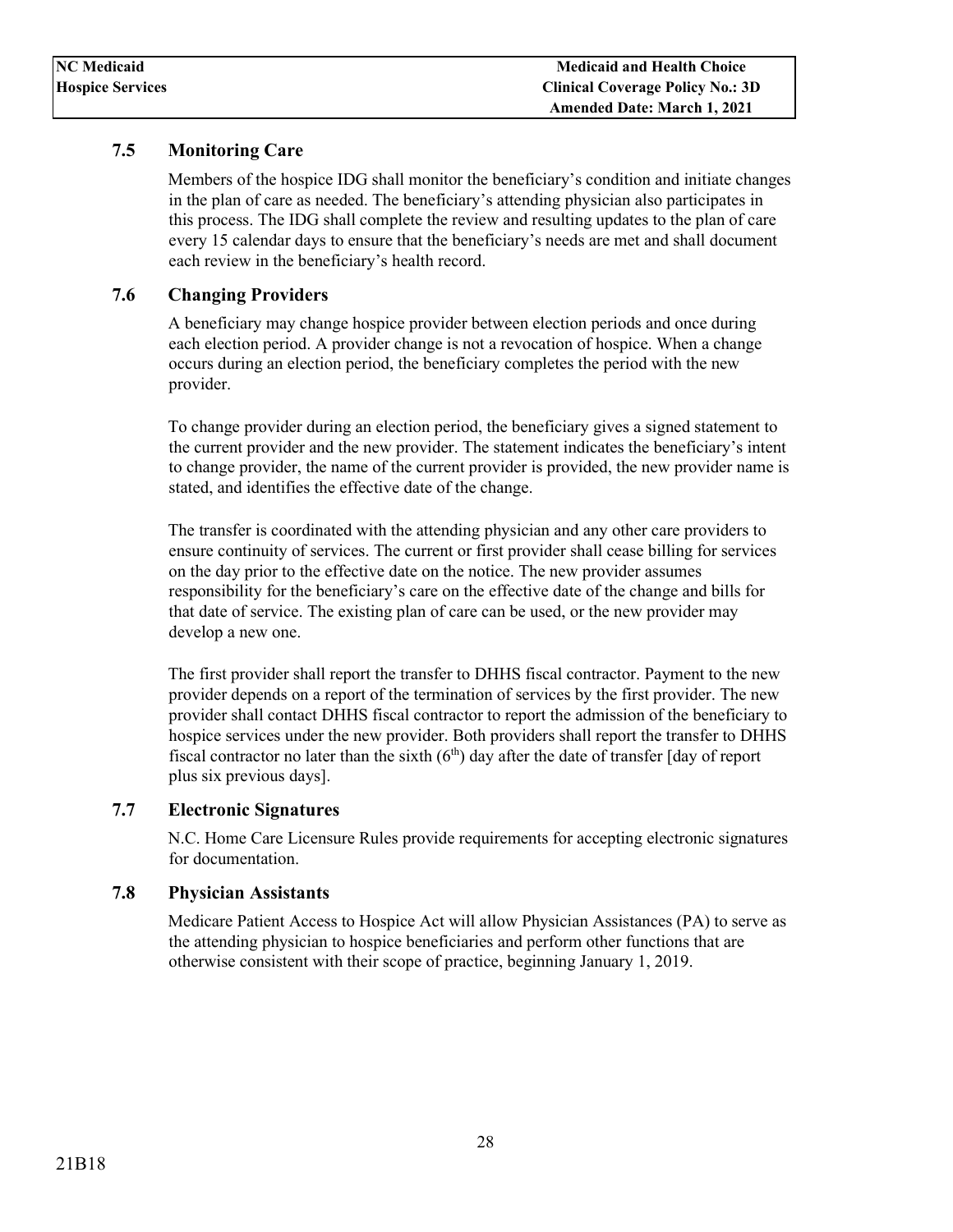# <span id="page-28-0"></span>**8.0 Policy Implementation/Revision Information**

**Original Effective Date:** August 1, 1984

**History:** 

| <b>Date</b> | <b>Section or</b>    | Change                                                     |
|-------------|----------------------|------------------------------------------------------------|
|             | <b>Subsection</b>    |                                                            |
|             | <b>Amended</b>       |                                                            |
|             | All Sections and     |                                                            |
|             | Attachment(s)        |                                                            |
| 12/01/2006  | Sections 2, 3, 5     | A special provision related to EPSDT was added.            |
| 04/01/2007  | Subsection 7.1.2.1   | Removed statement that Medicaid reimburses for             |
|             |                      | coinsurance on hospice-covered drugs and respite days      |
| 04/01/2007  | Section 2.6, 3.0,    | EPSDT information was revised to clarify exceptions to     |
|             | 4.0, and 5.0         | policy limitations for beneficiaries under 21 years of age |
| 05/01/2007  | Attachment A         | Added UB-04 as an accepted claims form.                    |
| 08/01/2007  | Section 6.0          | Changed the name of Division of Facility Services          |
|             |                      | (DFS) to Division of Health Service Regulation             |
|             |                      | (DHSR).                                                    |
| 08/01/2007  | Subsection 2.3 and   | Medicare-AID beneficiaries are not eligible for            |
|             | Attachment C         | Medicaid-covered hospice services.                         |
| 08/01/2007  | Attachment A, letter | Added revenue code 658.                                    |
|             | E                    |                                                            |
| 12/01/2009  | Throughout           | Updated to include DMA standard statements and             |
| (effective  |                      | incorporate requirements in changes to 42 CFR 418 and      |
| 12/02/2008) |                      | CMS Conditions of Participation, issued 10/1/2008,         |
|             |                      | effective 12/2/2008.                                       |
| 05/11/2010  | Subsection 2.2       | Changed reference from Subsection 5.8.2 to Subsection      |
|             |                      | 5.1.2                                                      |
| 07/01/2010  | Throughout           | Session Law 2009-451, Section 10.31(a) Transition of       |
|             |                      |                                                            |
|             |                      | NC Health Choice Program administrative oversight          |
|             |                      | from the State Health Plan to the Division of Medical      |
|             |                      | Assistance (DMA) in the NC Department of Health and        |
|             |                      | Human Services.                                            |
| 06/01/2011  | Subsections 1.1.12,  | Updated information on hospice and long-term care to       |
|             | 5.7, 7.3.2, 7.3.2.2  | include ICF/MR and related MR-2                            |
| 06/01/2011  | Subsection 5.4.2,    | Refer to Attachment C                                      |
|             | 5.4.3                |                                                            |
| 06/01/2011  | Subsection 5.4.3     | Added information on the Face-to-Face Encounter            |
|             |                      | requirements.                                              |
| 06/01/2011  | Subsection 5.6.2     | Added The waiver of curative services is not applicable    |
|             |                      | to beneficiaries under 21 years old. Refer to Subsection   |
|             |                      | 5.6.3.                                                     |
| 06/01/2011  | Subsection 5.6.3     | Added Provision of Hospice Care for Children Under 21      |
|             |                      | Years Old. Under Provision of Hospice Care for             |
|             |                      | Children Under 21 Years Old added sentence to include      |
|             |                      |                                                            |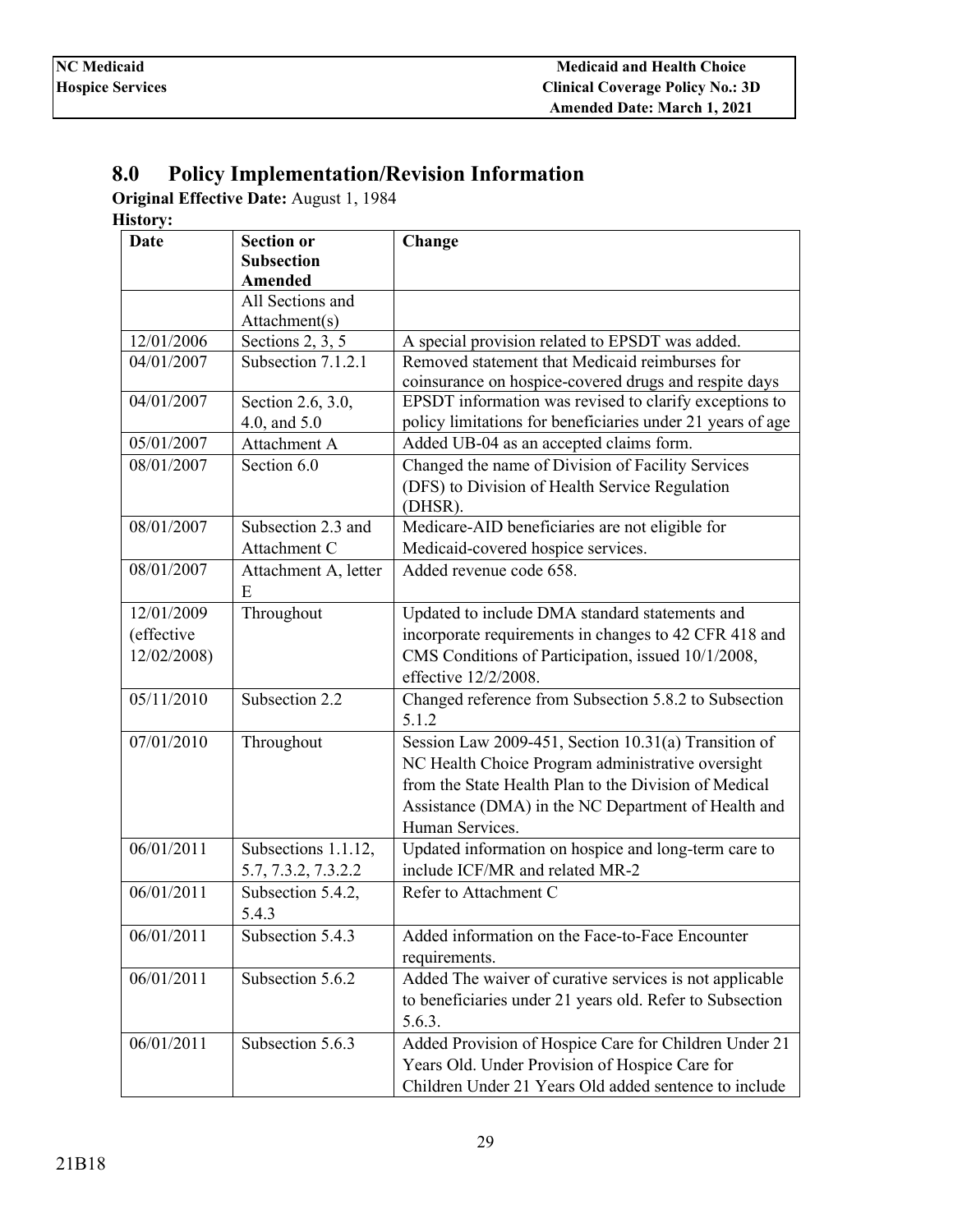| <b>Date</b> | <b>Section or</b><br><b>Subsection</b><br>Amended | Change                                                                                                                                                                                                                                                                                                                                                                                                                                                                                                                |
|-------------|---------------------------------------------------|-----------------------------------------------------------------------------------------------------------------------------------------------------------------------------------------------------------------------------------------------------------------------------------------------------------------------------------------------------------------------------------------------------------------------------------------------------------------------------------------------------------------------|
|             |                                                   | the complete hospice package having to be provided<br>with the addition of a curative service                                                                                                                                                                                                                                                                                                                                                                                                                         |
| 06/01/2011  | Subsection 5.6.3                                  | Clarified wording on concurrent care                                                                                                                                                                                                                                                                                                                                                                                                                                                                                  |
| 06/01/2011  | Subsection 7.2                                    | Added Patient Self Determination Act information                                                                                                                                                                                                                                                                                                                                                                                                                                                                      |
| 06/01/2011  | Attachment A                                      | Updated to standard DMA policy language                                                                                                                                                                                                                                                                                                                                                                                                                                                                               |
| 06/01/2011  | Attachment C                                      | Added Attachment C                                                                                                                                                                                                                                                                                                                                                                                                                                                                                                    |
| 11/01/2012  | Throughout                                        | Technical changes to merge Medicaid and NCHC<br>current coverage into one policy.                                                                                                                                                                                                                                                                                                                                                                                                                                     |
| 11/01/2012  | Subsections 5.1, 5.2                              | Addition of prior approval requirement prior to fifth and<br>each subsequent benefit period.                                                                                                                                                                                                                                                                                                                                                                                                                          |
| 11/01/2012  | Subsection 1.1.10                                 | Clarified that general inpatient care can also be provided<br>in a hospice inpatient facility                                                                                                                                                                                                                                                                                                                                                                                                                         |
| 11/01/2012  | Subsection 5.7.2                                  | Added reference to Outpatient Pharmacy policy<br>regarding billing for medications for hospice<br>beneficiaries.                                                                                                                                                                                                                                                                                                                                                                                                      |
| 11/01/2012  | Subsection 5.10                                   | Clarification that in the case of a patient transfer<br>between hospice agencies, only one agency can be paid<br>per day.                                                                                                                                                                                                                                                                                                                                                                                             |
| 11/01/2012  | Subsection 7.5                                    | Changes two weeks' requirement for plan of care review<br>to 15 calendar days                                                                                                                                                                                                                                                                                                                                                                                                                                         |
| 11/01/2012  | Attachment A                                      | Deleted statement about non-contracting hospice<br>agencies. Changes place of service back to "Not<br>Applicable"                                                                                                                                                                                                                                                                                                                                                                                                     |
| 11/01/2012  | Attachment C                                      | Changed language referring to "nurse practitioners" to<br>"Medicare officially recognized non-physician<br>providers" Changes three days' requirement in face to<br>face encounter to seven days                                                                                                                                                                                                                                                                                                                      |
| 07/01/2013  | Subsection 5.2                                    | Added "Prior approval is requested by the hospice<br>medical director or beneficiary's attending physician via<br>NC Tracks, PA Type A-10 Hospice, at least ten days<br>before the end of the current certification period. If<br>prior approval is denied, the beneficiary will be notified<br>of his or her appeal rights."                                                                                                                                                                                         |
| 07/01/2013  | Subsection 5.2                                    | Deleted "Prior approval is requested by the hospice"<br>medical director or beneficiary's attending physician as<br>follows:<br>The physician submits the request in writing<br>a.<br>using the N.C. Medicaid Hospice Prior Approval<br>Authorization Form (NC DMA-3212), which can be<br>obtained from the DMA website (Refer to<br><b>Attachment D).</b><br>The physician provides information detailing<br>b.<br>the complications of the pregnancy (for MPW<br>beneficiaries only), medical necessity for hospice |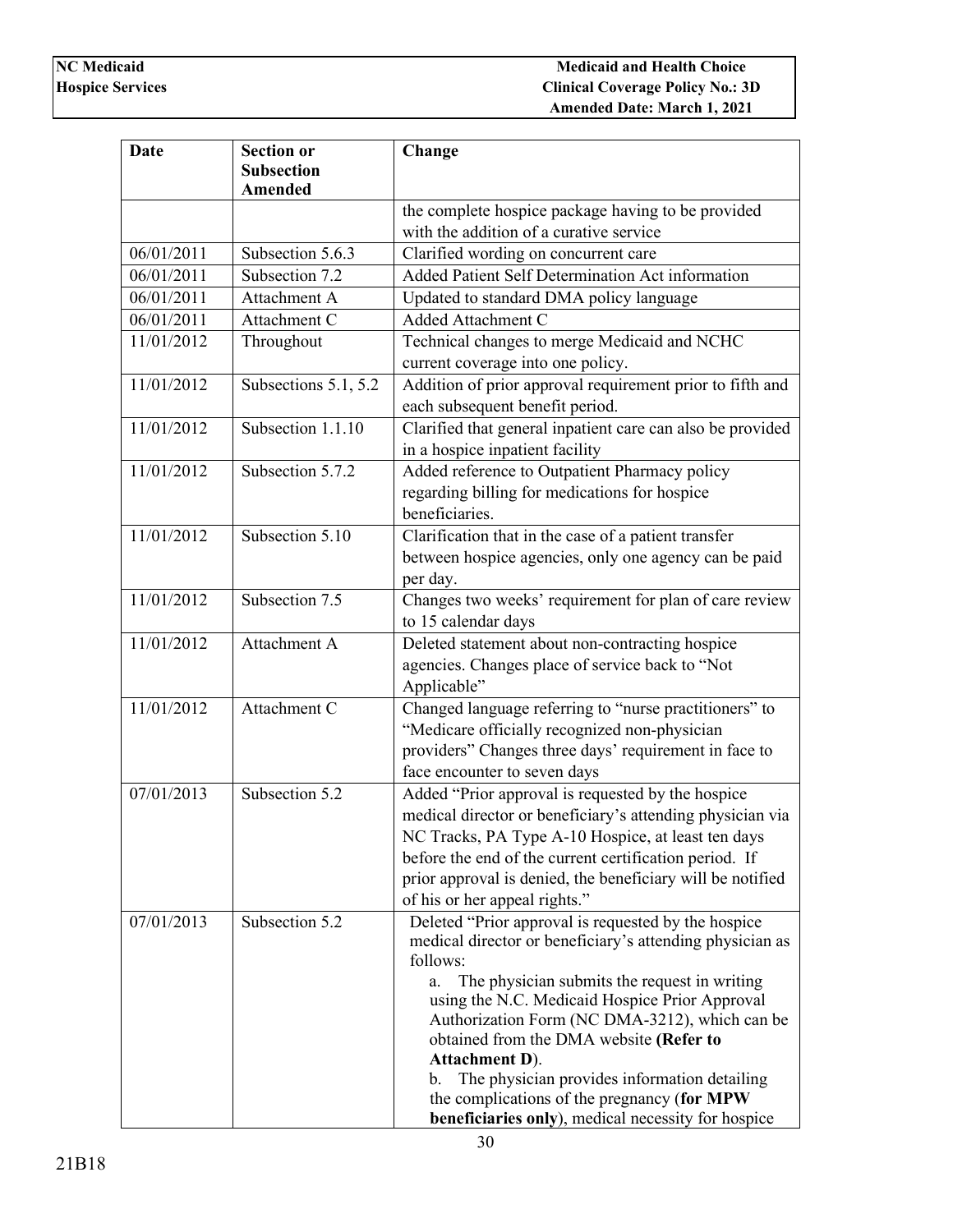| <b>Date</b> | <b>Section or</b>                     | Change                                                                            |
|-------------|---------------------------------------|-----------------------------------------------------------------------------------|
|             | <b>Subsection</b>                     |                                                                                   |
|             | <b>Amended</b>                        |                                                                                   |
|             |                                       | services, the potential impact if the service is not                              |
|             |                                       | provided, the frequency of visits, and the anticipated                            |
|             |                                       | duration of services.                                                             |
|             |                                       | The completed form is sent to DMA's<br>c.                                         |
|             |                                       | designated fiscal agent along with the                                            |
|             |                                       | accompanying documentation listed on the form.                                    |
|             |                                       | The prior approval request is submitted by mail at least                          |
|             |                                       | ten days before the end of the current certification                              |
|             |                                       | period. The fiscal agent will respond to the hospice                              |
|             |                                       | provider via fax within five business days. If prior                              |
|             |                                       | approval is denied, the beneficiary will also receive via                         |
|             |                                       | mail notification with appeal rights."                                            |
| 07/01/2013  | Attachment D                          | Deleted outdated information to reflect current process                           |
|             |                                       | with fiscal agent.                                                                |
| 10/01/2015  | All Sections and                      | Updated policy template language and added ICD-10                                 |
|             | <b>Attachments</b>                    | codes to comply with federally mandated 10/1/2015                                 |
|             |                                       | implementation where applicable.                                                  |
| 01/01/2016  | All Sections and                      | The current policy will allow adult IHC and                                       |
|             | <b>Attachments</b>                    | Residential PCS beneficiary to receive Hospice                                    |
|             |                                       | services and PCS services concurrently when they meet                             |
|             |                                       | eligibility requirements for both programs. (Refer to                             |
|             |                                       | note in                                                                           |
|             |                                       | $01/15/2018$ Amendment Section 8.0)                                               |
| 06/15/2016  | Section 8.0                           | Notation for 10/1/2015 regarding ICD-10 update                                    |
|             |                                       | returned to the table. This was inadvertently dropped                             |
|             |                                       | out during the policy revision process of 01/01/2016.                             |
|             |                                       | No effect on coverage or scope of policy, so no change<br>made to Amended Date.   |
| 01/15/2018  | All Sections and                      | Clinical Policy 3D, Hospice Services reorganized,                                 |
|             | Attachments                           | rewritten, and services clarified.                                                |
| 01/15/2018  |                                       | Modified the clinical review timeframe for 300 days                               |
|             | Section 5.0                           | (prior to the 5 <sup>th</sup> certification period) to 180 days (prior            |
|             | Subsection 5.1, 5.2,                  | to the $3rd$ certification period).                                               |
|             | 5.2.2                                 |                                                                                   |
| 01/15/2018  | Section 5.0                           | Incorporated the requirement for the electronic                                   |
|             | Subsection 5.7                        | submission of the Election Statement as a component                               |
|             |                                       | of the Prior Approval Request for the 1 <sup>st</sup> Certification<br>Period.    |
| 01/15/2018  |                                       | 1.1 Routine Home Care                                                             |
|             | Attachment A<br><b>Claims Related</b> |                                                                                   |
|             |                                       | Hospice shall comply with 42 CFR §418.302 Payment<br>procedures for hospice care. |
|             | Information;                          |                                                                                   |
|             | Subsection H                          |                                                                                   |
|             | 1.1 Routine Home                      | 1.3 Service Intensity Add-On (SIA)                                                |
|             | Care                                  | The SIA payment is in addition to the per diem                                    |
|             | 1.2 Two Tier Rate                     | RHC rate when all the following criteria are met: a.                              |
|             | 1.3 Service                           | The day is an RHC level of care day;                                              |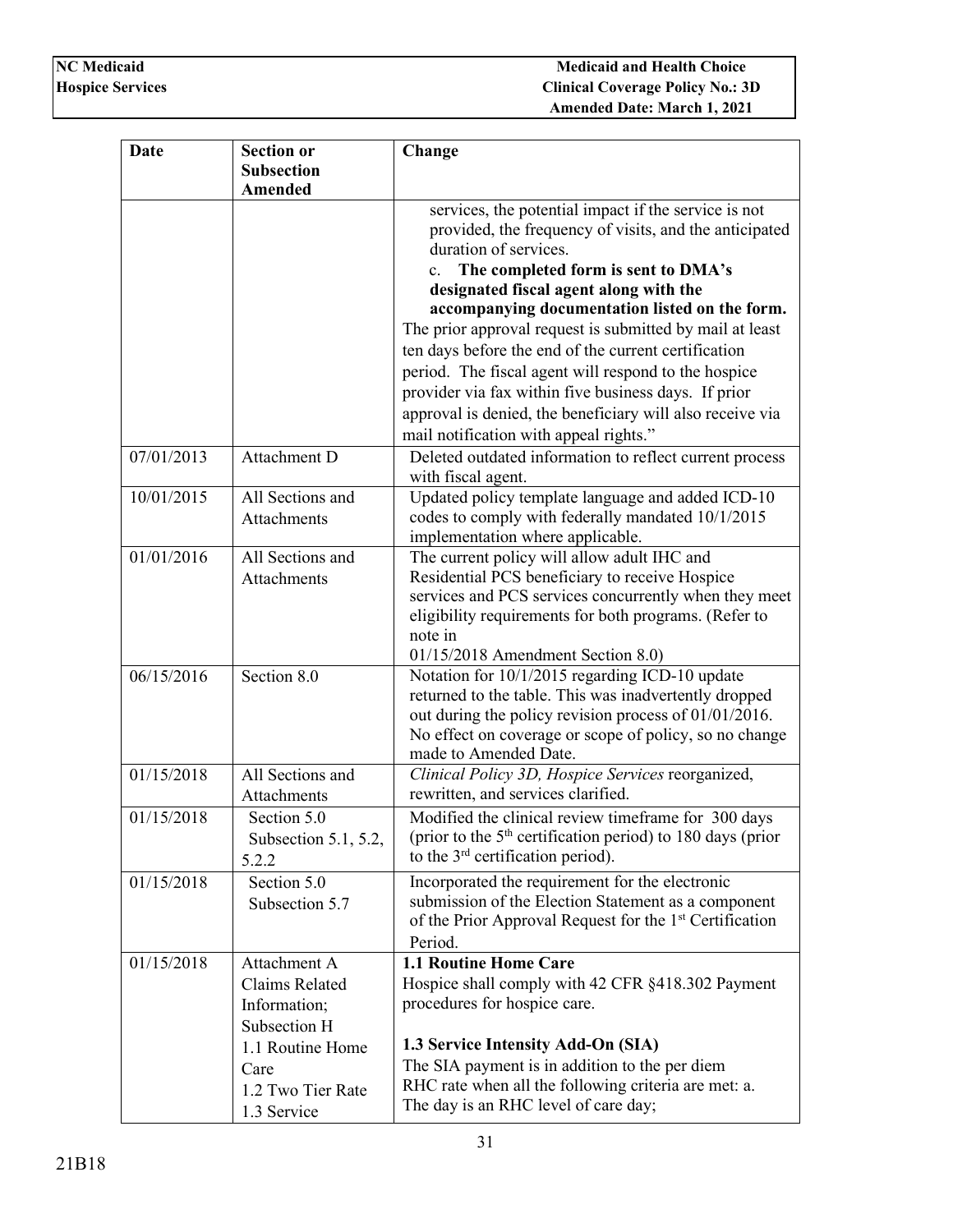| Date       | <b>Section or</b>                       | Change                                                                                                                                                                                                                                                                                                                                                                 |
|------------|-----------------------------------------|------------------------------------------------------------------------------------------------------------------------------------------------------------------------------------------------------------------------------------------------------------------------------------------------------------------------------------------------------------------------|
|            | <b>Subsection</b>                       |                                                                                                                                                                                                                                                                                                                                                                        |
|            | Amended                                 |                                                                                                                                                                                                                                                                                                                                                                        |
|            | Intensity Add-On                        | The day occurs during the last 7 days of the<br>b.                                                                                                                                                                                                                                                                                                                     |
|            | (SIA)                                   | patient's life;                                                                                                                                                                                                                                                                                                                                                        |
|            |                                         | The patient is discharged expired; and<br>c.                                                                                                                                                                                                                                                                                                                           |
|            |                                         | Direct patient care is furnished by a registered<br>d.                                                                                                                                                                                                                                                                                                                 |
|            |                                         | nurse                                                                                                                                                                                                                                                                                                                                                                  |
|            |                                         | (RN) or clinical social worker (SW) qualifying day.                                                                                                                                                                                                                                                                                                                    |
|            |                                         | The SIA payment is based on the Continuous Home<br>Care (CHC) hourly payment rate multiplied by the<br>amount of direct care provided by an RN or social<br>worker during the last 7 days of life in increments of 15<br>minutes, up to 4 hours per day.<br>New G-codes will be used to identify the SIA provider<br>(RN or Social Worker) in conjunction with Revenue |
|            |                                         | Code 0235                                                                                                                                                                                                                                                                                                                                                              |
|            |                                         | NCTracks does not allows Hospice providers to bill<br>status code 20 to denote the death of Hospice                                                                                                                                                                                                                                                                    |
|            |                                         | beneficiary. Therefore, valid discharge codes denoting                                                                                                                                                                                                                                                                                                                 |
|            |                                         | death of the patient for hospice claims were created.                                                                                                                                                                                                                                                                                                                  |
|            |                                         | 40 (expired at home),                                                                                                                                                                                                                                                                                                                                                  |
|            |                                         | 41 (expired at medical facility),                                                                                                                                                                                                                                                                                                                                      |
|            |                                         | 42 (expired place unknown).                                                                                                                                                                                                                                                                                                                                            |
| 01/15/2018 | Section 8                               | Removed statement from the January 1, 2016                                                                                                                                                                                                                                                                                                                             |
|            |                                         | amendment "These revisions had no effect on scope of                                                                                                                                                                                                                                                                                                                   |
|            |                                         | coverage." Replaced with, "The current policy will                                                                                                                                                                                                                                                                                                                     |
|            |                                         | allow adult IHC and Residential PCS beneficiary to                                                                                                                                                                                                                                                                                                                     |
|            |                                         | receive Hospice services and PCS services concurrently                                                                                                                                                                                                                                                                                                                 |
|            |                                         | when they meet eligibility requirements for both                                                                                                                                                                                                                                                                                                                       |
|            |                                         | programs."                                                                                                                                                                                                                                                                                                                                                             |
| 02/01/2018 | All Sections and                        | Policy posted on this date, with an Amended Date of                                                                                                                                                                                                                                                                                                                    |
|            | Attachments                             | January 15, 2018                                                                                                                                                                                                                                                                                                                                                       |
| 12/01/2019 | Section 1.1.2                           | Added word Social Security                                                                                                                                                                                                                                                                                                                                             |
|            | Hospice care                            |                                                                                                                                                                                                                                                                                                                                                                        |
| 12/01/2019 | Section 1.1.5                           | Clarified wording-changed "and" to "or"                                                                                                                                                                                                                                                                                                                                |
| 12/01/2019 | Subsection 3.2.1 -<br>Specific criteria | •Removed citations that were not related to Covered<br><b>Services</b>                                                                                                                                                                                                                                                                                                 |
|            | covered by both                         |                                                                                                                                                                                                                                                                                                                                                                        |
|            | Medicaid and                            | •Citations are listed is subsection 6.1 Provider                                                                                                                                                                                                                                                                                                                       |
|            | <b>NCHC</b>                             | Qualifications and Occupational Licensing Entity<br>Regulations                                                                                                                                                                                                                                                                                                        |
| 12/01/2019 | Subsection 3.2.1 -                      | • According to 42 CFR §418.202 - Covered services (i)                                                                                                                                                                                                                                                                                                                  |
|            | Specific criteria                       | Added verbiage was missing from Citation to complete                                                                                                                                                                                                                                                                                                                   |
|            | covered by both                         | sentence "as reasonable and necessary for the palliation                                                                                                                                                                                                                                                                                                               |
|            | Medicaid and                            | and management of the patient's terminal illness and                                                                                                                                                                                                                                                                                                                   |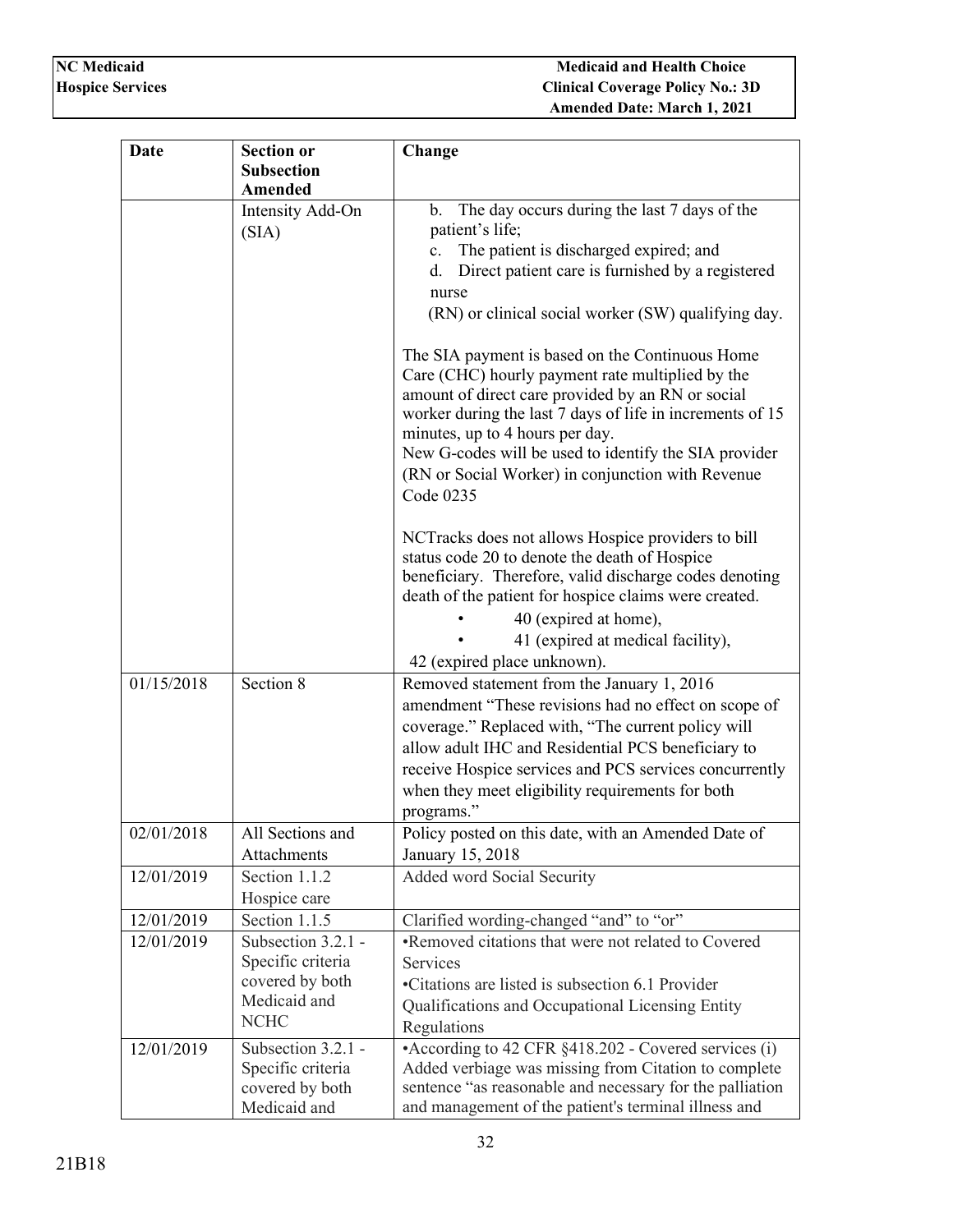| Date       | <b>Section or</b>                                                                                           | Change                                                                                                                                                                                                                                                                                                                                                                                                                                                                                                                                                                                                              |
|------------|-------------------------------------------------------------------------------------------------------------|---------------------------------------------------------------------------------------------------------------------------------------------------------------------------------------------------------------------------------------------------------------------------------------------------------------------------------------------------------------------------------------------------------------------------------------------------------------------------------------------------------------------------------------------------------------------------------------------------------------------|
|            | <b>Subsection</b>                                                                                           |                                                                                                                                                                                                                                                                                                                                                                                                                                                                                                                                                                                                                     |
|            | <b>Amended</b>                                                                                              |                                                                                                                                                                                                                                                                                                                                                                                                                                                                                                                                                                                                                     |
|            | $NCHC - (k)$                                                                                                | related conditions and for which payment may<br>otherwise be made under Medicaid".                                                                                                                                                                                                                                                                                                                                                                                                                                                                                                                                  |
| 12/01/2019 | Subsection 3.2.1 -<br>Specific criteria<br>covered by both<br>Medicaid and<br><b>NCHC</b> last<br>paragraph | Completed sentence with the time frame which<br>Medicaid and NCHC ambulance service can occur<br>"which occur after the effective date of election".                                                                                                                                                                                                                                                                                                                                                                                                                                                                |
| 12/01/2019 | Section 5.2.2.2                                                                                             | Subsection e (removed "Palliative Performance Scale")<br>Removed (f)<br>Adding "Hospice Assessment" Tool                                                                                                                                                                                                                                                                                                                                                                                                                                                                                                            |
| 12/01/2019 | Section 5.2.2.2<br><b>Note:</b> section                                                                     | Removed - "using Type: A10-Hospice"                                                                                                                                                                                                                                                                                                                                                                                                                                                                                                                                                                                 |
|            |                                                                                                             | Added wording "or physician assistant"                                                                                                                                                                                                                                                                                                                                                                                                                                                                                                                                                                              |
|            |                                                                                                             | Added-Refer to Section 7.8                                                                                                                                                                                                                                                                                                                                                                                                                                                                                                                                                                                          |
| 12/01/2019 | <b>5.2.2.3 Nursing</b><br>Facility and 5.2.2.4<br>Long Term Care-                                           | DHB adding to section 5.2.2.3 Nursing Facility<br>"Note: Hospice agencies verify Nursing facility or<br>ICFIID long-term care approval in NC Tracks to ensure<br>the approval was obtained prior to seeking<br>reimbursement. Hospice providers should provide<br>documentation referencing place of origin verifying the<br>FL-2 in beneficiary medical records.<br>DHB adding to section 5.2.2.4 Long Term Care<br>"Note: Hospice agencies verify the nursing facility or<br>ICF/IID level of care long-term care approval in NC<br>Tracks to ensure the approval was obtained prior to<br>seeking reimbursement. |
|            |                                                                                                             | Hospice providers should provide documentation<br>referencing place of origin verifying the FL-2 or IID-2<br>in beneficiary medical records".                                                                                                                                                                                                                                                                                                                                                                                                                                                                       |
| 12/01/2019 | Subsection 5.6.1<br>Filling an election<br>statement                                                        | Verbiage omitted from 42 CFR $\S$ 418.28(a). If<br>beneficiary is physically or mentally incapacitated, his<br>or her representative (as defined in $\S 418.3$ ) may file the<br>election statement.                                                                                                                                                                                                                                                                                                                                                                                                                |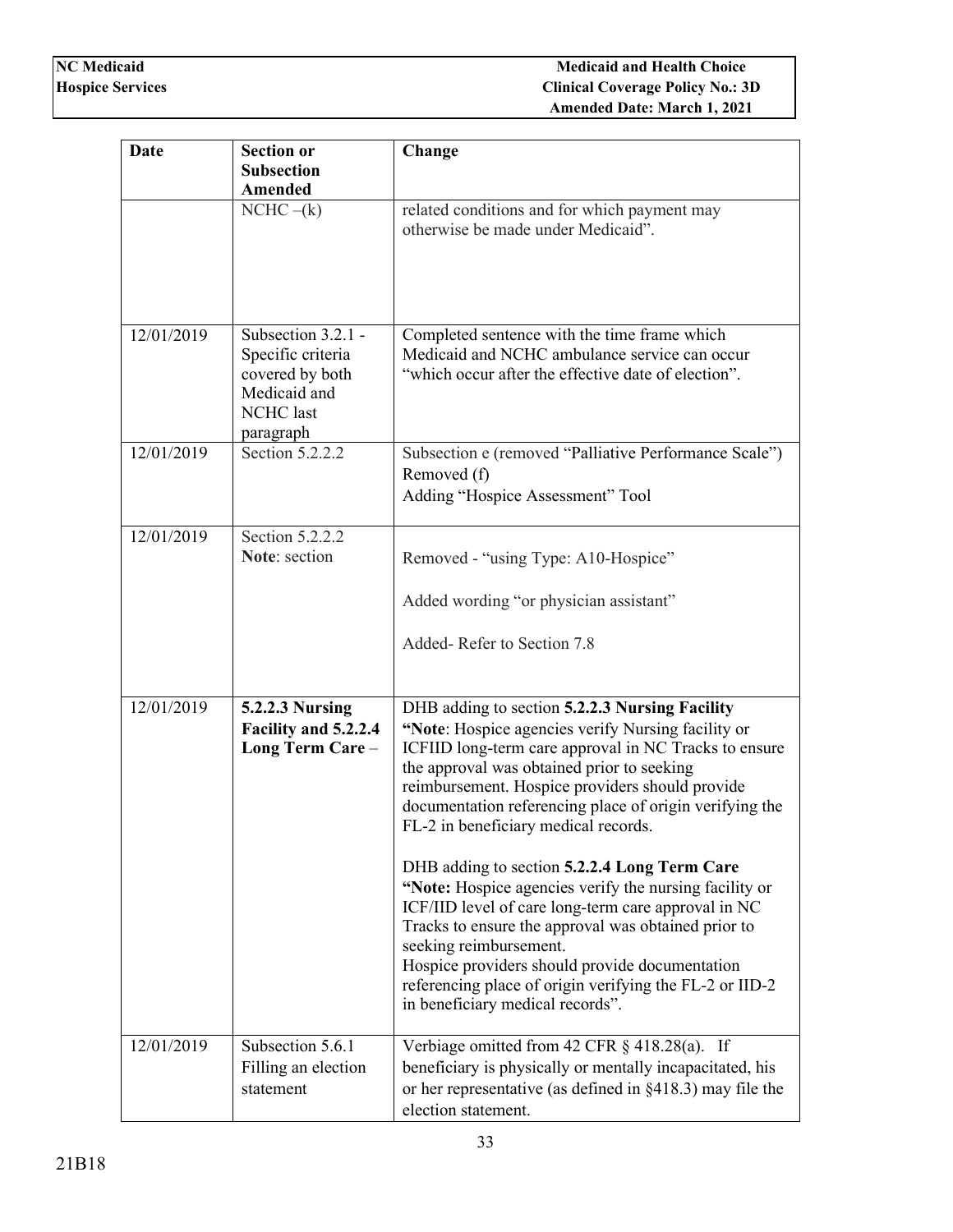| <b>Section or</b><br>Date<br>Change                                     |                                                           |
|-------------------------------------------------------------------------|-----------------------------------------------------------|
| <b>Subsection</b>                                                       |                                                           |
| Amended                                                                 |                                                           |
| 12/01/2019<br>Subsection 5.6.5 Re-                                      | Verbiage omitted from 42 CFR § 418.28 "(or his or her     |
| representative if the beneficiary is mentally or<br>election of hospice |                                                           |
| physically incapacitated)".<br>benefits                                 |                                                           |
| 12/01/2019<br>Subsection 5.12.4-                                        | Removed – "with each PA entry beginning with the $3rd$    |
| and subsequent benefit periods"<br>Note: section                        |                                                           |
|                                                                         |                                                           |
|                                                                         | Removed - "the Approval Status Inquiry form or"           |
|                                                                         | Clarified wording - DMA providers" to" fax a copy of      |
|                                                                         | the NC Tracks Web Submitted Request for HOSPICE           |
|                                                                         | Prior Approval Confirmation Page to NC Medicaid           |
|                                                                         | "with each PA entry". "The confirmation page is to be     |
| faxed to" 919-715-9025.                                                 |                                                           |
| 12/01/2019<br>Section 7.3.2.2<br>Removed - reference to Subsection 5.13 |                                                           |
| DHB adding                                                              |                                                           |
|                                                                         | "According to 10A NCAC 23E.0210PATIENT                    |
|                                                                         | LIABILITY (d) - The county department of social           |
|                                                                         | services shall notify the client, the institution and the |
| changes or adjustments.                                                 | state of the amount of the monthly liability and any      |
|                                                                         | Hospice agencies verify the PML amounts in NC Tracks      |
|                                                                         | prior to billing for long term care services. Providers   |
|                                                                         | may experience discrepancies with the beneficiary's       |
|                                                                         | current eligibility which prevents them from billing for  |
| long term care services.                                                |                                                           |
|                                                                         | The discrepancies may include but are not limited to:     |
| No patient monthly liability listed on the                              |                                                           |
| beneficiary's file in NCTracks                                          |                                                           |
|                                                                         |                                                           |
| No DMA-5016 received by the provider                                    |                                                           |
|                                                                         | Dates or amounts listed on the DMA-5016 do not            |
|                                                                         | align with the dates or amounts on the beneficiary's      |
| eligibility detail in NCTracks                                          |                                                           |
|                                                                         | Providers experiencing any discrepancies must contact     |
|                                                                         | the DSS in the beneficiary's county of residence to have  |
| the information corrected.                                              |                                                           |
|                                                                         | Those with questions about PML should contact the         |
|                                                                         | N.C. Medicaid Contact Center at 1-888-245-0179.           |
|                                                                         |                                                           |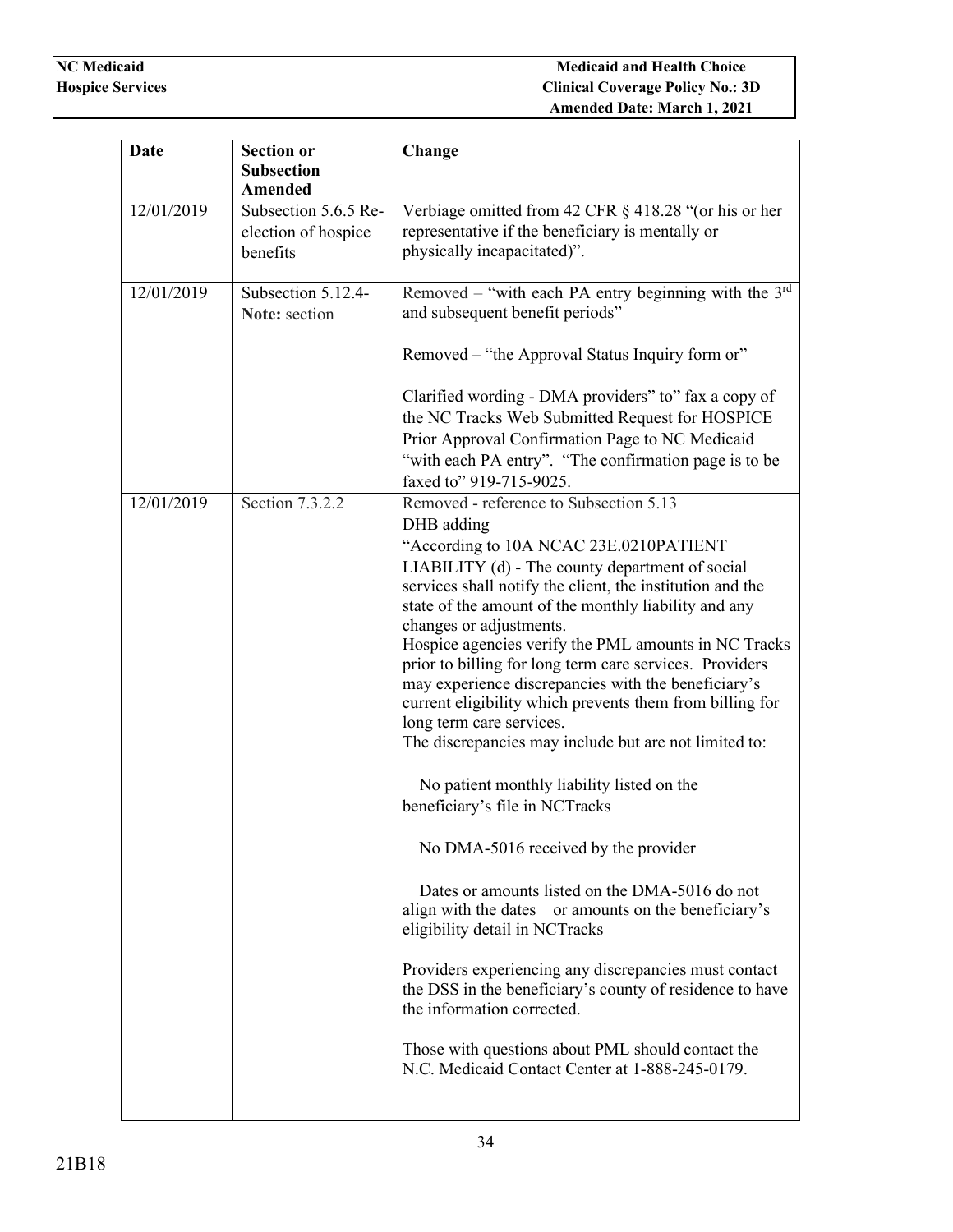| <b>Date</b>                            | <b>Section or</b>                                                     | Change                                                                                                                                                                                                                                                                                                                                                                                                                                                                                                                                                                                                                                                                                                                                                                                                                            |
|----------------------------------------|-----------------------------------------------------------------------|-----------------------------------------------------------------------------------------------------------------------------------------------------------------------------------------------------------------------------------------------------------------------------------------------------------------------------------------------------------------------------------------------------------------------------------------------------------------------------------------------------------------------------------------------------------------------------------------------------------------------------------------------------------------------------------------------------------------------------------------------------------------------------------------------------------------------------------|
|                                        | <b>Subsection</b>                                                     |                                                                                                                                                                                                                                                                                                                                                                                                                                                                                                                                                                                                                                                                                                                                                                                                                                   |
|                                        | <b>Amended</b>                                                        |                                                                                                                                                                                                                                                                                                                                                                                                                                                                                                                                                                                                                                                                                                                                                                                                                                   |
| 12/01/2019                             | Section 7.3.2.2                                                       | Added - "According to 10A NCAC 23E.0210"                                                                                                                                                                                                                                                                                                                                                                                                                                                                                                                                                                                                                                                                                                                                                                                          |
| 12/01/2019                             | Attachment A:                                                         | Added: -                                                                                                                                                                                                                                                                                                                                                                                                                                                                                                                                                                                                                                                                                                                                                                                                                          |
|                                        | Claims-Related                                                        | Modifier: Adding Post-mortem Visits (PM) modifier.                                                                                                                                                                                                                                                                                                                                                                                                                                                                                                                                                                                                                                                                                                                                                                                |
|                                        | <b>Information Section</b>                                            | Hospice shall report visits and length of visits (rounded                                                                                                                                                                                                                                                                                                                                                                                                                                                                                                                                                                                                                                                                                                                                                                         |
|                                        | C. Code -0235                                                         | to the nearest 15- minute increments), that occur on the                                                                                                                                                                                                                                                                                                                                                                                                                                                                                                                                                                                                                                                                                                                                                                          |
|                                        |                                                                       | date of death, after the patient has expired for nurses,                                                                                                                                                                                                                                                                                                                                                                                                                                                                                                                                                                                                                                                                                                                                                                          |
|                                        |                                                                       | aids, social workers, and therapists who are employed                                                                                                                                                                                                                                                                                                                                                                                                                                                                                                                                                                                                                                                                                                                                                                             |
|                                        |                                                                       | by the hospice. This requirement is applicable for all                                                                                                                                                                                                                                                                                                                                                                                                                                                                                                                                                                                                                                                                                                                                                                            |
|                                        |                                                                       | levels of care (with the exception of GIP provided in a                                                                                                                                                                                                                                                                                                                                                                                                                                                                                                                                                                                                                                                                                                                                                                           |
|                                        |                                                                       | hospice inpatient facility).                                                                                                                                                                                                                                                                                                                                                                                                                                                                                                                                                                                                                                                                                                                                                                                                      |
| 12/01/2019                             | Attachment A: D,                                                      | Added:                                                                                                                                                                                                                                                                                                                                                                                                                                                                                                                                                                                                                                                                                                                                                                                                                            |
|                                        | Modifiers                                                             | Post-Mortem (PM) visits reporting that occur after                                                                                                                                                                                                                                                                                                                                                                                                                                                                                                                                                                                                                                                                                                                                                                                |
|                                        |                                                                       | death and on date of death. Includes hospice-employed                                                                                                                                                                                                                                                                                                                                                                                                                                                                                                                                                                                                                                                                                                                                                                             |
|                                        |                                                                       | nurses, aids, social workers and therapists; regardless of<br>level of care, or site of service.                                                                                                                                                                                                                                                                                                                                                                                                                                                                                                                                                                                                                                                                                                                                  |
|                                        |                                                                       |                                                                                                                                                                                                                                                                                                                                                                                                                                                                                                                                                                                                                                                                                                                                                                                                                                   |
|                                        |                                                                       | <b>Billing</b>                                                                                                                                                                                                                                                                                                                                                                                                                                                                                                                                                                                                                                                                                                                                                                                                                    |
|                                        |                                                                       | Code appropriate visit revenue $code + HCPCS$ for the                                                                                                                                                                                                                                                                                                                                                                                                                                                                                                                                                                                                                                                                                                                                                                             |
|                                        |                                                                       | $discpline + PM$ Modifier + Units of 15 minutes                                                                                                                                                                                                                                                                                                                                                                                                                                                                                                                                                                                                                                                                                                                                                                                   |
|                                        |                                                                       | $increments + charges + Service date.$                                                                                                                                                                                                                                                                                                                                                                                                                                                                                                                                                                                                                                                                                                                                                                                            |
|                                        |                                                                       | Note: Visits subsequent to date of death are not reported                                                                                                                                                                                                                                                                                                                                                                                                                                                                                                                                                                                                                                                                                                                                                                         |
|                                        |                                                                       | using the PM modifier. Date of date is defined as the                                                                                                                                                                                                                                                                                                                                                                                                                                                                                                                                                                                                                                                                                                                                                                             |
|                                        |                                                                       |                                                                                                                                                                                                                                                                                                                                                                                                                                                                                                                                                                                                                                                                                                                                                                                                                                   |
|                                        |                                                                       |                                                                                                                                                                                                                                                                                                                                                                                                                                                                                                                                                                                                                                                                                                                                                                                                                                   |
|                                        |                                                                       |                                                                                                                                                                                                                                                                                                                                                                                                                                                                                                                                                                                                                                                                                                                                                                                                                                   |
|                                        |                                                                       |                                                                                                                                                                                                                                                                                                                                                                                                                                                                                                                                                                                                                                                                                                                                                                                                                                   |
| 12/01/2019                             | Attachment A:H, 6                                                     | "Medicare" changed to "Medicaid"                                                                                                                                                                                                                                                                                                                                                                                                                                                                                                                                                                                                                                                                                                                                                                                                  |
| 12/01/2019                             | Throughout the                                                        | Reference 42 CFR citations by "according to".                                                                                                                                                                                                                                                                                                                                                                                                                                                                                                                                                                                                                                                                                                                                                                                     |
|                                        |                                                                       |                                                                                                                                                                                                                                                                                                                                                                                                                                                                                                                                                                                                                                                                                                                                                                                                                                   |
| 12/01/2019                             | Subsection 5.10                                                       | Added "for beneficiaries 21 and under: (Refer to                                                                                                                                                                                                                                                                                                                                                                                                                                                                                                                                                                                                                                                                                                                                                                                  |
|                                        |                                                                       |                                                                                                                                                                                                                                                                                                                                                                                                                                                                                                                                                                                                                                                                                                                                                                                                                                   |
|                                        |                                                                       |                                                                                                                                                                                                                                                                                                                                                                                                                                                                                                                                                                                                                                                                                                                                                                                                                                   |
|                                        |                                                                       |                                                                                                                                                                                                                                                                                                                                                                                                                                                                                                                                                                                                                                                                                                                                                                                                                                   |
|                                        |                                                                       |                                                                                                                                                                                                                                                                                                                                                                                                                                                                                                                                                                                                                                                                                                                                                                                                                                   |
|                                        |                                                                       |                                                                                                                                                                                                                                                                                                                                                                                                                                                                                                                                                                                                                                                                                                                                                                                                                                   |
|                                        |                                                                       |                                                                                                                                                                                                                                                                                                                                                                                                                                                                                                                                                                                                                                                                                                                                                                                                                                   |
|                                        |                                                                       |                                                                                                                                                                                                                                                                                                                                                                                                                                                                                                                                                                                                                                                                                                                                                                                                                                   |
|                                        |                                                                       |                                                                                                                                                                                                                                                                                                                                                                                                                                                                                                                                                                                                                                                                                                                                                                                                                                   |
|                                        |                                                                       |                                                                                                                                                                                                                                                                                                                                                                                                                                                                                                                                                                                                                                                                                                                                                                                                                                   |
|                                        |                                                                       |                                                                                                                                                                                                                                                                                                                                                                                                                                                                                                                                                                                                                                                                                                                                                                                                                                   |
|                                        |                                                                       |                                                                                                                                                                                                                                                                                                                                                                                                                                                                                                                                                                                                                                                                                                                                                                                                                                   |
| 12/01/2019<br>12/01/2019<br>12/01/2019 | 3DHospice Policy<br>Subsection 5.6.4<br>Attachment C:<br>Attachment A | date of expiration reported on the official Certificate of<br>Death. Hospice shall report hospice visits that occur<br>before the date of death on a separate claim line from<br>those which occur after the death.<br>Subsection 5.11)." to the last sentence of the same<br>paragraph. To read - The waived Medicaid or NCHC<br>services are listed below "for beneficiaries 21 and<br>under: (Refer to Subsection 5.11)."<br>Added "listed in 42 CFR §418.24 (d)" to read: In the<br>duration of an election of hospice care, a beneficiary<br>waives all rights to payments for other Medicaid<br>services listed in 42 CFR §418.24 (d)<br>Removed - Hospice-PCS Coordination Form<br>(DMA3165) from policy<br>Updated policy template language: "Unless directed<br>otherwise, Institutional Claims must be billed according |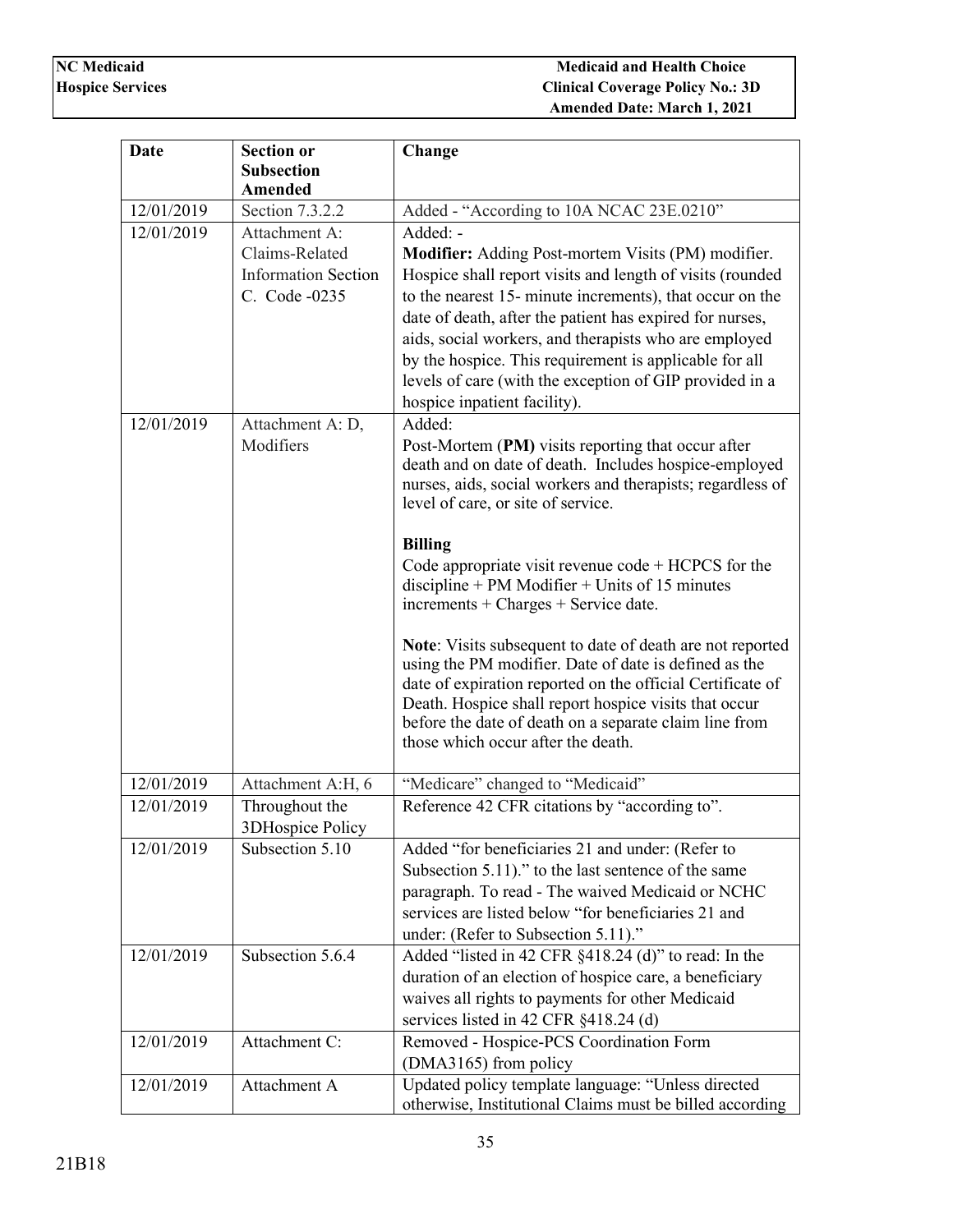| <b>Date</b> | <b>Section or</b><br><b>Subsection</b><br><b>Amended</b> | Change                                                                                                                                                                                                                                                                                                                                                                                                                                                                                                                                                                       |
|-------------|----------------------------------------------------------|------------------------------------------------------------------------------------------------------------------------------------------------------------------------------------------------------------------------------------------------------------------------------------------------------------------------------------------------------------------------------------------------------------------------------------------------------------------------------------------------------------------------------------------------------------------------------|
|             |                                                          | to the National Uniform Billing Guidelines. All claims<br>must comply with National Coding Guidelines".                                                                                                                                                                                                                                                                                                                                                                                                                                                                      |
| 12/01/2019  | Table of Contents                                        | Updated policy template language, "To all beneficiaries<br>enrolled in a Prepaid Health Plan (PHP): for questions<br>about benefits and services available on or after<br>implementation, please contact your PHP."                                                                                                                                                                                                                                                                                                                                                          |
| 08/01/2020  | Section 5.12.4                                           | <b>Removed:</b><br><b>Note:</b> NC Medicaid requires providers to fax a copy of<br>the NC Tracks Web<br>Submitted Request for HOSPICE Prior Approval<br>Confirmation Page to NC<br>Medicaid with each PA entry. The confirmation page is<br>to be faxed to 919-7159025. NC Medicaid requests that<br>providers include their name and e-mail address on the<br>above form.<br>Added: Note: Hospice providers that fail to provide all<br>required documents for prior approval to NC Tracks,<br>may be referred to the Office of Compliance and<br>Program Integrity (OCPI). |
| 08/01/2020  |                                                          | Policy posted 08/04/2020 with an amended date of<br>08/01/2020                                                                                                                                                                                                                                                                                                                                                                                                                                                                                                               |
| 2/15/2021   | Section 5.12.4-final<br>implementation                   | <b>Removed:</b><br>Note: NC Medicaid requires providers to fax a copy of<br>the NC Tracks Web<br>Submitted Request for HOSPICE Prior Approval<br>Confirmation Page to NC<br>Medicaid with each PA entry. The confirmation page is<br>to be faxed to 919-7159025. NC Medicaid requests that<br>providers include their name and e-mail address on the<br>above form.                                                                                                                                                                                                          |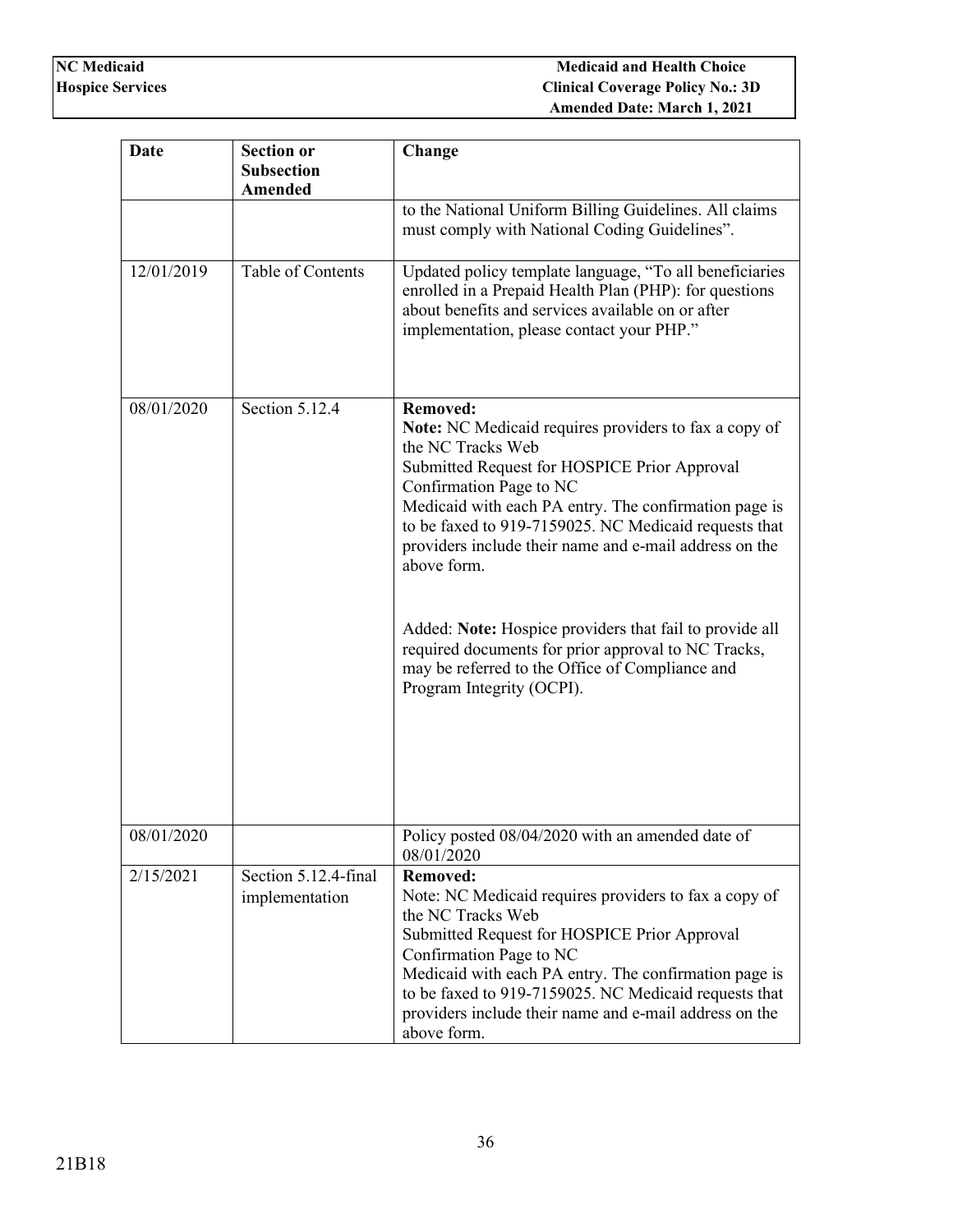# **Attachment A: Claims-Related Information**

<span id="page-36-0"></span>Provider(s) shall comply with the, *NCTracks Provider Claims and Billing Assistance Guide*, Medicaid bulletins, fee schedules, NC Medicaid's clinical coverage policies and any other relevant documents for specific coverage and reimbursement for Medicaid and NCHC:

### <span id="page-36-1"></span>**A. Claim Type**

Institutional (UB-04/837I transaction)

Unless directed otherwise, Institutional Claims must be billed according to the National Uniform Billing Guidelines. All claims must comply with National Coding Guidelines.

### <span id="page-36-2"></span>**B. International Classification of Diseases and Related Health Problems, Tenth Revisions, Clinical Modification (ICD-10-CM) and Procedural Coding System (PCS)**

Provider(s) shall report the ICD-10-CM and Procedural Coding System (PCS) to the highest level of specificity that supports medical necessity. Provider(s) shall use the current ICD-10 edition and any subsequent editions in effect at the time of service. Provider(s) shall refer to the applicable edition for code description, as it is no longer documented in the policy.

### <span id="page-36-3"></span>**C. Code(s)**

Provider(s) shall report the most specific billing code that accurately and completely describes the procedure, product or service provided. Provider(s) shall use the Current Procedural Terminology (CPT), Health Care Procedure Coding System (HCPCS), and UB-04 Data Specifications Manual (for a complete listing of valid revenue codes) and any subsequent editions in effect at the time of service. Provider(s) shall refer to the applicable edition for the code description, as it is no longer documented in the policy.

If no such specific CPT or HCPCS code exists, then the provider(s) shall report the procedure, product or service using the appropriate unlisted procedure or service code.

| <b>Revenue Code</b>          | <b>Instructions</b>                                                                                                                                                                                                                                                                                                                                                                                                                                                                                                                                                                                                                                                                                  |
|------------------------------|------------------------------------------------------------------------------------------------------------------------------------------------------------------------------------------------------------------------------------------------------------------------------------------------------------------------------------------------------------------------------------------------------------------------------------------------------------------------------------------------------------------------------------------------------------------------------------------------------------------------------------------------------------------------------------------------------|
| 0651<br>Routine Home<br>Care | <b>Routine Home Care</b> is the basic level of care that is provided to support the<br>beneficiary. It may be provided in a primary private residence, a hospice<br>residential care facility, or an adult care home. It may also be provided in a<br>nursing facility if the facility has a contractual arrangement with the hospice<br>provider. It is billed by the day and is the provider's basic per diem rate. This<br>service code is limited to once per day per beneficiary, same or different<br>provider.<br>Routine Home Care is not allowed on the same day as Continuous Home or<br>Inpatient Respite Care. The provider should provide and bill the appropriate<br>level of service. |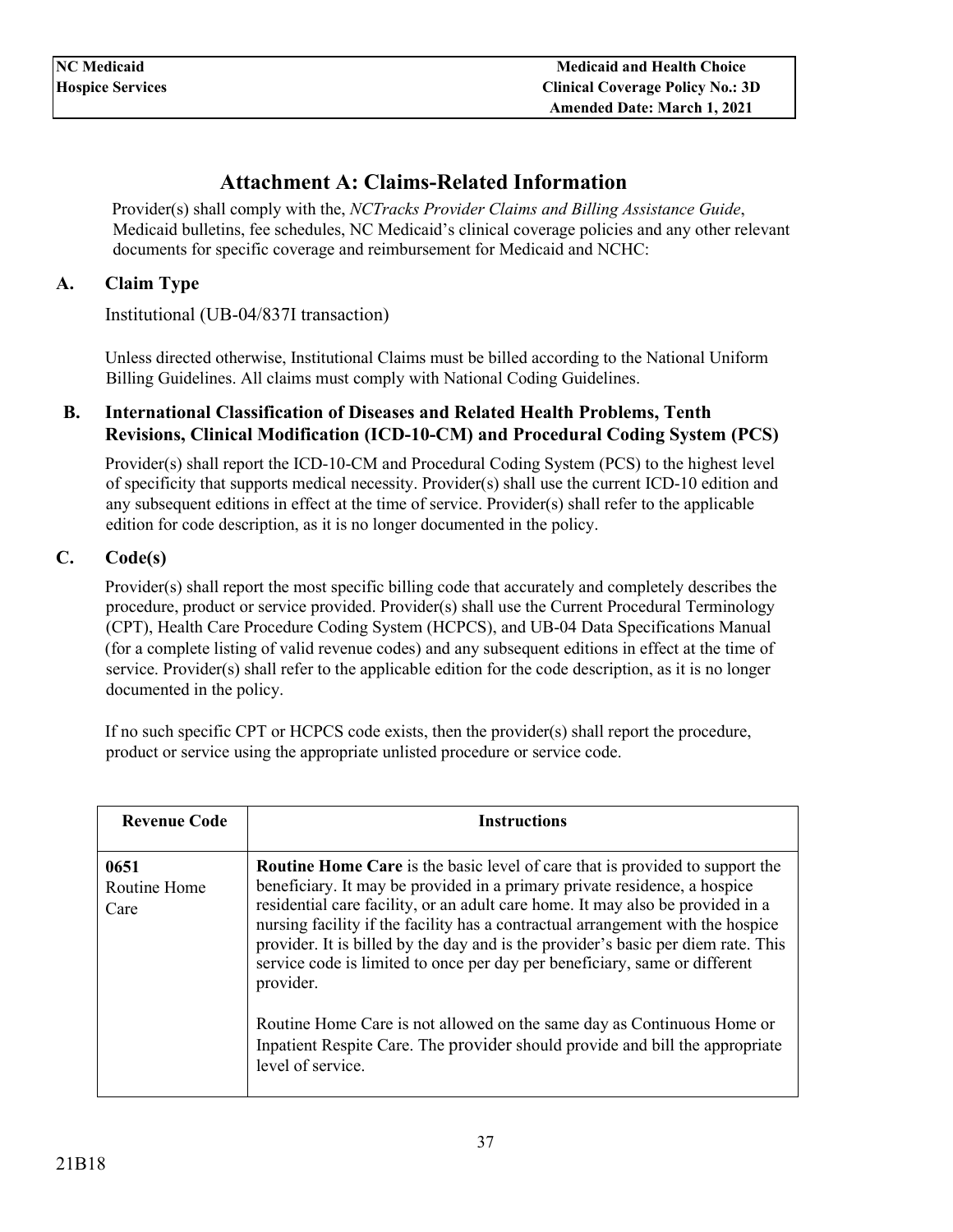| 0652            | <b>Continuous Home Care</b> is provided during a medical crisis and is billed by |
|-----------------|----------------------------------------------------------------------------------|
| Continuous Home | the hour. This level of service is provided when the hospice IDG determines      |
| Care            | that continuous care, primarily nursing care, is needed. The care is given to    |
|                 | achieve palliation or management of acute medical symptoms. It can be            |
|                 | provided in the private residence, hospice residential care facility, long term  |
|                 |                                                                                  |

|                                          | care facility, adult care home, or nursing facility. The care needed shall be:<br>continuous care for at least 8 hours of the calendar day (the hours may<br>be split); AND<br>nursing services by an RN or LPN for at least half of the hours of care<br>in a day.                                                                                                                                            |
|------------------------------------------|----------------------------------------------------------------------------------------------------------------------------------------------------------------------------------------------------------------------------------------------------------------------------------------------------------------------------------------------------------------------------------------------------------------|
|                                          | Homemaker and hospice aide services may be used to supplement the<br>nursing care. Continuous Home Care is limited to a maximum of 24 units a<br>day.                                                                                                                                                                                                                                                          |
|                                          | Continuous Home Care is not allowed on the same day as Routine Home<br>Care, Inpatient Respite Care or General Inpatient Care. The provider shall<br>provide and bill the appropriate level of service.                                                                                                                                                                                                        |
| 0655<br><b>Inpatient Respite</b><br>Care | Inpatient Respite Care is short-term care to relieve family members or other<br>unpaid caregivers providing care for the beneficiary in the private residence.<br>It is provided in a hospice inpatient facility or in a hospital or nursing facility<br>under a contractual arrangement. Hospitals or nursing facilities shall meet the<br>special hospice standards for staffing and beneficiary areas.      |
|                                          | This service can be provided only on an occasional basis for up to five<br>consecutive days at a time. If the beneficiary remains in the facility longer<br>than five days, the extra days are billed at the routine home care rate. The<br>date of discharge is usually billed at the routine home care rate. The inpatient<br>respite rate may be billed if the discharge is due to the beneficiary's death. |
|                                          | Inpatient Respite Care counts toward the annual limit on inpatient care. This<br>service code is limited to once per day per beneficiary, same or different<br>provider. Inpatient Respite Care is not allowed on the same day as Routine<br>Home Care, Continuous Home Care or General Inpatient Care. The provider<br>should provide and bill the appropriate level of service.                              |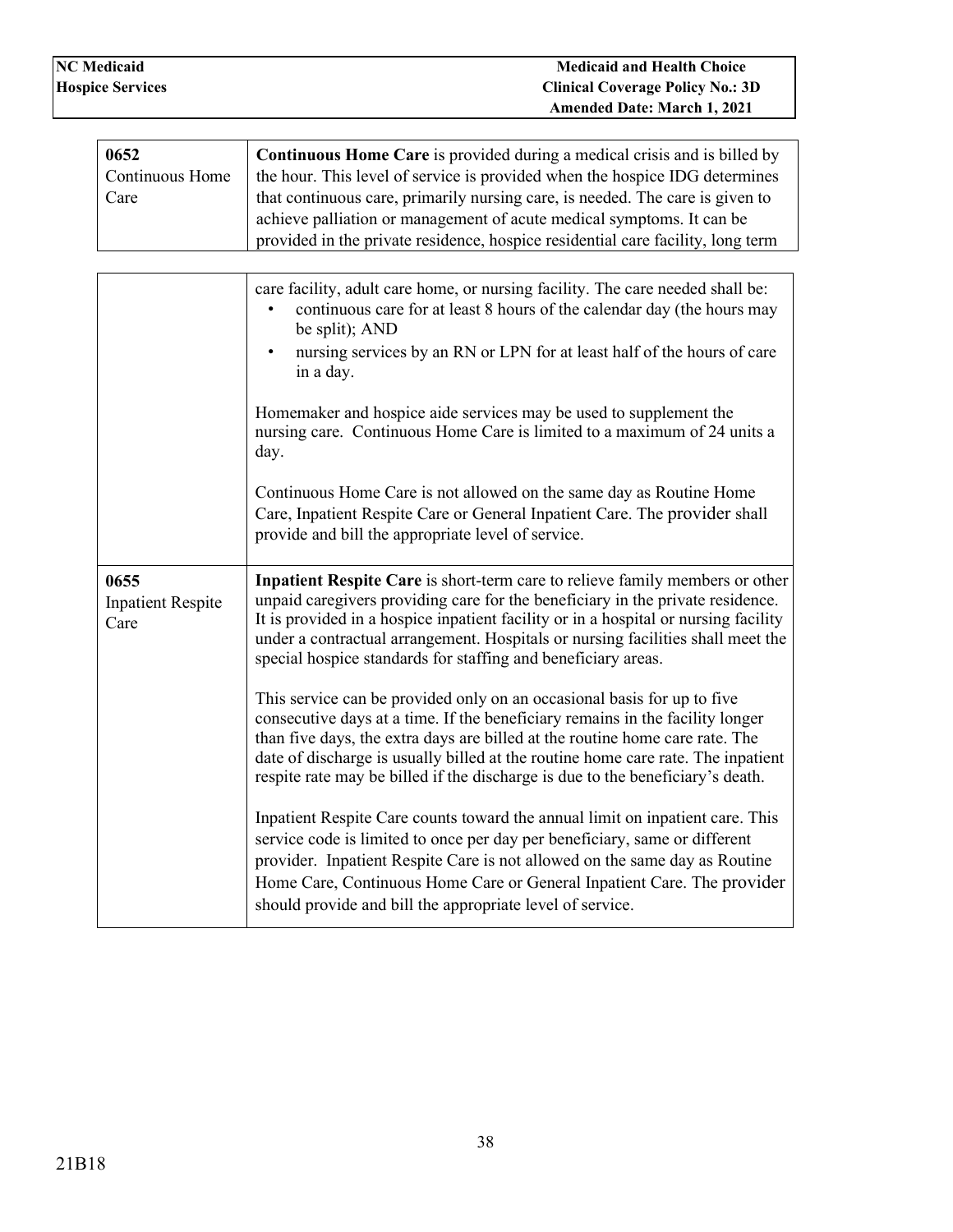| <b>NC Medicaid</b>      | <b>Medicaid and Health Choice</b>                                          |
|-------------------------|----------------------------------------------------------------------------|
| <b>Hospice Services</b> | <b>Clinical Coverage Policy No.: 3D</b>                                    |
|                         | <b>Amended Date: March 1, 2021</b>                                         |
|                         |                                                                            |
| 0656                    | General Inpatient Care is payment made to the hospice for a beneficiary in |

| 0656<br>General<br><b>Inpatient Care</b> | <b>General Inpatient Care</b> is payment made to the hospice for a beneficiary in<br>an acute care hospital, inpatient facility or skilled nursing facility. The<br>service is billed by the day as follows:                                                                                                                                                                                                                                                                                                        |
|------------------------------------------|---------------------------------------------------------------------------------------------------------------------------------------------------------------------------------------------------------------------------------------------------------------------------------------------------------------------------------------------------------------------------------------------------------------------------------------------------------------------------------------------------------------------|
|                                          | The number of days that a beneficiary receives general inpatient care is<br>billed, beginning with the date of admission.                                                                                                                                                                                                                                                                                                                                                                                           |
|                                          | The date of discharge is billed at the appropriate rate. If discharge is<br>٠<br>delayed while a beneficiary awaits nursing facility placement, the<br>general inpatient rate can be billed for up to three days. Bill any<br>subsequent days as if the beneficiary is in a nursing facility; that is, the<br>routine home care rate plus the appropriate long-term-care rate to cover<br>room and board. If a beneficiary is discharged as deceased, bill the<br>general inpatient rate for the date of discharge. |
|                                          | If the beneficiary is hospitalized for a condition not related to the terminal<br>illness, the hospital bills Medicaid for the beneficiary's inpatient care.<br>Additionally, the hospice bills the routine home care rate during the inpatient<br>stay.                                                                                                                                                                                                                                                            |

| General Inpatient Care counts toward the annual limit on inpatient care. This |
|-------------------------------------------------------------------------------|
| service code is limited to once per day per beneficiary, same or different    |
| provider. General Inpatient Care is not allowed on the same day Continuous    |
| Home Care, Inpatient Respite Care or General Inpatient Care: The provider     |
| should provide and bill the appropriate level of service.                     |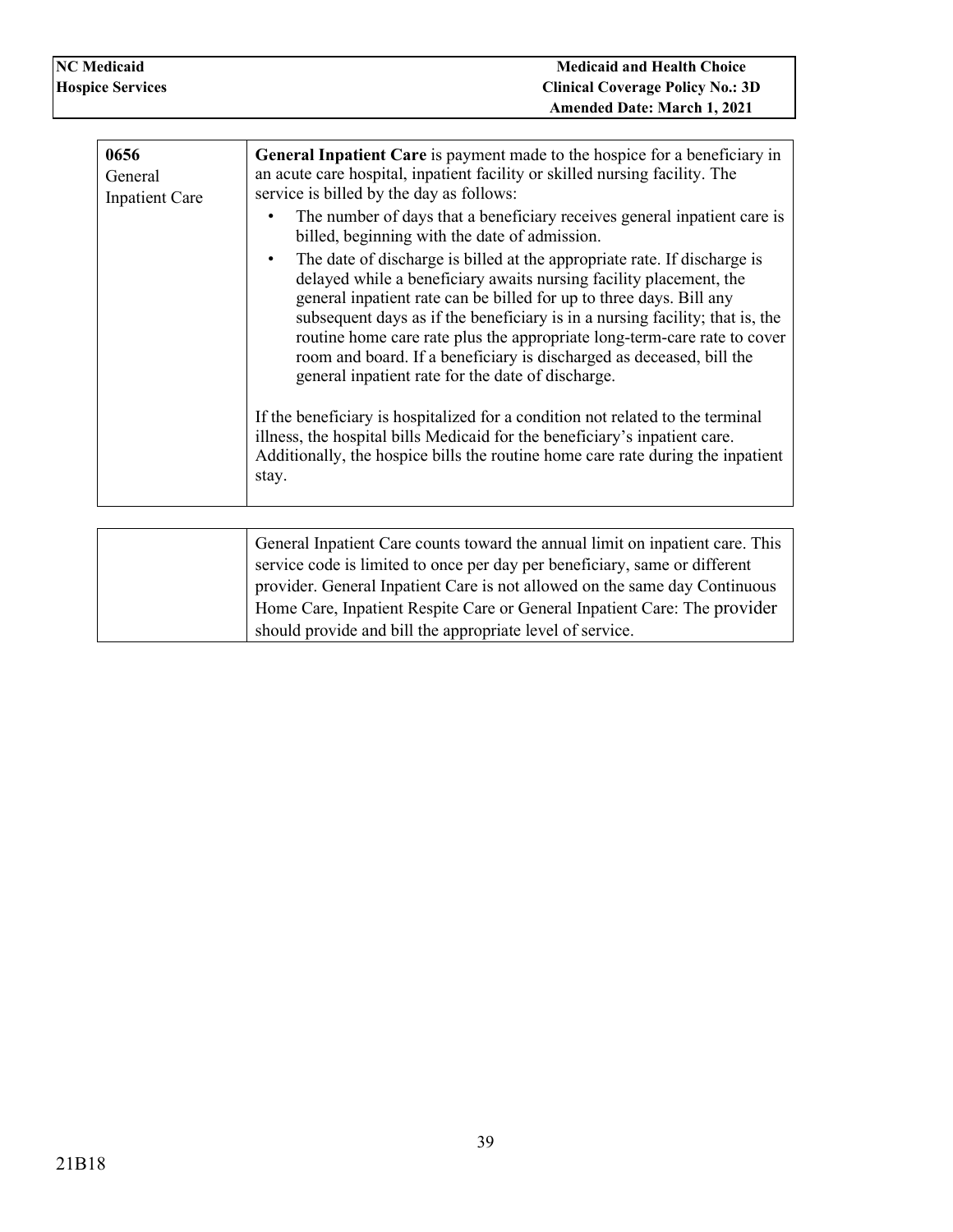| <b>NC</b> Medicaid      |  |
|-------------------------|--|
| <b>Hospice Services</b> |  |

 $\mathbf l$ 

| 0235<br>Incremental<br>Nursing Charge<br>Rate-Hospice-<br><b>Service Intensity</b><br>Add-On (SIA) | The SIA payment is in addition to the per diem for Routine Home Care<br>(RHC) rate when all the following criteria are met:<br>The day is an RHC level of care day;<br>The day occurs during the last 7 (seven) days of the beneficiary's<br>٠<br>life;<br>The beneficiary is discharged as expired; and<br>$\bullet$<br>Direct patient care is furnished by a registered nurse (RN) or social<br>$\bullet$<br>worker (SW) that day<br>The SIA payment is based on the Continuous Home Care (CHC) hourly<br>payment rate multiplied by the amount of direct care provided by an RN or<br>social worker during the last 7 days of life in increments of 15 minutes, up                                                                                                                                                                           |
|----------------------------------------------------------------------------------------------------|-------------------------------------------------------------------------------------------------------------------------------------------------------------------------------------------------------------------------------------------------------------------------------------------------------------------------------------------------------------------------------------------------------------------------------------------------------------------------------------------------------------------------------------------------------------------------------------------------------------------------------------------------------------------------------------------------------------------------------------------------------------------------------------------------------------------------------------------------|
|                                                                                                    | to 4 hours per day. New G-codes will be used to identify the SIA provider<br>(RN or Social Worker) in conjunction with Revenue Code 0235. When end-<br>of-life continuous home care is rendered by the appropriate level of medical<br>staff (RN- G0299 or SW- G0155) with code RC0235 the claim will process<br>for authorized provider services.<br>Note: If G-code is incorrect or missing, the claim will be denied with a<br>message that indicates the staff level of care is not authorized to provide<br>care. SIA payment will only apply to visits that occur prior to death. Visit<br>reported with the PM modifier will not receive an SIA payment. Per CMS<br>policy, if the social worker provided comfort and grief counseling to the<br>beneficiary's family, the social worker time would be reported with the PM<br>modifier. |
|                                                                                                    | Modifier: Adding Post-mortem Visits (PM) modifier. Hospice shall report<br>visits and length of visits (rounded to the nearest 15- minute increments),<br>that occur on the date of death, after the patient has expired for nurses, aides,<br>social workers, and therapists who are employed by the hospice. This<br>requirement is applicable for all levels of care (with the exception of GIP<br>provided in a hospice inpatient facility).                                                                                                                                                                                                                                                                                                                                                                                                |
| 0658<br><b>Hospice Nursing</b><br>Facility Room and<br>Board<br>(Intermediate<br>Level of Care)    | Refer to "Hospice Nursing Facility Room and Board," below. Revenue code<br>0658 is used to bill this service if the beneficiary has been approved for<br>nursing facility care at the intermediate level.                                                                                                                                                                                                                                                                                                                                                                                                                                                                                                                                                                                                                                       |
| 0659<br><b>Hospice Nursing</b><br>Facility Room and<br>Board<br>(Skilled<br>Level of Care)         | Refer to "Hospice Nursing Facility Room and Board," below. Revenue code<br>0659 is used to bill this service if the beneficiary has been approved for<br>nursing facility care at the skilled level or the approval was granted after<br>May 31, 2004                                                                                                                                                                                                                                                                                                                                                                                                                                                                                                                                                                                           |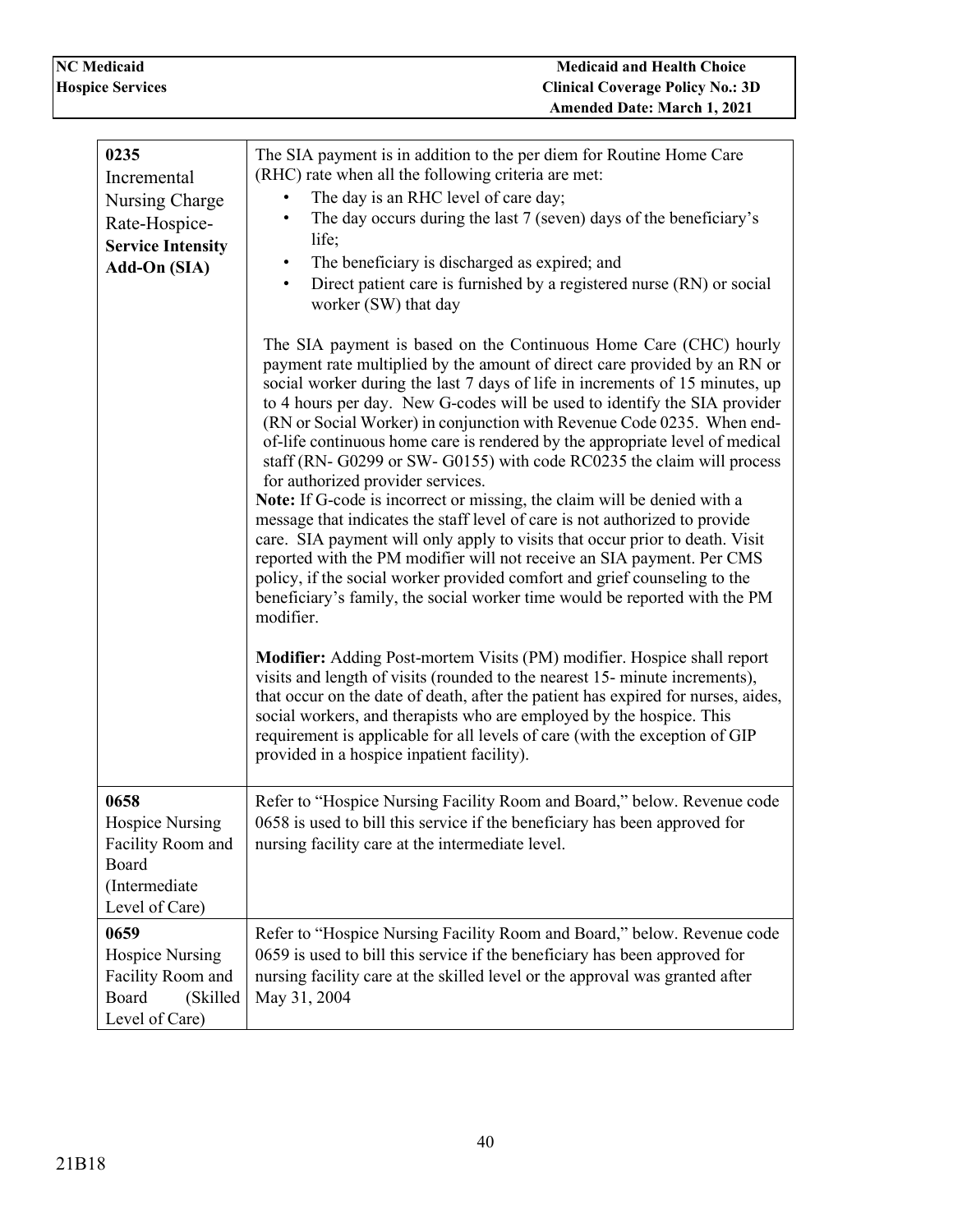### **Hospice Nursing Facility Room and Board**

Hospice Nursing Facility Room and Board is the charge billed by the hospice provider for a beneficiary residing in a nursing facility or ICF/IID. It is billed in addition to routine home care or continuous home care, as applicable.

Medicaid reimbursement to the hospice is based on 95 percent of the per diem for the individual nursing facility. The amount is reduced by the amount of the PML when applicable. The hospice provider reimburses the nursing facility at the negotiated rate determined by the contractual agreement.

To bill for nursing facility room and board, enter the National Provider Identifier (NPI) number for the nursing facility where the beneficiary resides in the Attending Provider field of the UB-04 form or 837I transaction. The NPI number entered and the revenue code used correspond to the current level of care for the beneficiary, as determined by the FL-2 approval. Use RC 658 for intermediate level of care and RC 659 for skilled level of care.

### **Type of Bill**

081X Hospice—Non–hospital based 082XHospice—Hospital based

**Note:** The fourth digit in the Bill Type is the Frequency Code 0–5. Refer to the Medicare Claims Processing Manual Chapter 11 - Processing Hospice Claims for the description of applicable code.

#### **Value Code**

Hospices billing routine home care, continuous home care, inpatient respite care, or general inpatient care (Revenue Codes 651, 652, 655, or 656) are required to enter the following information on the UB-04 form or 837I transaction:

- a. A value code of 61 or 68, as applicable, in the Value Code field.
- b. the ZIP code for the location where the service was rendered in the Facility Location field.
- c. the applicable Core-Based Statistical Area (CBSA) for the location where the care was provided (such as the beneficiary's residence, nursing home, assisted living facility, hospital unit) in the Value Code Amount field.

#### **Unlisted Procedure or Service**

**CPT:** The provider(s) shall refer to and comply with the Instructions for Use of the CPT Codebook, Unlisted Procedure or Service, and Special Report as documented in the current CPT in effect at the time of service.

**HCPCS:** The provider(s) shall refer to and comply with the Instructions for Use of HCPCS National Level II codes, Unlisted Procedure or Service and Special Report as documented in the current HCPCS edition in effect at the time of service.

### <span id="page-40-0"></span>**D. Modifiers**

Providers shall follow applicable modifier guidelines.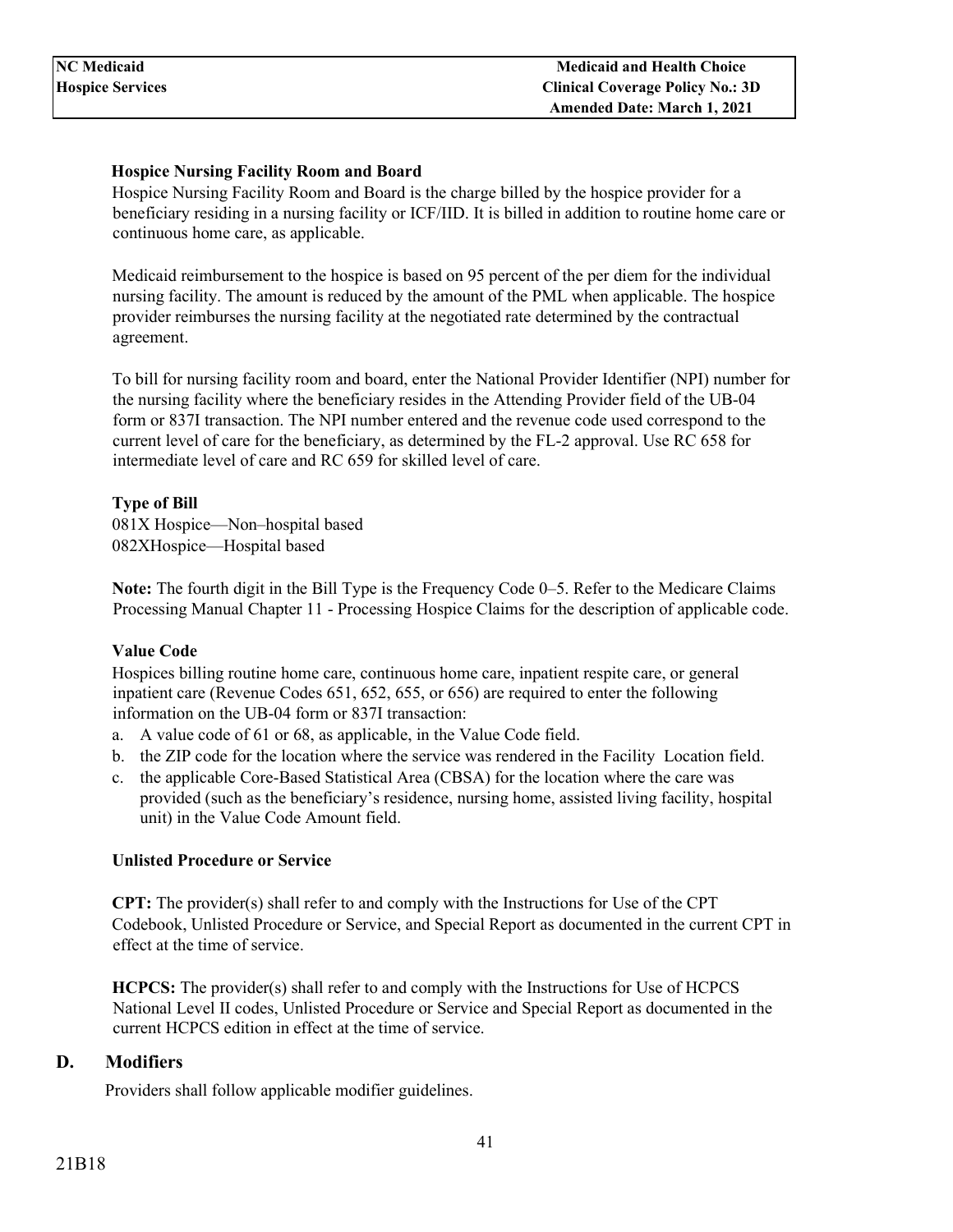Post-Mortem Visits (**PM):** Visits reporting that occur on the date of death and after the patient has expired. Includes Hospice-employed nurses, aides, social workers and therapists; regardless of level of care, or site of service.

### **Billing**

Code appropriate visit revenue code  $+$  HCPCS for the discipline  $+$  PM Modifier  $+$  Units of 15 minutes increments + Charges + Service date.

**Note**: Visits subsequent to date of death are not reported using the PM modifier. Date of date is defined as the date of expiration reported on the official Certificate of Death. Hospice shall report hospice visits that occur before the date of death on a separate claim line from those which occur after date of death.

### <span id="page-41-0"></span>**E. Billing Units**

The provider shall report the appropriate procedure code(s) used which determines the billing  $units)$ .

Revenue Code 0651 unit of service = 1 day Revenue Code 0652 unit of service = 1 hour Revenue Code 0655 unit of service = 1 day Revenue Code 0656 unit of service = 1 day Revenue Code 0658 unit of service = 1 day Revenue Code 0659 unit of service = 1 day Revenue Code 0235 units of service = 15-minute increments up to 4 hours total per day

Per diem rate includes all services provided directly by hospice provider and services provided indirectly through subcontracting arrangements with other providers including all areas listed under coverage.

### <span id="page-41-1"></span>**F. Place of Service**

Not applicable for institutional claims.

The beneficiary's primary private residence. An adult care home under a written agreement with the hospice provider. A hospice residential care facility or hospice inpatient unit. A hospital, nursing facility, or Intermediate Care Facility for Individuals with Intellectual Disabilities (ICF/IID) under a written agreement with the hospice provider.

### <span id="page-41-2"></span>**G. Co-payments**

For Medicaid refer to Medicaid State Plan: [https://medicaid.ncdhhs.gov/get-involved/nc-health](https://medicaid.ncdhhs.gov/get-involved/nc-health-choice-state-plan)[choice-state-plan](https://medicaid.ncdhhs.gov/get-involved/nc-health-choice-state-plan)

For NCHC refer to NCHC State Plan: <https://medicaid.ncdhhs.gov/get-involved/nc-health-choice-state-plan>

### <span id="page-41-3"></span>**H. Reimbursement**

Providers shall bill their usual and customary charges. For a schedule of rates, refer to:<https://medicaid.ncdhhs.gov/> .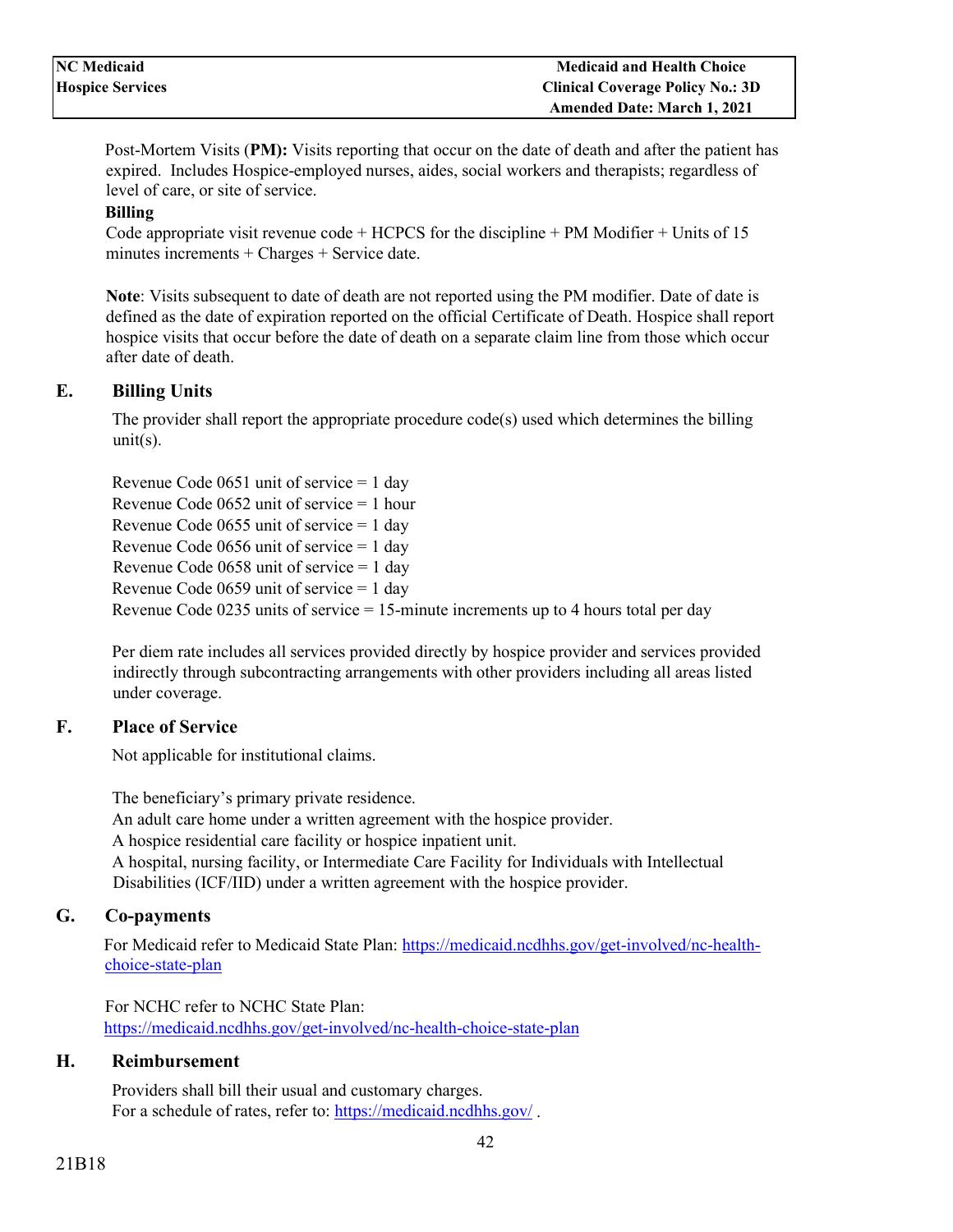Payment rates for hospice services are equivalent to Medicare hospice rates, and Medicare methodology is followed. For Medicaid, only, the hospice reimbursement rate for nursing facility room and board is 95 percent of the nursing facility rate.

The reimbursement rate for routine home care, continuous home care, inpatient respite care, and general inpatient care (Revenue Codes 651, 652, 655, or 656) is dependent on the beneficiary's location by Core-Based Statistical Areas (CBSA) on the date of service. Level of Care Categories.

Each day of the beneficiary's hospice coverage is classified at one (1) of four (4) levels of care. The Medicaid reimbursement for the service is made at a per diem rate based on the level of care and the location at which the service is furnished to the beneficiary.

Payment amounts are determined within each of the following categories.

#### **Routine Home Care**

Hospice shall comply with 42 CFR §418.302 Payment procedures for hospice care.

Routine Home Care (RHC) is the basic level of care provided to support a hospice beneficiary. It is provided in a primary private residence, a hospice residential care facility, a nursing facility, or an adult care home. When the care is provided in a nursing facility or adult care home, the hospice and the facility shall have a written contractual agreement for the services to be provided in the facility.

#### **Two Tier Rate**

The FY2016 Medicare Hospice Payment Reform,42 CFR418, replaces the single RHC per diem rate with two different RHC payment rates:

- a. A higher payment rate for the first 60 days (Tier 1) of hospice care; and
- b. A reduced payment rate for 61days (Tier 2) and over of hospice care

A 60-day gap in hospice services is required to reset the counter that determines if a beneficiary is qualified for the Tier 1 (day one) through sixty (60) days) payment rate when remitted back in to Hospice.

#### **Service Intensity Add-On (SIA)**

The FY 2016 Medicare Hospice Payment Reform, 42 CFR 418, also implemented a Service Intensity Add-On (SIA) payment. The SIA payment is in addition to the per diem RHC rate when all the following criteria are met:

- a. The day is an RHC level of care day;
- b. The service day occurs during the last 7 days of the patient's life;
- c. The patient is discharged expired; and
- d. Direct patient care is furnished by a registered nurse (RN) or social worker (SW) on the qualifying day.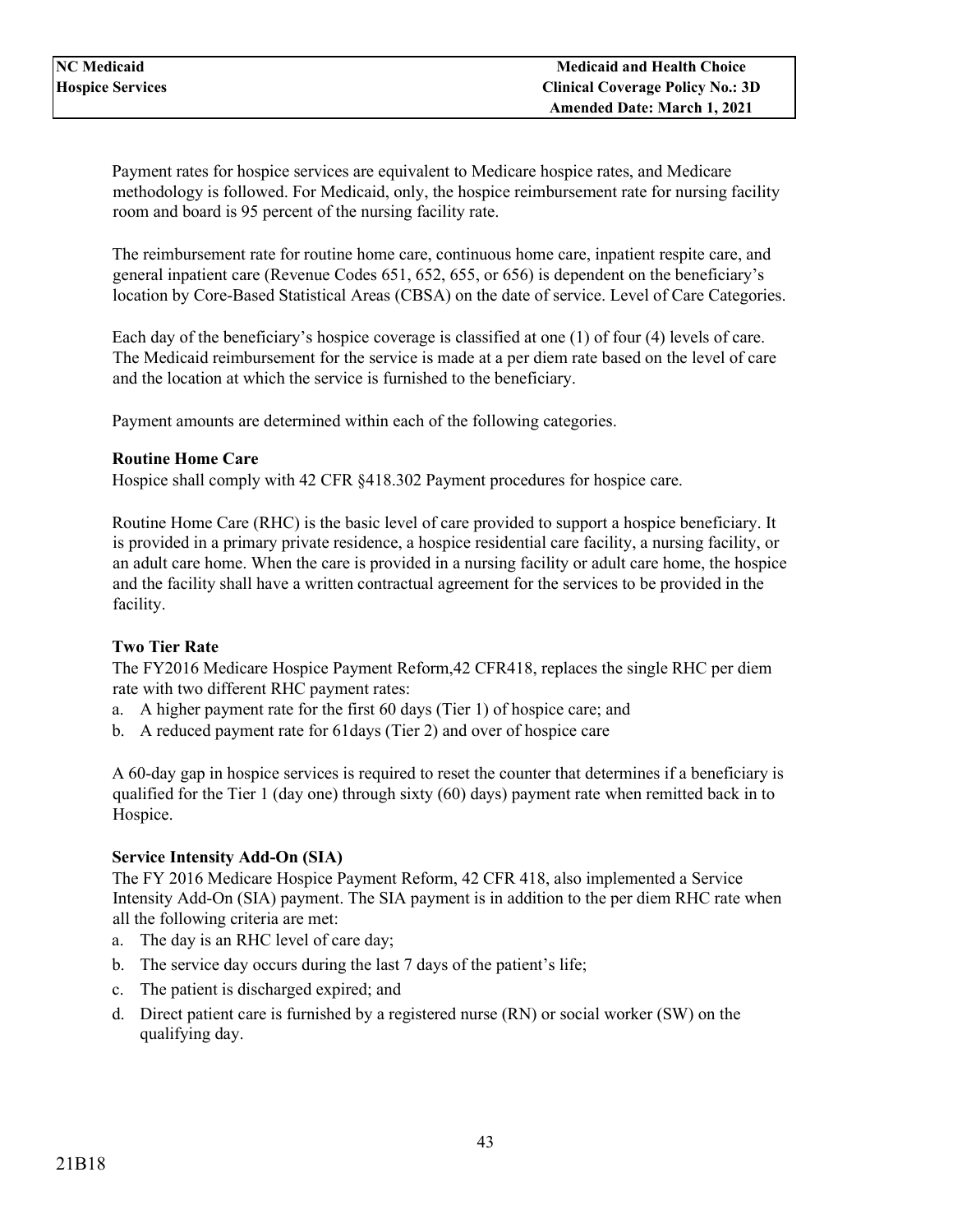The SIA payment is based on the Continuous Home Care (CHC) hourly payment rate multiplied by the amount of direct care provided by registered nurse (RN) or social worker (SW) during the last 7-days of life in increments of 15 minutes, up to 4 hours per day.

New G-codes will be used to identify the SIA provider (RN or Social Worker). Although LPN are not able to provide services which received SIA payment, G-code has been added for the skill level.

| <b>HCPCS</b><br>Code(s) | <b>Description</b>                                                                                                                                      |
|-------------------------|---------------------------------------------------------------------------------------------------------------------------------------------------------|
| G0299                   | Direct skilled nursing services of a registered nurse (RN) in the home<br>health or hospice setting, each 15-minute increment up to 4 hours per<br>day. |
| G0300                   | Direct skilled nursing of a licensed practical nurse (LPN) in the home<br>health or hospice setting, each 15-minute increment up to 4 hours per<br>day. |
| G0155                   | Services of a clinical social worker (SW) in Home Health or Hospice<br>Settings, each 15-minute increment up to 4 hours per day.                        |

**Note:** NCTracks no longer allows Hospice providers to bill status code 20 to denote the death of Hospice beneficiary. Guidance from Chapter 11 Medicare Claim Processing Manual specifically states that status of 20 is no longer used on Hospice Claims and these claims using status of 20 will deny.

Therefore, valid discharge codes denoting death of the patient for hospice claims were created.

| <b>Discharge</b><br>Code(s) | Continuous<br>Care | Home | <b>Description</b>                 |
|-----------------------------|--------------------|------|------------------------------------|
| 40                          |                    |      | Expired at Home                    |
| 41                          |                    |      | <b>Expired at Medical Facility</b> |
|                             |                    |      | <b>Expired Place Unknown</b>       |

### **Continuous Home**

Care is provided during a medical crisis, as needed to keep the beneficiary at home and when the hospice IDG determines that continuous care, primarily nursing care, is needed to achieve palliation or management of acute medical symptoms. The care must be needed for a minimum of eight (8) hours of the calendar day. The hours may be split into two or more periods during the day. An RN or LPN shall provide nursing services for at least half of the hours of care in a day. Homemaker and home health aide services may be used to supplement the nursing care for the remaining hours. It can be provided in the private residence, hospice residential care facility, long term care facility, adult care home, or nursing facility.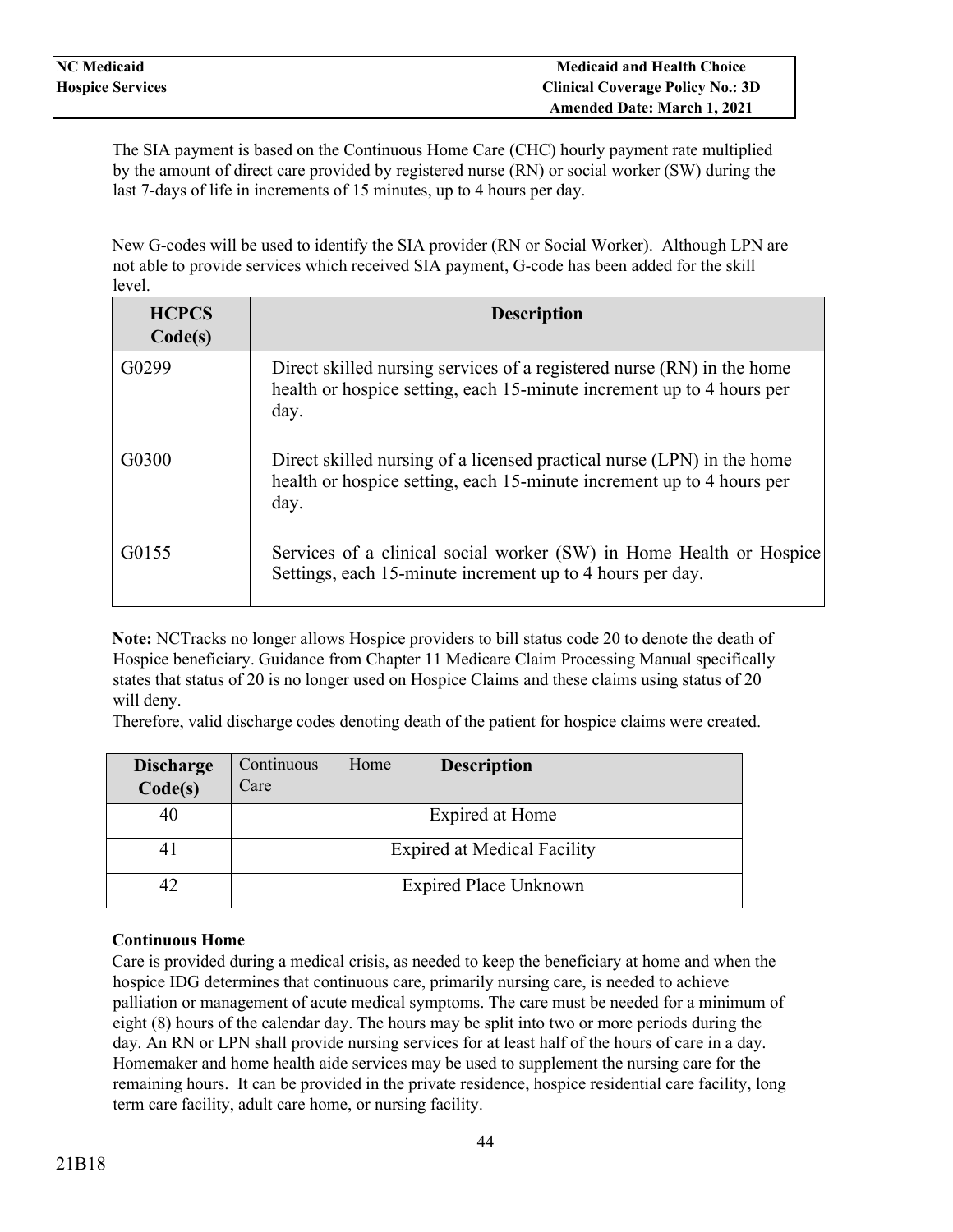### **Inpatient Respite Care**

Inpatient Respite care is short-term inpatient care provided to the beneficiary only when necessary to relieve the family members or other persons caring for the individual at home. Respite care may only be provided in a Medicare participating hospital or hospice inpatient facility, or a Medicare or Medicaid participating nursing facility. Respite care may be provided only on an occasional basis and may not be reimbursed for more than five consecutive days at a time. Respite care provided for more than five consecutive days at a time must be billed as routine home care for day 6 and beyond, and the patient may be liable for room and board charges for day six and beyond. See §40.1.5 for additional information. The hospital or nursing facility shall meet the special hospice standards for staffing and patient care areas as specified in 10A NCAC 13K and 42 CFR 418. For a detailed explanation on determining annual limitations as it relates to inpatient care, refer to 42 CFR 418.

### **General Inpatient Care**

General Inpatient Care is for the management of symptoms or to perform procedures for pain control that cannot be performed in other settings. The care is provided in a hospice inpatient facility, a hospital, or a nursing facility under arrangement with the hospice provider. The hospital or nursing facility shall follow the special hospice standards for staffing and patient care areas as specified in 10A NCAC 13K and 42 CFR 418.108. For a detailed explanation on determining annual limitations on payments to inpatient care, refer to 42 CFR 418.

### **Bereavement Counseling**

Bereavement counseling consists of counseling services provided to the beneficiary's family before and after the individual's death. Bereavement counseling is a required hospice service, provided for a period up to one year following the beneficiary's' death. It is not separately reimbursable. Bereavement specifics are found in Pub. 100-07, State Operations Manual, Appendix M, 42 CFR 418.64(d)(1), L596

### **Special Modalities**

Drugs and biologicals pertaining to the terminal diagnosis are reimbursed to the hospice as part of the hospice per diem. Medicaid and NCHC shall directly reimburse the pharmacy for drugs used to treat illnesses or conditions not related to the terminal illness.

A hospice may use chemotherapy, radiation therapy, and other modalities for palliative purposes if it determines that these services are needed. This determination is based on the patient's condition and the individual hospice's care -giving philosophy. No additional Medicaid payment may be made regardless of the cost of the services.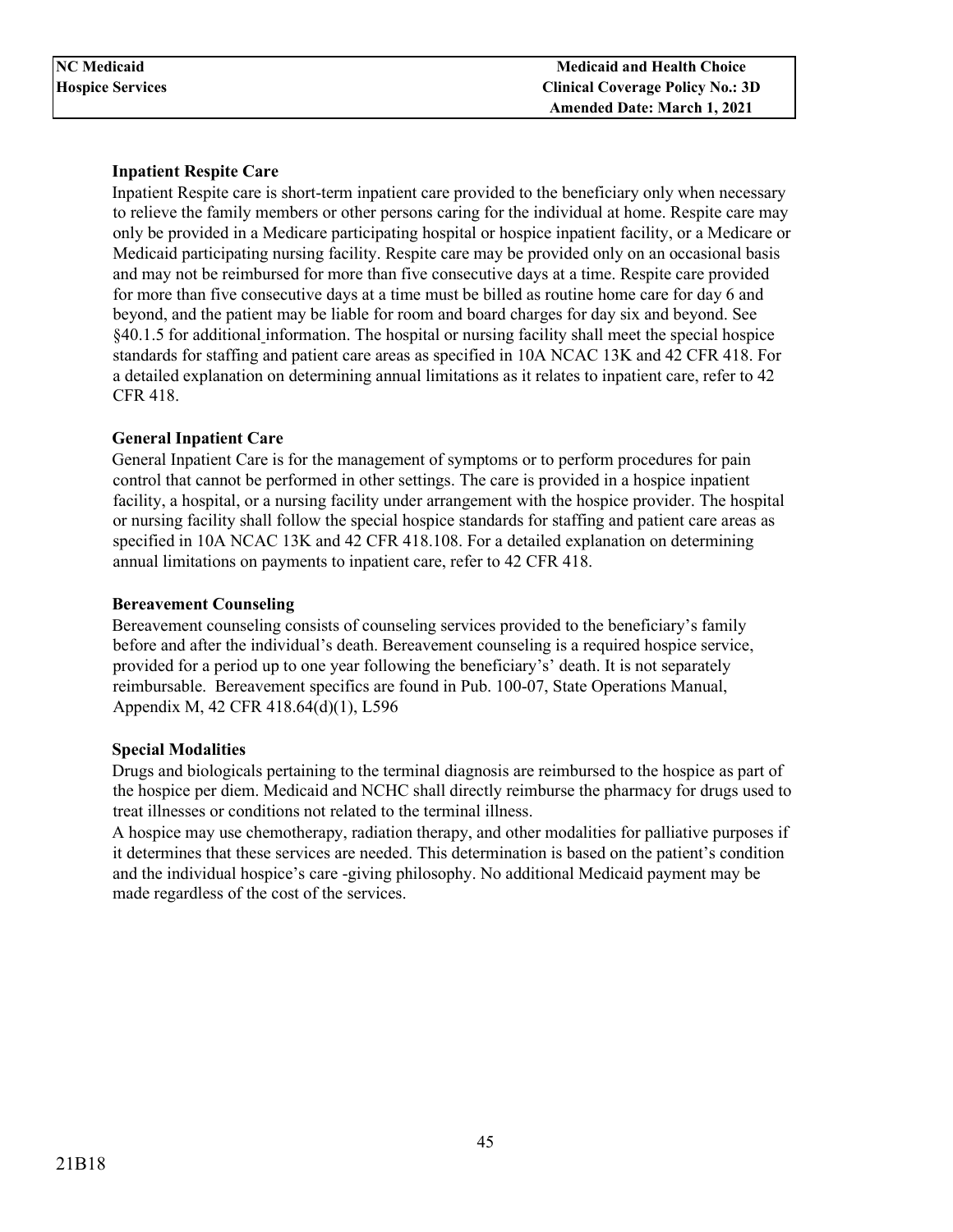# <span id="page-45-0"></span>**Attachment B: Physician Face-to-Face Encounter and Certification of Terminal Illness**

A physician face-to-face encounter is required for all Medicaid and NCHC hospice beneficiaries at the third (3rd) election period and at all subsequent election periods, prior to recertification of terminal illness in accordance with the Patient Protection and Affordable Care Act, Section 3132. The physician shall provide a written attestation that the encounter occurred.

### <span id="page-45-1"></span>**A. Timeframe Requirements**

The Affordable Care Act, Section 3132 outlines specific timeframes for the face-to-face contact to occur. Failure to meet the face-to-face encounter requirements and time frames results in a failure by the hospice to meet the beneficiary's recertification of terminal illness eligibility requirement and the beneficiary would cease to be eligible for the hospice benefit.

### 1. **Timeframe of the Encounter**

- a. The encounter must occur no more than 30 calendar days prior to the start of the third election period, and no more than 30 calendar days prior to every subsequent election period thereafter.
- b. The encounter must be rendered by the hospice physician or Medicare-officially recognized provider.

### **2. Timeframe Exceptions**

- a. Exceptions to timeframe guidelines are permitted for admission of a new hospice beneficiary in the third or later election period. Exceptional circumstances may prevent a face-to-face encounter prior to the start of the election period in cases where a hospice newly admits a Medicaid or NCHC beneficiary who is in the third or later election period. The face-to-face encounter must occur no later than seven calendar days after the admission for these beneficiaries. The exceptional circumstance that prevented the face-to face encounter from being conducted in a timely manner must be documented in the beneficiary's health record.
- b. Exceptions to the timeframe are permitted when the hospice may be unaware that the patient is in the third election period. In such documented cases, a face-to-face encounter which occurs within seven days after admission will be considered timely*.* The hospice agency shall document the circumstances for the exception.

### <span id="page-45-2"></span>**B. Physician and Non-Physician Practitioners Allowed To Provide The Face-to-Face Encounter**

The hospice medical director or hospice physician shall be responsible for providing and documenting the encounter, as follows:

- 1. A hospice physician is described as a physician who is employed by the hospice or working under contract with the hospice.
- 2. Non-physician practitioners allowed to provide the face-to-face encounter are those officially recognized by Medicare.